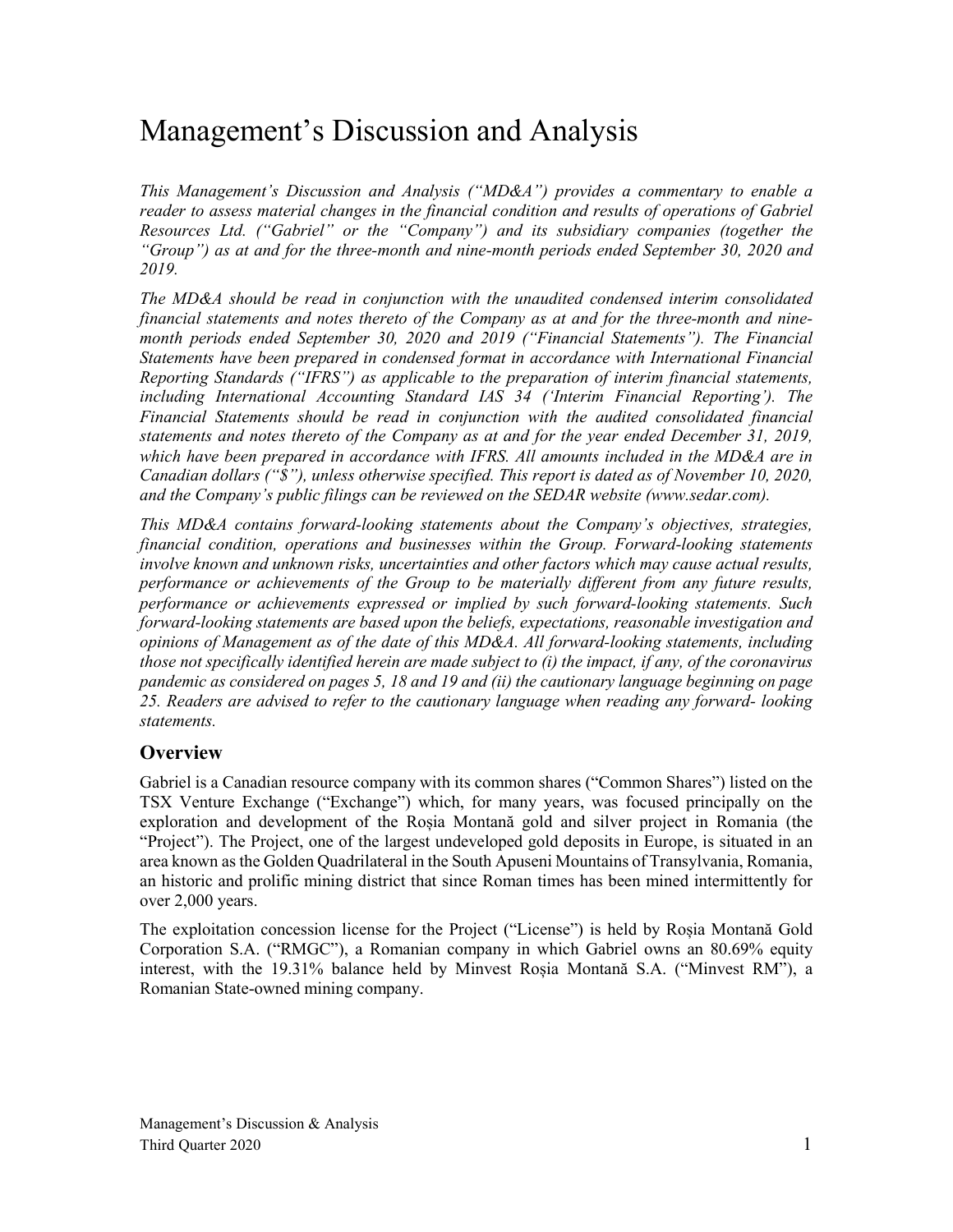Upon obtaining the License in 1999, RMGC along with Gabriel and its subsidiary companies focused substantially all of their management and financial resources on identifying and defining the size of the four ore bodies, engineering to design the size and scope of the Project, surface rights acquisitions, rescue archaeology and environmental assessment and permitting. Despite the Group's fulfilment of its legal obligations and its development of the Project as a high-quality, sustainable and environmentally-responsible mining project, using best available techniques, Romania has blocked and prevented implementation of the Project without due process and without compensation, effectively depriving the Group entirely of the value of its investments.

On July 21, 2015, the Company and its wholly-owned subsidiary, Gabriel Resources (Jersey) Ltd. (together "Claimants"), filed a request for arbitration ("Arbitration Request") before the World Bank's International Centre for Settlement of Investment Disputes ("ICSID") against the Romanian State (the "Respondent") pursuant to the bilateral investment protection treaties which the Romanian Government has entered into with each of the Government of Canada and the Government of the United Kingdom of Great Britain and Northern Ireland for the Promotion and Reciprocal Protection of Investments (together the "Treaties") ("ICSID Arbitration"). Information on the key milestones to-date in the ICSID Arbitration process is given below.

In light of the continued absence of any positive engagement by the Romanian State since the Arbitration Request, the ICSID Arbitration has become the Company's core focus. Accordingly, any information set out in this MD&A relating to the Project, the License, and the Group's development activities in Romania is for background purposes only and should not be interpreted as being indicative of the Company's expectations as at the date of this document regarding the future development of the Project.

## **ICSID Arbitration**

In reliance on numerous representations made and actions taken by the Romanian authorities and in the reasonable expectation that the Company's projects would be evaluated in accordance with the law and reasonable technical standards and, ultimately, on its merits, the Claimants have invested over US\$700 million to maintain and develop the Project and to define two valuable mineral deposits at the Rodu-Frasin (epithermal gold and silver) site and Tarnita (porphyry coppergold) site, both within the Bucium area located in the vicinity of Roşia Montană ("Bucium Projects"), in accordance with all applicable laws, regulations, licenses, and permits. However, having encouraged the Claimants' investment in the Project and the Bucium Projects, the Romanian State has frustrated and prevented the implementation of those developments in an unlawful, discriminatory and non-transparent manner by refusing to make permitting and other administrative decisions in accordance with the established procedures required by law.

As a consequence of Romania's acts and inactions, the Project and the Bucium Projects have been blocked politically, depriving the Claimants of the use, benefit and entire value of their property rights associated with the Project and the Bucium Projects, which have effectively been taken without compensation in contravention of the applicable legal and administrative processes and requirements.

The ICSID Arbitration seeks compensation for all of the loss and damage resulting from the Romanian State's wrongful conduct and its breaches of the Treaties' protections, including against expropriation, unfair and inequitable treatment and discrimination, and other unlawful treatment in respect of the Project, the Bucium Projects and related licenses.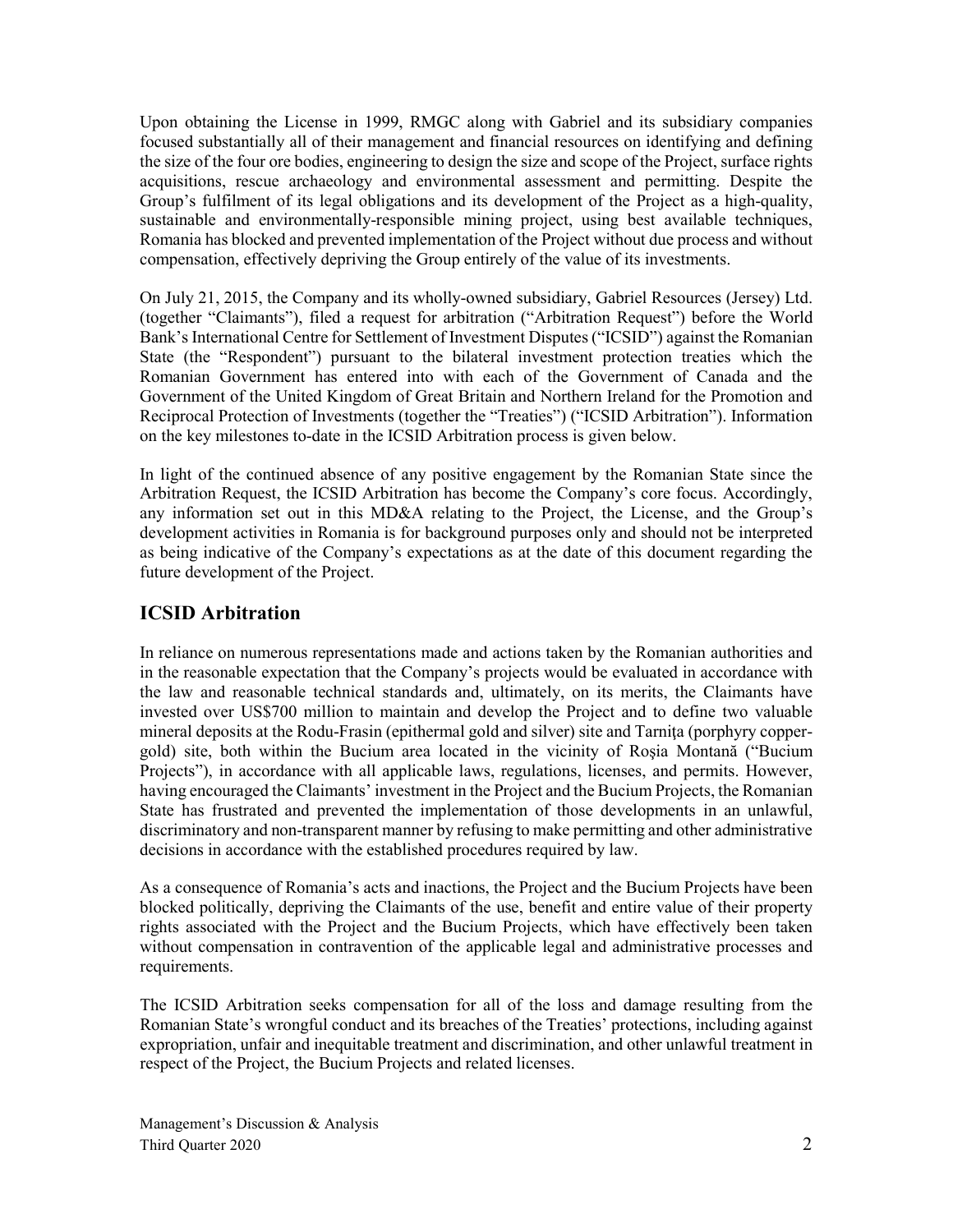## *Status of the ICSID Arbitration and Recent Developments*

The Company is well advanced in the ICSID Arbitration process. To date, and in accordance with the procedural timelines established by the presiding tribunal for the ICSID Arbitration ("Tribunal"), the parties have exchanged a number of substantial written submissions and participated in two hearings on the merits of the claim, each as summarized below:

- The Claimants filed their memorial on the merits of the claim ("Memorial") on June 30, 2017 detailing, amongst other things, the factual and legal arguments supporting their claim against Romania and the quantum of the damages sustained;
- On February 22, 2018, the Respondent filed its counter-memorial ("Counter-Memorial") in response to the Memorial;
- On May 25, 2018, the Respondent filed a supplementary jurisdictional objection with ICSID ("Jurisdictional Challenge") challenging the jurisdiction of the Tribunal to hear the claims presented by Gabriel Jersey;
- On November 2, 2018, the Claimants submitted their reply ("Reply") to the Counter-Memorial and the Jurisdictional Challenge;
- On February 28, 2019, the Claimants and the Respondent filed their comments on an amicus curiae submission to the Tribunal by certain non-governmental organizations (or "nondisputing parties") who have opposed the Project for many years;
- On May 24, 2019, the Respondent filed its response to the Reply ("Rejoinder") and its reply on the Jurisdictional Challenge, the Respondent's final substantive submission;
- On June 28, 2019, the Claimants filed their surrejoinder on the Jurisdictional Challenge ("Surrejoinder");
- An oral hearing on the merits of the claim was held in Washington D.C. between December 2 and December 13, 2019 ("Hearing") to address the evidentiary record in the case, issues on liability and jurisdiction and to hear testimony from certain of the parties' fact and expert witnesses;
- On March 10, 2020, the Tribunal issued a list of further questions arising from the evidence presented during the Hearing ("Tribunal Questions") followed by directions on the timing and manner of responses expected while reserving the possibility of having an additional round of answers to the relevant questions;
- On April 10, 2020, the Claimants and the Respondent filed their comments on a written submission to the Tribunal by the European Commission as a "non-disputing party" in the ICSID Arbitration;
- On May 11, 2020, the Claimants provided their answers to the Tribunal Questions;
- On July 13, 2020, the Respondent provided its answers to the Tribunal Questions; and
- A second oral hearing on the merits of the claim was held virtually from September 28 to October 4, 2020 ("Second Hearing") which focused on the technical and feasibility-related aspects of the Projects and the quantum of the damages claimed, and allowed counsel for both parties to address related issues. The Second Hearing also afforded the Tribunal the opportunity to hear testimony from certain of the parties' fact and expert witnesses, as well as to address questions to each of the parties.

Subsequent to the Second Hearing, the Tribunal confirmed that Claimants and Respondent may make two further simultaneous written submissions in order to comment in conclusion on the full evidentiary record, on February 4, 2021 and March 26, 2021 respectively ("Post-Hearing Briefs"), after which the Tribunal may pose further questions, as was the case following the Hearing, or focus on deliberations ahead of its decision.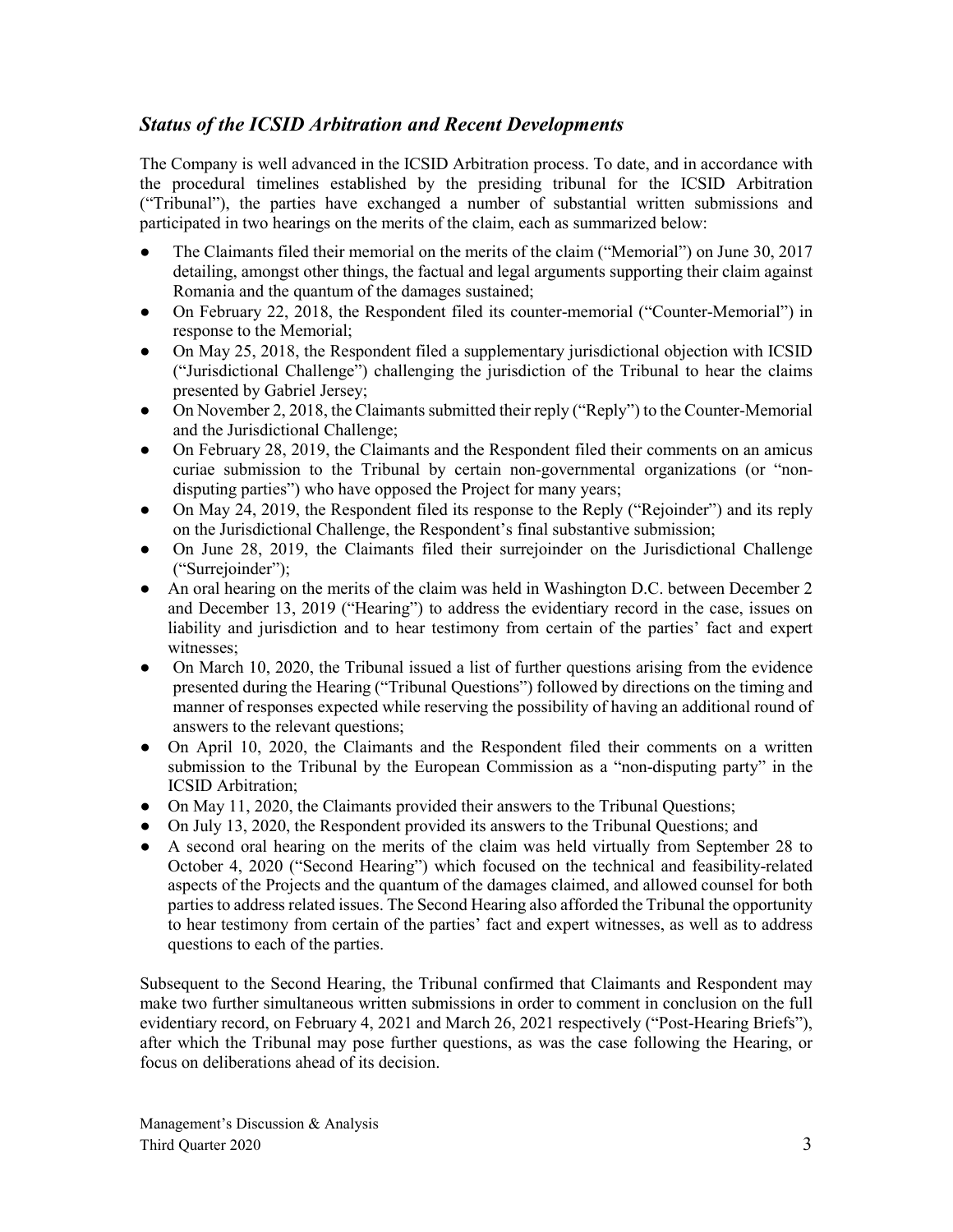During the course of the Second Hearing, the Respondent alleged that the Claimants had presented a "new claim", in the alternative, for compensation that differed from that claimed in the Memorial and Reply and that was calculated by reference to a different valuation date, namely September 6, 2013. The Respondent objected to the alleged "new claim" and requested that the Tribunal declare the same as inadmissible. In response, the Claimants confirmed that they had elaborated arguments at the Second Hearing, as permitted in accordance with the Tribunal prescribed rebuttal procedure, in response to evidence presented by Respondent's quantum expert only in the Rejoinder, and maintained their case that compensation should be based on the value of their project rights as of July 29, 2011, as reflected in the Memorial and Reply.

Following the parties' representations on this matter, the Tribunal issued Procedural Order No. 34 rejecting the Respondent's objection that the new arguments presented by the Claimants during the Second Hearing were inadmissible. The Tribunal invited the parties to confer and confirm when further argumentation addressing the Claimants' new arguments should be addressed. The parties subsequently agreed that these arguments should be addressed in the Post-Hearing Briefs. The Respondent, however, expressed its disagreement with the Tribunal's ruling under Procedural Order No. 34 alleging that the admission of such new arguments at this stage of the proceedings constitutes a serious departure from a fundamental rule of procedure.

There is no specified timeframe in the ICSID Rules in which a final decision is to be made by the Tribunal. The Company, however, is informed that it is typical for tribunals in this type of arbitration to require twelve to eighteen months to finalize and issue a decision after Post-Hearing Briefs are submitted. Furthermore, that decision may be subject to a request for annulment (albeit such request can only be submitted on very limited grounds).

A summary of the procedural aspects of the ICSID Arbitration, together with copies of the procedural orders of the Tribunal and the principal submissions, including the Memorial, the Counter-Memorial, the Reply, the Rejoinder and redacted versions of the transcript of the Hearing are available on ICSID's website.

## *UNESCO World Heritage*

On January 31, 2020, the Ministry of Culture submitted a letter to UNESCO conveying the Romanian Government's official request for the "reactivation" of its nomination of the "Roşia Montană Mining Landscape" as a UNESCO World Heritage site. Gabriel understands that, in light of the global pandemic COVID-19, it was decided that the 44th session of the World Heritage Committee, initially scheduled for 29 June - 9 July 2020 has been postponed to a date in June/July 2021, yet to be specified.

The act of applying to UNESCO for such designation is wholly incompatible with development of the Project. The application itself is an undertaking by Romania to protect the subject area from development and precludes mining, as would a decision by the World Heritage Committee formally approving the application. Notwithstanding, Romania raised an objection in the ICSID Arbitration that breaches of the Treaties relating to its UNESCO application purportedly fall outside the scope of the Tribunal's jurisdiction (which objection the Company understands is without merit and is not legally supported).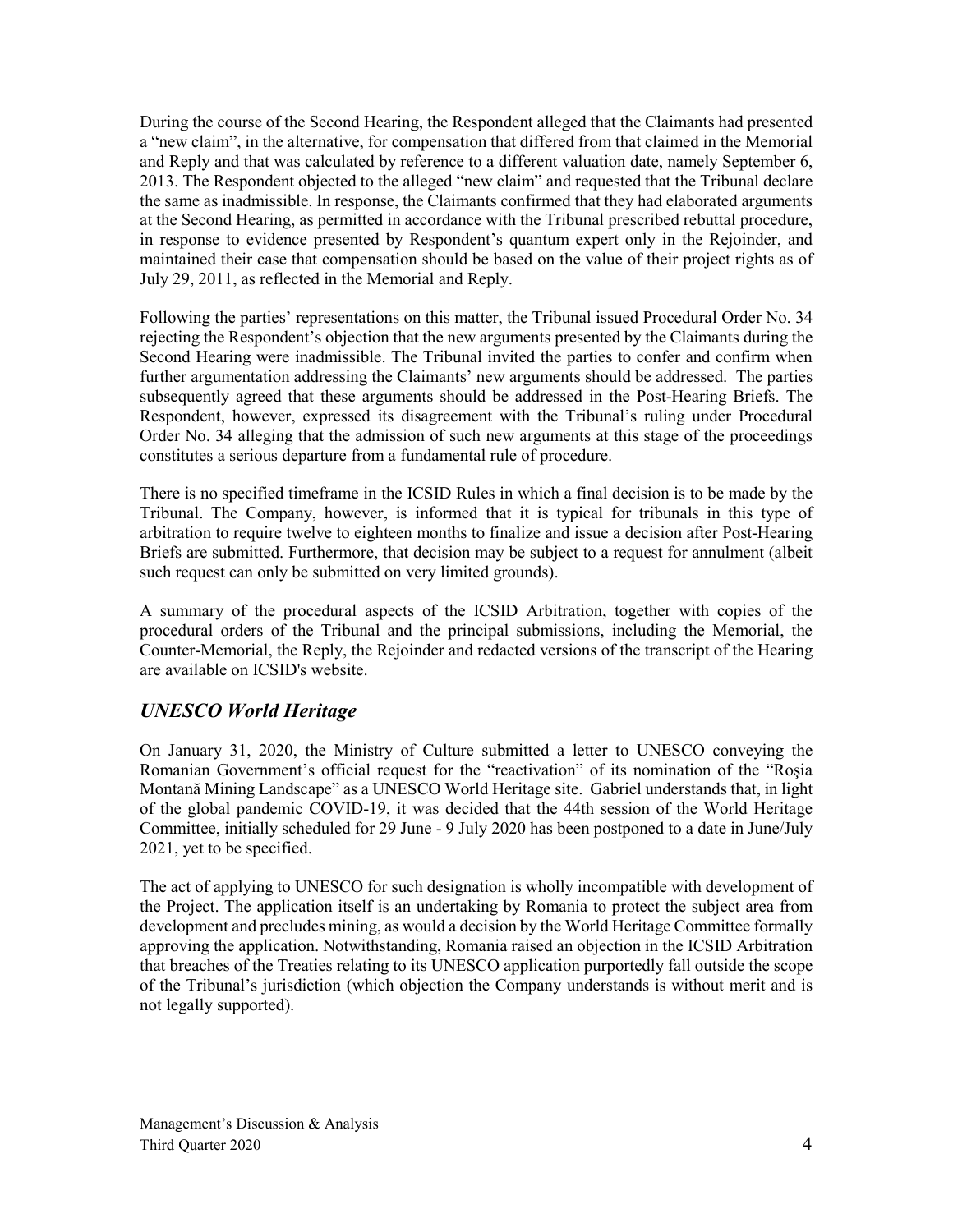In light of these developments and, for the avoidance of doubt, on February 21, 2020, Gabriel provided notice to Romania of a dispute under the Treaties with regard to Romania's application to UNESCO in relation to Roşia Montană and has reserved its right to commence a further arbitration if warranted accordingly (the "Notice").

In the Notice, Gabriel confirmed that it is prepared to cooperate in good faith at a senior level with the Romanian Government and other authorities in a process of consultation with regard to the UNESCO application. To date, there has been no response from the Romanian Government. Gabriel is hopeful that Romania will engage constructively and that it will withdraw its UNESCO application in order to preserve the possibility that Romania, and in particular the local communities in and around Rosia Montana, can enjoy the significant wide-ranging benefits from the sustainable development of the Project, as part of an amicable resolution of the dispute regarding Gabriel's investments in Romania.

The issuance of the Notice does not in any way interfere with Gabriel's pursuit of the ICSID Arbitration. The Company remains focused on the progression and conclusion of the ICSID Arbitration.

## **Other Recent Developments**

## *Impact of Coronavirus*

With respect to the outbreak of the novel coronavirus (COVID-19), Gabriel continues to consider carefully the impact, noting the widespread disruption to normal activities and the uncertainty over the duration of this disruption. The highest priority of the Board of Directors is the health, safety and welfare of the Group's employees, contractors and community members. Gabriel recognizes that the situation is extremely fluid and is monitoring the relevant recommendations and restrictions on travel. At this time, these recommendations and restrictions do not significantly impact Gabriel's ability to continue the ICSID Arbitration process or conduct the limited operations in Romania.

As previously announced, the Group is currently seeking new investment and the Group is also looking to sell its long lead-time equipment. The market and timing for each initiative may be adversely affected by the effects of COVID-19. As appropriate, Gabriel will make any necessary adjustments to the work processes required to maintain the ICSID Arbitration calendar and, should the disruption last for an extended duration, review certain planned activities in Romania and take remedial actions if it is determined to be necessary or prudent to do so.

## *RMGC - Government Audits and Investigations*

Since the filing of the ICSID Arbitration, RMGC has been subjected to several audits and investigations by the Romanian National Agency for Fiscal Administration ("ANAF"), a Romanian Government agency operating under the Ministry of Public Finance, a Romanian Government department, which is also charged with organizing and overseeing Romania's defense of the ICSID Arbitration.

RMGC was served with a decision by ANAF assessing a liability for value-added-tax ("VAT") in the amount of RON 27 million (approximately \$8.6 million) on July 5, 2017 (the "VAT Assessment"). The assessment relates to VAT refunds previously claimed and received by RMGC from the Romanian tax authorities in respect of RMGC's purchase of goods and services from July 2011 to December 2015.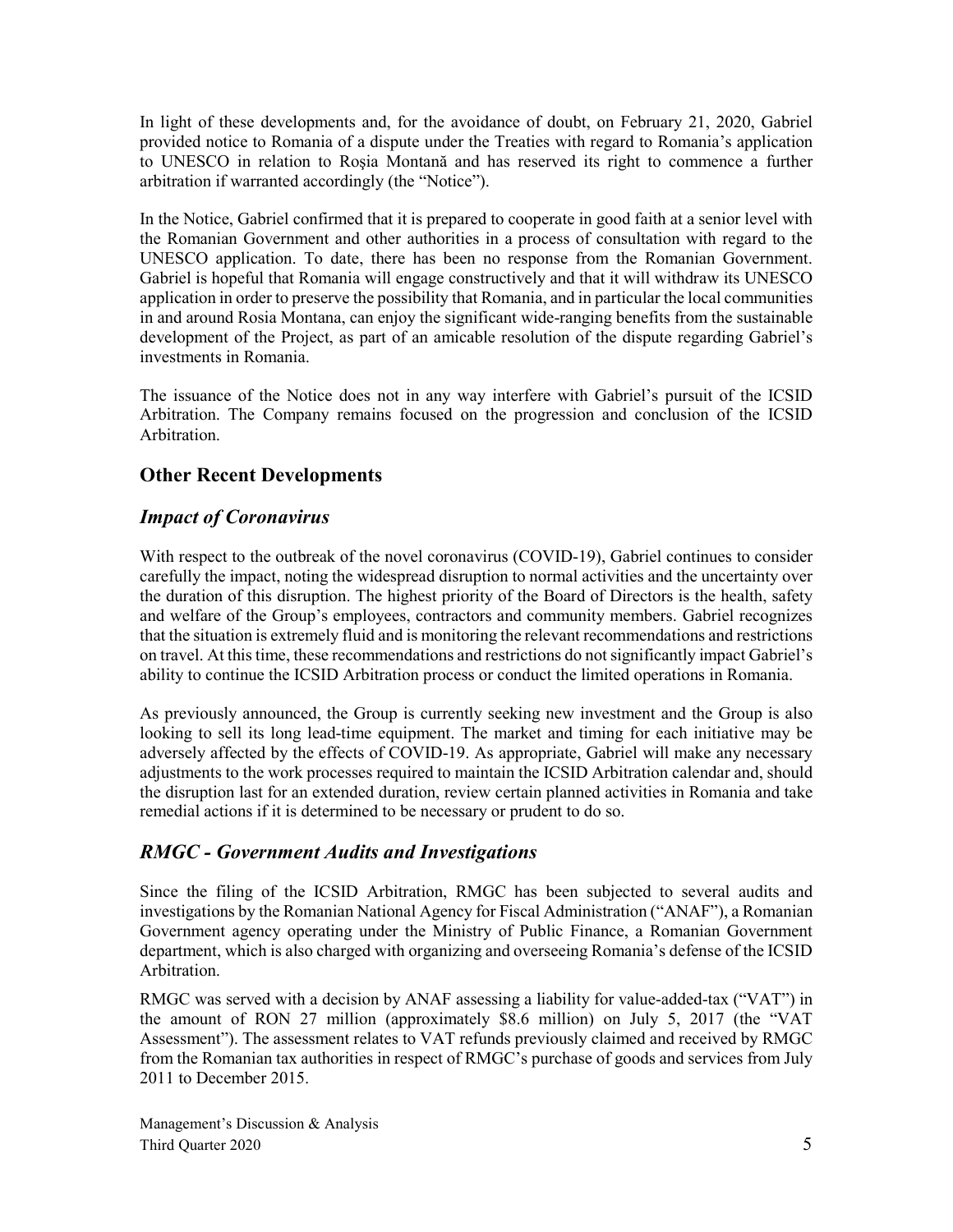On October 2, 2017, the Alba Iulia Court of Appeal admitted RMGC's request for a stay of enforcement of the VAT Assessment, pending the determination of RMGC's annulment challenge of the VAT Assessment. On October 20, 2017, RMGC received an additional demand from ANAF in respect of interest and penalties related to the VAT Assessment for RON 18.6 million (approximately \$6.0 million).

On February 6, 2019, the Alba Court of Appeal (Division for Administrative and Tax Claims) ruled in favor of RMGC's annulment challenge of the VAT Assessment. ANAF subsequently filed an appeal against this decision with the High Court of Cassation and Justice, and the first hearing date has been set as December 2, 2020. RMGC is contesting this appeal. The stay of enforcement remains in effect for the VAT Assessment and for the interest and penalties demand. RMGC intends to pursue all available legal avenues to challenge the VAT Assessment along with the interest and penalties and to fully protect its rights and assets.

In parallel with the VAT Assessment, and for five years as of the date of this MD&A, a separate directorate of ANAF has continued to pursue an ad hoc investigation covering a broad range of operational activities and transactions of RMGC, and a number of its suppliers, consultants and advisors, covering an extensive period spanning 1997 to 2016, then subsequently extended to September 2019 (the "ANAF Investigation"). RMGC is co-operating in good faith with ANAF, however as at the date of this MD&A Gabriel still awaits formal indication of the grounds for the ANAF Investigation and neither the Company nor RMGC has received any feedback on its status.

#### *Prosecutor Office Investigation*

As previously disclosed, in November 2013, RMGC was informed of an investigation by the Ploiesti Public Prosecutor's Office ("PPPO") into the principals/key shareholder(s) of a group of companies including Kadok Interprest LLC ("Kadok Group"). In March 2020, RMGC was informed that the authorities had closed the file in relation to the commercial relationship between RMGC and the Kadok Group but the Alba Public Prosecutor's Office is continuing its investigation of the commercial relations between RMGC and a list of service providers.

In April 2020, RMGC filed a request with the Prahova prosecutor's office, amongst other things, for the removal of a restriction order on the equivalent of \$0.3 million held in one of RMGC's Romanian bank accounts and removal of a notation on RMGC's file at the Romanian Trade Registry that the Company was "under criminal investigation". The Prahova prosecutor's office subsequently admitted RMGC's requests. On May 11, 2020 and pursuant to the order of the Prahova prosecutor's office, RMGC received confirmation of the release of the funds in the sum of \$0.3 million. All restricted cash has been released. RMGC remains engaged in formal procedures to remove the listing from the Trade Register.

## *Long Lead-Time Equipment*

Long lead-time equipment ("LLTE") consisting of crushing and milling equipment was originally procured by the Group between 2007 and 2009 for the operational phase of the Project. The prospect of the LLTE being used in the future for the purpose for which it was purchased is considered remote.

Since 2015, the Group has sold a majority of the LLTE, most recently concluding the sale of the remaining ball mill in the fourth quarter of 2019 for aggregate net proceeds of US\$2.3 million (approx. \$3.0 million).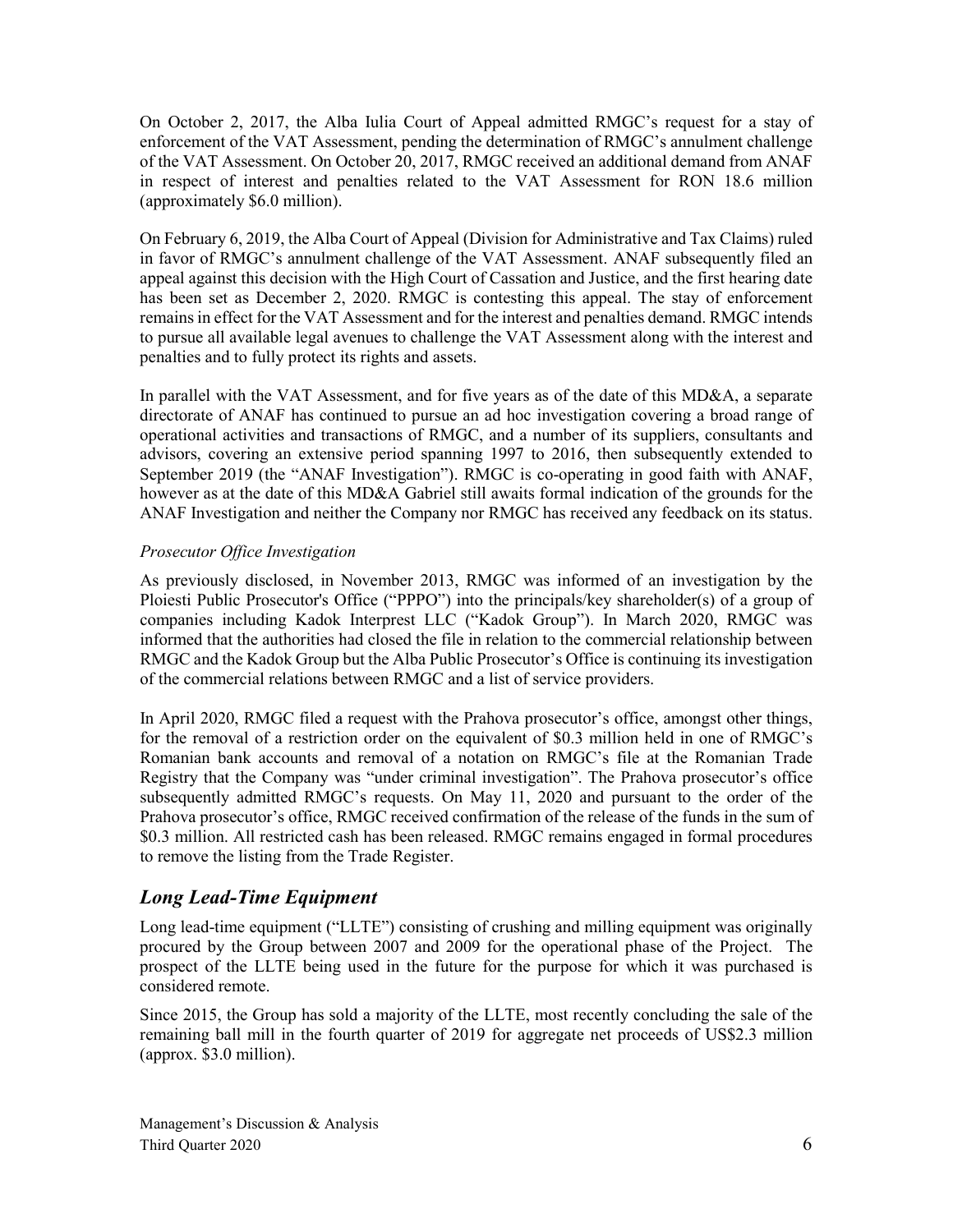The Company continues, through its agents, to procure the sale of the remaining LLTE, comprising predominantly a SAG mill together with a gearless motor drive and ball mill motors. During the quarter ended September 30, 2020, the carrying amount of the remaining LLTE was assessed for indicators of impairment and there were no impairment indicators identified.

## **Liquidity**

Cash and cash equivalents at September 30, 2020 were \$7.7 million.

The Company's average monthly cash usage during Q3 2020 was \$ 2.1 million (Q2 2020: \$1.7 million) primarily reflecting:

- higher ICSID Arbitration costs in the quarter with activities focused on preparation and attendance at the Second Hearing, whereas the first and second quarters of 2020 activities were more limited, including preparing answers to the Tribunal Questions and supplemental documents for the Claimants' rebuttal submission;
- Management has initiated a program of retrenchment and \$0.7 million of related severance costs were incurred in the quarter; and
- consistent cost overheads required to maintain the Romanian assets in good standing and compliance with operational and regulatory obligations in the quarter.

The Group had sufficient funds as at September 30, 2020 to settle all current and existing long-term liabilities, after taking into account that the Company has the option to repay all or a proportion of the principal amount of the convertible notes outstanding at maturity by issuing Common Shares. Alongside the program of retrenchment, Management continues to review the Company's activities in order to identify areas to rationalize expenditures.

## **Capital Resources**

The Company believes that it has sufficient sources of funding to enable the Group to maintain its primary assets, including its License and associated rights and permits, and to fund general working capital requirements together with the material estimated costs associated with the Company advancing the ICSID Arbitration to January 2021. Gabriel is currently planning to raise additional financing in the short-term to maintain its primary assets while it addresses the Post-Hearing Briefs and awaits a decision from the Tribunal.

There can be no assurances that the ICSID Arbitration will advance in a customary or predictable manner or within any specific or reasonable period of time. As at September 30, 2020, the Group had no sources of operating cash flows and does not have sufficient cash to fund either the development of the Project or all the long-term activities required to see the ICSID Arbitration through to its conclusion, including in any potential annulment proceeding and/or litigation to enforce any award. Accordingly, the Group will require additional funding to pursue the ICSID Arbitration to its conclusion. Notwithstanding the Company's historic funding, there is a risk that sufficient additional short or long term financing may not be available to the Company on acceptable terms, or at all.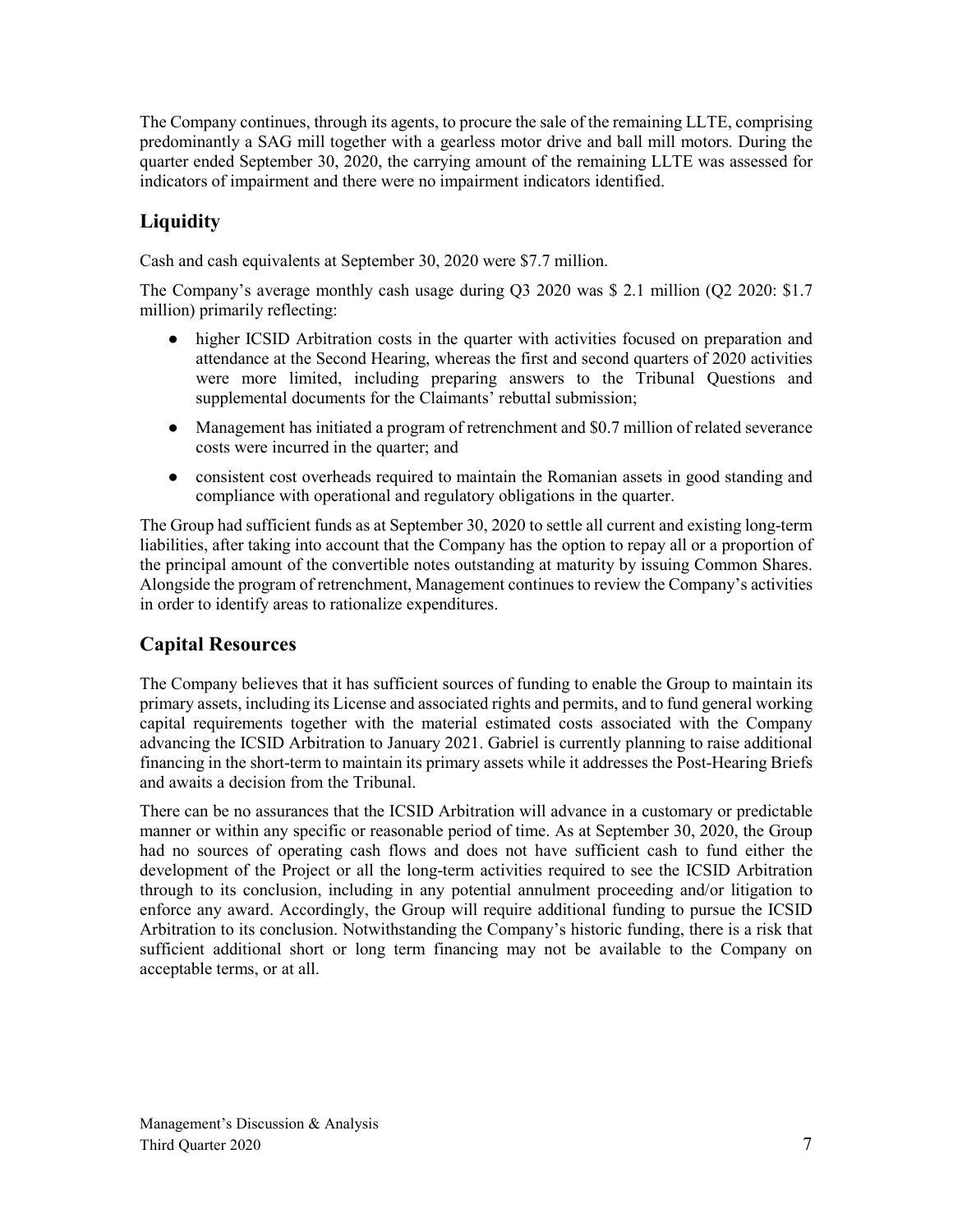## **Board Changes**

Following a request of certain of the major shareholders for ongoing Board renewal, Walter Segsworth, David Peat and Janice Stairs have provided their resignations effective December 11, 2020, allowing the Board the opportunity to identify their replacements.

## **Outlook**

Notwithstanding the ongoing ICSID Arbitration, the Company remains open to engagement with the Romanian authorities in order to achieve an amicable resolution of the dispute or a settlement enabling the Group to develop the Project and the Bucium Projects.

In the meantime, the Company's current plans for the ensuing year are as follows:

- the advancement of the ICSID Arbitration through the Post-Hearing Briefs;
- securing additional funding;
- carefully managing its cash resources (including the disposition of the remaining long leadtime equipment acquired for the Project); and
- the protection of its rights and interests in Romania (including, so far as reasonably practical and desirable, ensuring that existing licenses and permits remain in good standing).

## **Results of Operations**

The results of operations are summarized in the following tables. The amounts are derived from the Financial Statements prepared under IFRS.

| in thousands of Canadian dollars, except per share amounts | 2020 O3             | 2020 Q2 | 2020 O1 | 2019 Q4             |
|------------------------------------------------------------|---------------------|---------|---------|---------------------|
| <b>Income Statement</b>                                    |                     |         |         |                     |
| Loss - attributable to owners of parent                    | 11,742              | 8,820   | 6,756   | 18,263              |
| Loss per share - basic and diluted                         | 0.02                | 0.02    | 0.01    | 0.03                |
| <b>Statement of Financial Position</b>                     |                     |         |         |                     |
| Working capital                                            | 1,162               | 9,936   | 11,981  | 15,146              |
| Total assets                                               | 12,844              | 19,362  | 21,629  | 31,183              |
| <b>Statement of Cash Flows</b>                             |                     |         |         |                     |
| Cash flows from financing activities                       |                     | 3,711   |         | 401                 |
|                                                            |                     |         |         |                     |
| in thousands of Canadian dollars, except per share amounts | 2019 O <sub>3</sub> | 2019 Q2 | 2019 O1 | 2018 O <sub>4</sub> |
|                                                            |                     |         |         |                     |
| <b>Income Statement</b>                                    |                     |         |         |                     |
| Loss - attributable to owners of parent                    | 11,128              | 7,408   | 7,732   | 12,665              |
| Loss per share - basic and diluted                         | 0.02                | 0.02    | 0.02    | 0.03                |
| <b>Statement of Financial Position</b>                     |                     |         |         |                     |
| Working capital                                            | 27,242              | 9,365   | 13,858  | 12,573              |
| Total assets                                               | 42,791              | 21,755  | 26,153  | 26,893              |
| <b>Statement of Cash Flows</b>                             |                     |         |         |                     |
| Cash flows from financing activities                       | 26,228              |         | 6,324   | 19,828              |

Management's Discussion & Analysis Third Quarter 2020 8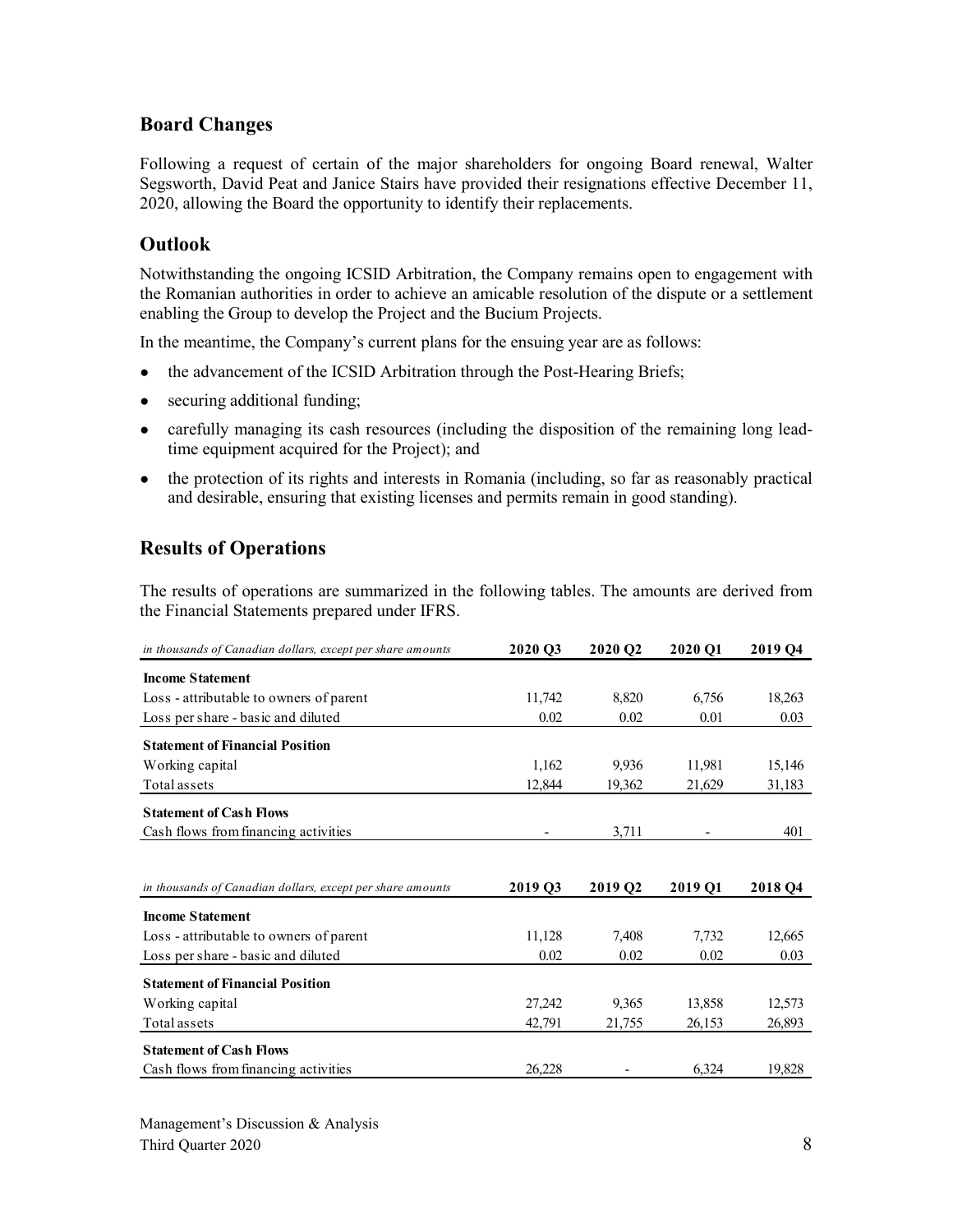## **Review of Financial Results**

|                                                                                         | 3 months ended<br>September 30 | 9 months ended<br>September 30 |                |                |
|-----------------------------------------------------------------------------------------|--------------------------------|--------------------------------|----------------|----------------|
| in thousands of Canadian dollars, except per share amounts                              | 2020                           | 2019                           | 2020           | 2019           |
| Operating loss for the period<br>Loss for the period                                    | 9.214                          | 8.862                          | 20.930         | 19,610         |
| - attributable to owners of parent <sup>(1)</sup><br>Loss per share - basic and diluted | 11,742<br>0.02                 | 11.128<br>0.02                 | 27,318<br>0.05 | 26,268<br>0.05 |

*(1) The transfer by the Company of equity in RMGC to Minvest RM during Q1 2014 resulted in the presentation of a non-controlling interest, as set out in the Financial Statements.*

Operating loss for the three-month period ended September 30, 2020 of \$9.2 million was \$0.3 million higher when compared to the corresponding 2019 period (\$8.9 million) reflecting \$0.4 million higher costs related to the ongoing ICSID Arbitration, as explained in the Corporate, General and Administrative costs analysis below, and a \$0.8 million lower charge for share-based compensation, offset by \$0.7 million of retrenchment costs incurred at RMGC and the partial forgiveness of a related party loan also related to the retrenchment (\$0.1 million) in the three-month period ended September 30, 2020.

Loss for the three-month period ended September 30, 2020 was \$2.5 million higher than the operating loss (2019: \$2.3 million) and overall \$0.6 million higher than the same period in the prior year. Principal differences in non-operating loss expenses between the corresponding periods included (i) a \$0.3 million write down of a receivables in 2019 not repeated in 2020; (ii) a \$0.4 million adverse movement in interest received and foreign exchange costs from 2019 to 2020 and (iii) \$0.1 million higher finance costs in 2020. The increase in finance costs year-on-year reflects the accretion of the debt component of the convertible subordinated unsecured notes ("Convertible Notes") issued in the 2014 and 2016 rising as the liability to repay those notes increases over the period to maturity. This cost was reduced from June 2020 by the partial conversion of some of those instruments.

Operating loss for the nine-month period ended September 30, 2020 of \$20.9 million was \$1.3 million higher when compared to the corresponding 2019 period (\$19.6 million) primarily reflecting \$2.2 million higher costs related to the ongoing ICSID Arbitration, \$1.1 million lower charges for share-based compensation and the \$0.8 million of retrenchment related costs noted above.

Loss for the nine-month period ended September 30, 2020 was \$6.4 million higher than the operating loss (2019: \$6.7 million) and overall \$1.0 million higher than the same period in the prior year. Principal differences in non-operating loss expenses between the corresponding periods included (i) the \$0.3 million write down of a receivables in 2019 noted above; (ii) a \$0.3 million gain on disposal of fixed assets in 2019; (iii) a \$1.1 million favorable movement in foreign exchange from 2019 to 2020; (iv) a \$0.2m adverse movement in interest received from 2019 to 2020 and (iv) \$0.7 million higher finance costs in 2020.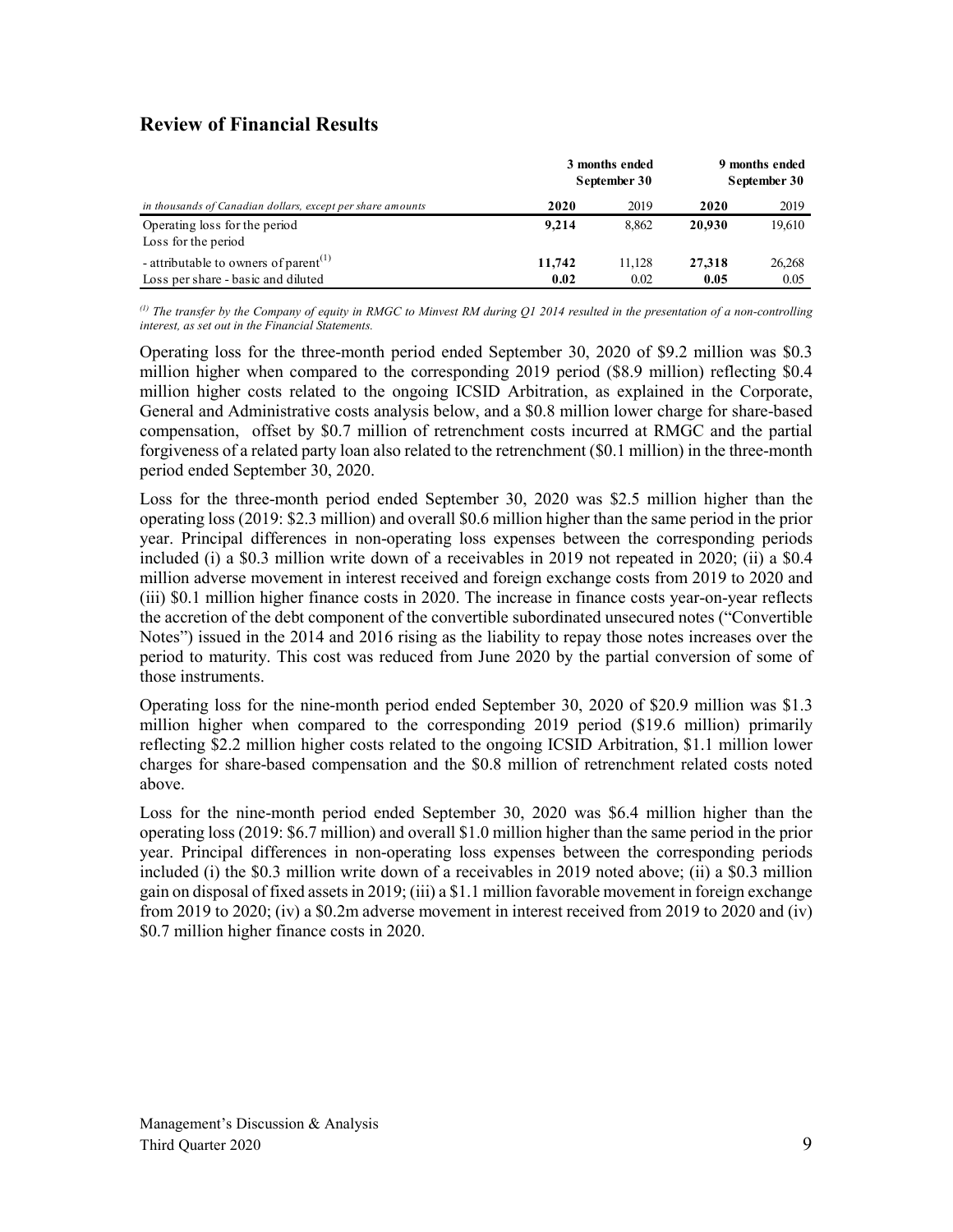### **Expenses**

|  |  |  | <b>Corporate, General and Administrative</b> |  |
|--|--|--|----------------------------------------------|--|
|--|--|--|----------------------------------------------|--|

|                                               | 3 months ended<br>September 30 | 9 months ended<br>September 30 |        |        |
|-----------------------------------------------|--------------------------------|--------------------------------|--------|--------|
| in thousands of Canadian dollars              | 2020                           | 2019                           | 2020   | 2019   |
| <b>ICSID</b> Arbitration related              | 5,773                          | 5,280                          | 10,226 | 8,002  |
| Payroll                                       | 1,116                          | 1,178                          | 3,791  | 3,853  |
| Community relations                           | 209                            | 170                            | 587    | 630    |
| Finance                                       | 171                            | 257                            | 575    | 692    |
| Property and exploration taxes                | 182                            | 171                            | 535    | 520    |
| Travel and transportation                     | 110                            | 190                            | 409    | 684    |
| Long lead-time equipment storage costs        | 128                            | 141                            | 365    | 437    |
| Office rental and utilities                   | 120                            | 117                            | 363    | 368    |
| Legal                                         | 88                             | 77                             | 321    | 352    |
| Information technology                        | 92                             | 121                            | 285    | 355    |
| External communications                       | 35                             | 52                             | 125    | 127    |
| Other                                         | 224                            | 60                             | 763    | 594    |
| Corporate, general and administrative expense | 8.248                          | 7,814                          | 18,345 | 16.614 |

All operating expenditures incurred by the Group are included in corporate, general and administrative expenses.

ICSID Arbitration related expenses are for legal and other advisory services provided to the Company in respect of the ICSID Arbitration which, for the three-month period ended September 30, 2020, were approximately \$5.8 million, primarily reflecting activity focused on preparation for, and attendance at, the Second Hearing. ICSID Arbitration activity in the corresponding quarter of 2019 reflects activity in respect of review of Romania's Rejoinder along with work on rebuttal evidence and preparing for the longer two-week Hearing in December 2019.

Payroll is the total of salaries, bonuses and relevant taxes for all Group employees and is consistent comparing 2020 with 2019. Management initiated a program of retrenchment in September 2020 and the \$0.7 million of related severance costs are noted separately in the Financial Statements.

Travel and transportation costs are lower in the three-month period ended September 30, 2020 due to the reduced mobility of personnel resulting from the Covid-19 restrictions and precautions taken.

LLTE costs for the three-month period ended September 30, 2020 are lower than the corresponding 2019 period as a result of reduced storage and other holding costs following the sale of the remaining ball mill in the fourth quarter of 2019.

Legal expenses include ongoing corporate legal advice within the Group, in particular with regard to matters such as the VAT Assessment and the ANAF investigations.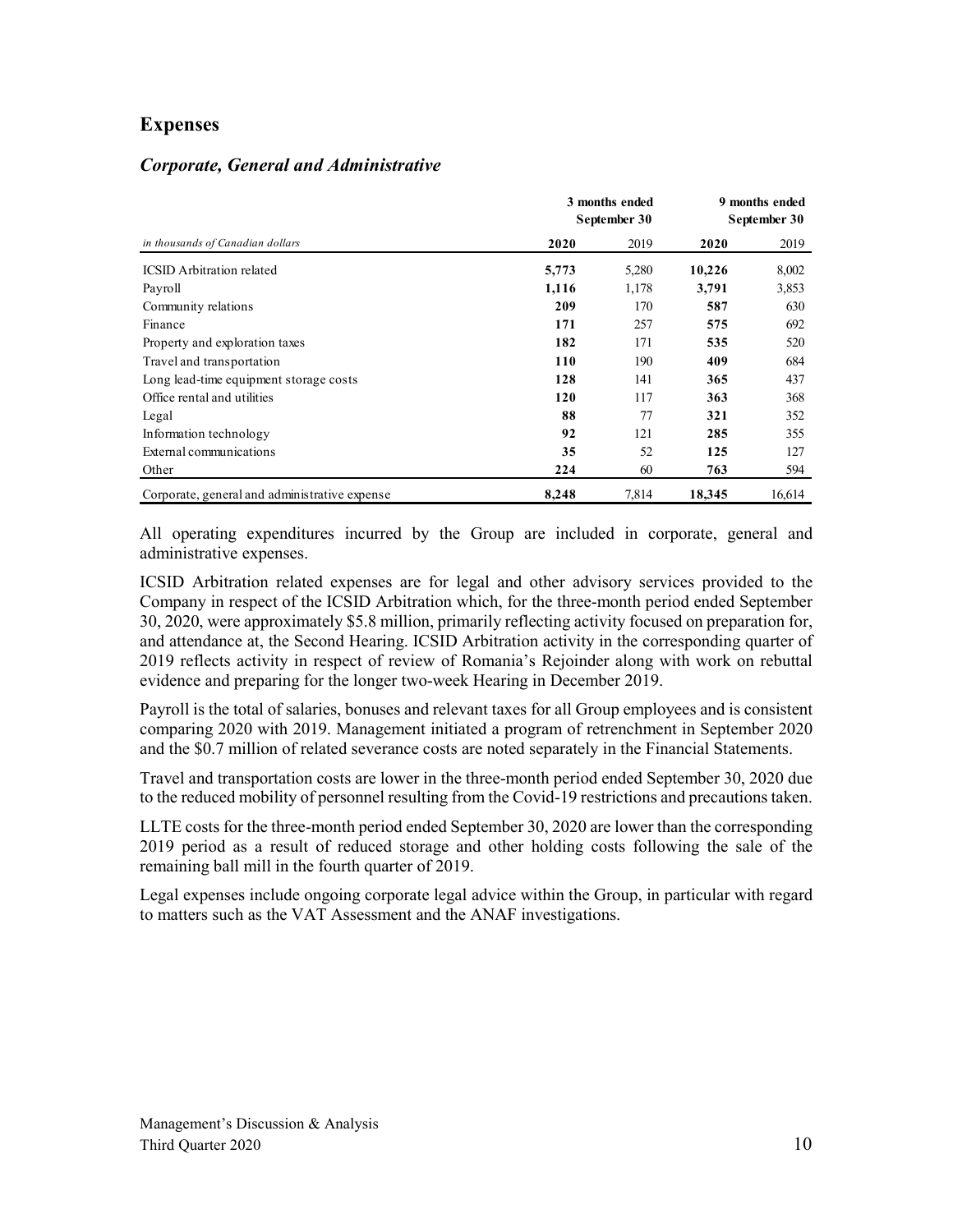#### *Stock Based Compensation*

|                                                         |    | 3 months ended<br>September 30 |               |                | 9 months ended<br>September 30 |           |               |                |
|---------------------------------------------------------|----|--------------------------------|---------------|----------------|--------------------------------|-----------|---------------|----------------|
|                                                         |    | 2020                           |               | 2019           |                                | 2020      |               | 2019           |
| <b>Stock option compensation</b>                        |    |                                |               |                |                                |           |               |                |
| Number of stock options granted                         |    | 130,924                        |               | 743,376        |                                | 6,206,536 |               | 5,979,780      |
| Average value ascribed to each option granted           | \$ | 0.46                           | -S            | 0.43           | -S                             | 0.46      | <sup>\$</sup> | 0.37           |
| Number of stock options exercised                       |    |                                |               |                |                                | 525,339   |               |                |
| Average value ascribed to each option exercised         | \$ |                                | \$            |                | S                              | 0.35      | <sup>\$</sup> |                |
| Number of stock options expired/cancelled               |    |                                |               |                |                                | 2,081,827 |               |                |
| Average value ascribed to each option expired/cancelled | \$ |                                | \$            |                | \$                             | 0.56      | - \$          |                |
| <b>DSU</b> compensation                                 |    |                                |               |                |                                |           |               |                |
| Number of DSUs issued                                   |    | 103,582                        |               | 196,469        |                                | 314,653   |               | 424,578        |
| Average value ascribed to each DSU issued               | \$ | 0.45                           | <sup>\$</sup> | 0.43           | -SS                            | 0.48      | -S            | 0.40           |
| Number of DSUs cancelled                                |    |                                |               |                |                                | 115,165   |               |                |
| Average value ascribed to each DSU cancelled            | S  |                                | \$            |                |                                | 0.41      | <sup>S</sup>  |                |
|                                                         |    |                                |               | 3 months ended |                                |           |               | 9 months ended |
|                                                         |    |                                |               | September 30   |                                |           |               | September 30   |
| in thousands of Canadian dollars                        |    |                                | 2020          | 2019           |                                | 2020      |               | 2019           |
| DSU <sub>s</sub> - expense                              |    |                                | (158)         | 553            |                                | (99)      |               | 836            |
| Stock option - expense                                  |    |                                | 330           | 478            |                                | 1,869     |               | 2,072          |
| Stock based compensation                                |    |                                | 172           | 1,031          |                                | 1,770     |               | 2,908          |

The estimated fair value of the Options is calculated using the Black Scholes method as at the date of grant and amortized over the period during which the Options vest.

With effect from July 1, 2016, non-executive directors receive at least fifty per cent of their director's fees payable in deferred share units ("DSUs") or, at their election, Options in lieu of cash. Certain non-executive directors have elected to receive all of their director's fees payable in DSUs or Options. A total of 130,924 Options (all of which vest immediately) and 103,582 DSUs were granted to certain non-executive directors during the three-month period ended September 30, 2020 in lieu of cash fees for services provided during Q2 2020. A total of 600,000 Options were issued during the three-month period ended September 30, 2019 to certain non-executive directors (on reelection to the Board) as part of their annual compensation package. A reduced number of Options is expected to be issued on the same basis in Q4 2020 following the delayed annual meeting of Gabriel. The Company has accrued \$0.1 million for the cost of future issuance of Options and DSUs for fees for services provided during Q3 2020.

DSUs are revalued each period end based on the period end closing share price. The initial value of the DSUs on grant, and the effect on the valuation of DSUs of the period-on-period change in share price, is expensed. At September 30, 2020, the Company's share price was \$0.40 (June 30, 2020: \$0.46, March 31, 2020: \$0.47, December 31, 2019: \$0.49), resulting in a DSU revaluation gain of \$0.2 million for the three-month period ended September 30, 2020.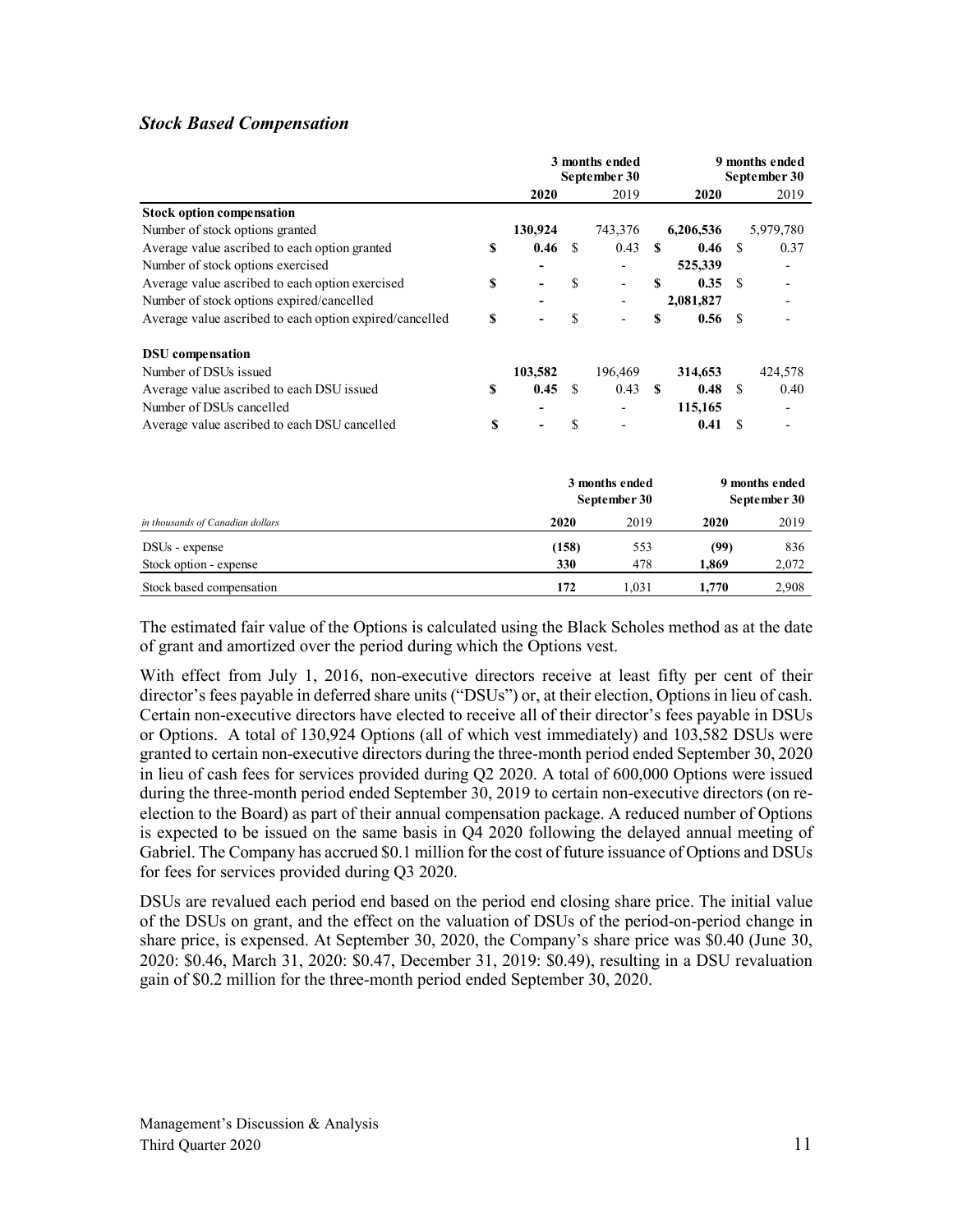| <b>Finance Income</b>            | 3 months ended<br>September 30 |      | 9 months ended |      |  |
|----------------------------------|--------------------------------|------|----------------|------|--|
|                                  |                                |      | September 30   |      |  |
| in thousands of Canadian dollars | 2020                           | 2019 | 2020           | 2019 |  |
| Interest income                  |                                | 90   | 69             | 2.74 |  |

Interest income reflects the average holdings of cash and cash equivalents during the respective periods shown above. Interest income has reduced significantly since the start of the second quarter of 2020, in line with the reduction in North American treasury yields in the period.

As at September 30, 2020, approximately 43% of the Company's cash and cash equivalents were invested in US government guaranteed instruments, with the majority of the balance held as cash deposits with major Canadian banks.

#### *Finance Costs*

|                                              | 3 months ended |              | 9 months ended |       |  |
|----------------------------------------------|----------------|--------------|----------------|-------|--|
|                                              |                | September 30 | September 30   |       |  |
| in thousands of Canadian dollars             | 2020           | 2019         | 2020           | 2019  |  |
| Financing costs - convertible note accretion | 2.389          | 2.272        | 7.281          | 6.618 |  |

Finance costs relate to the accretion of the debt components of the Convertible Notes issued in private placements closed in 2014 and 2016, which are measured at amortized cost using the effective interest rate method. On June 3, 2020, Kopernik Global Investors, LLC elected, on behalf of certain funds, to convert \$4,763,000 aggregate principal amount of Convertible Notes (approximately 5% of those in issue) into approximately 15.4m Common Shares.

## *Foreign Exchange*

The Company has experienced an increase in foreign currency gains and losses as a result of increased exposure to the US dollar. A significant portion of the funds raised in the four private placements of debt, equity and warrants since 2014 were received in US dollars and the Company retained these US dollars to fund its subsequent US dollar denominated working capital expenses, principally costs related to the ICSID Arbitration.

### *Taxes*

Except as described above in the section entitled "*RMGC Audits and Investigations*", all tax assessments received prior to September 30, 2020 have been paid or provided for in the Financial Statements.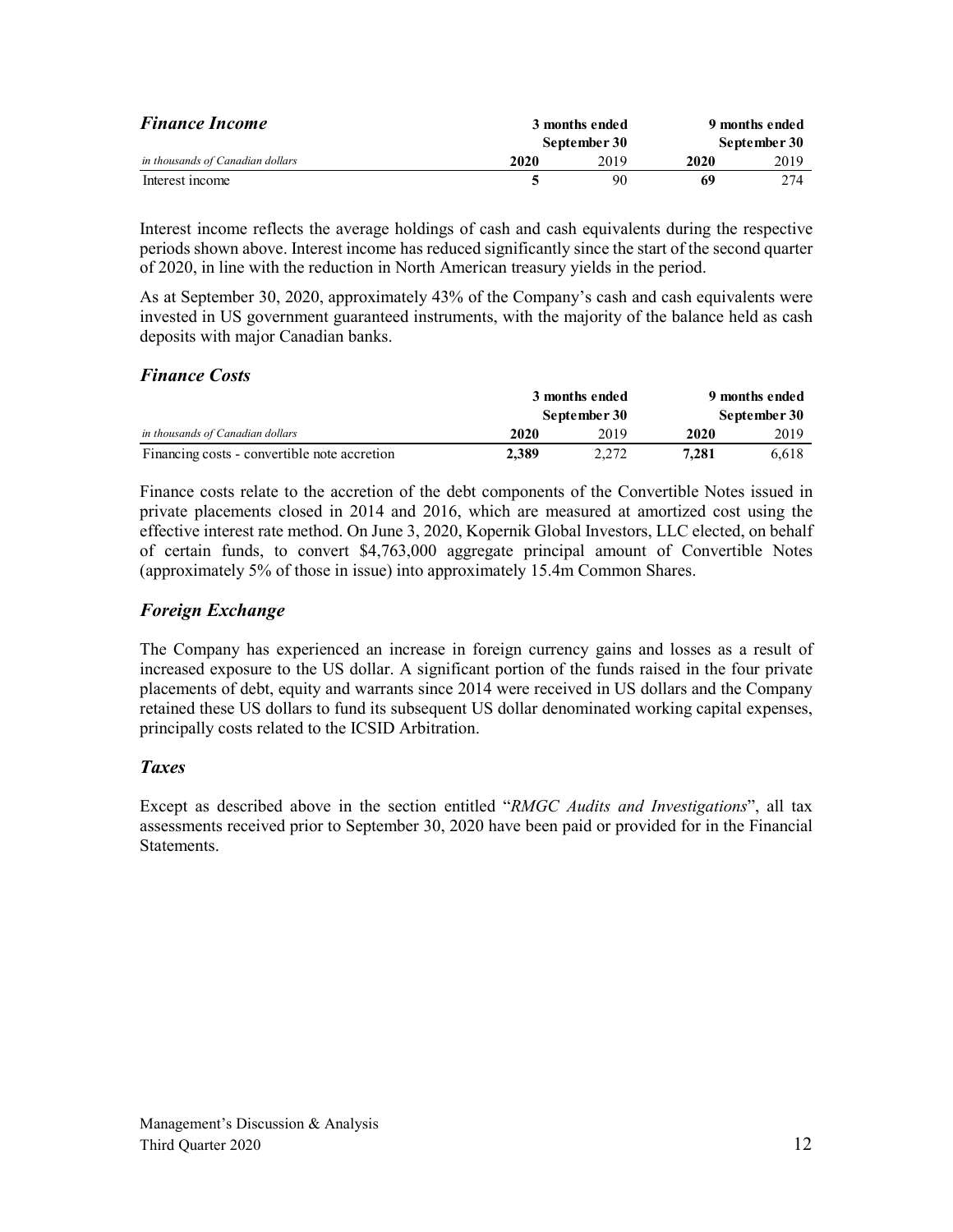## **Investing Activities**

The majority of Group expenditures over the years through December 31, 2015 were for identifying and defining the size of the four ore bodies, for engineering to design the size and scope of the Project, environmental assessment and permitting, social support to local communities, communications and public relations activities to support the permitting process, archeological and rehabilitation work to buildings, as well as surface rights and property acquisition and resettlement housing and infrastructure.

Since January 1, 2016, no significant expenditures apart from building maintenance have been incurred in these areas and any such expenditures are expensed in the income statement.

## *Purchase of Capital Assets*

|                                      | 3 months ended |      | 9 months ended<br>September 30 |      |  |
|--------------------------------------|----------------|------|--------------------------------|------|--|
|                                      | September 30   |      |                                |      |  |
| in thousands of Canadian dollars     | 2020           | 2019 | 2020                           | 2019 |  |
| Total investment in capital assets   |                |      |                                |      |  |
| Depreciation and disposal - expensed |                |      |                                | 88   |  |

The purchase of capital assets remains low, in line with the Company's cost containment strategy. Depreciation costs have decreased in 2020 due to the de-recognition of certain leases that had been recognized as assets upon the 2019 adoption of IFRS 16 by the Company, which no longer qualify as such.

## **Financing Activities**

The Company has raised funds since 2014 through private placements of Convertible Notes, equity and warrants (together "Private Placements") amounting to gross aggregate proceeds of \$148.2 million. The Company is using the proceeds of the Private Placements to finance the costs of the continuing ICSID Arbitration and for general working capital purposes. Further information on the Private Placements is provided in the Financial Statements.

## **Cash Flow Statement**

### *Liquidity and Capital Resources*

The main sources of liquidity are the Company's cash and cash equivalents, and the equity and debt markets. At September 30, 2020, aggregate cash and cash equivalents were \$7.7 million (December 31, 2019: \$25.7 million).

## *Working Capital*

At September 30, 2020, the Company had working capital, calculated as total current assets less assets held for sale less total current liabilities, of \$1.2 million (December 31, 2019: \$15.1 million).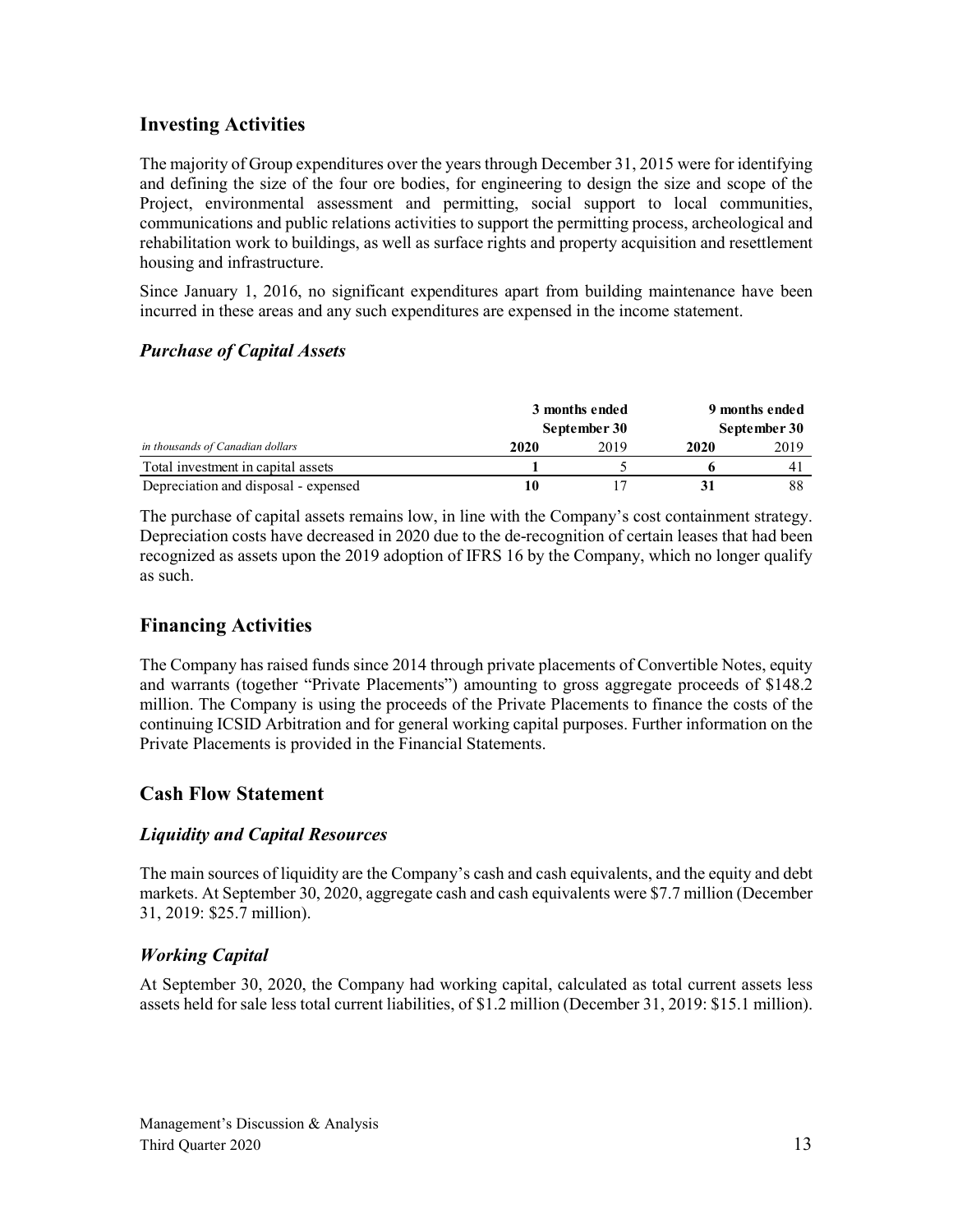As at September 30, 2020, the Company had current liabilities of \$7.4 million (December 31, 2019: \$11.3 million). This period on period decrease is primarily due to the payment of significant ICSID Arbitration cost accruals at December 31, 2019 for work performed in preparation for, and attendance at, the Hearing.

## **Resettlement Liabilities**

RMGC had a program for purchasing homes in the Project area, which was suspended in February 2008 due to the suspension of the environmental review process in September 2007.

At September 30, 2020 the Company had accrued resettlement liabilities totaling \$0.6 million (December 31, 2019: \$0.6 million).

## **Contractual Obligations**

A summary of the Company's contractual capital and operating lease commitments as of September 30, 2020 is included within the Financial Statements.

The Company and its subsidiaries have a number of arms-length agreements with third parties who provide a wide range of goods and services. Typically, the service agreements are for a term of not more than one year and permit either party to terminate upon notice periods ranging from 15 to 90 days. At termination, the Company has to pay for services rendered, and costs incurred, to the date of termination.

## **Critical Accounting Estimates**

The preparation of Financial Statements in conformity with IFRS requires Management to make estimates and assumptions that affect the reported amount of assets and liabilities and disclosure of contingent assets and liabilities at the date of the Financial Statements and the reported amount of expenses and other income during the reporting period.

Significant estimates and assumptions include those related to going concern, the recoverability or impairment of certain assets, benefits of future income tax assets, estimated useful lives of capital assets, valuation of stock based compensation and other benefits, assumptions and determinations as to whether costs are expensed or capitalized, and the valuation and measurement of the components of the Private Placements.

While Management believes that these estimates and assumptions are reasonable, actual results could vary significantly therefrom. The critical accounting estimates are not significantly different from those reported in the Financial Statements as at, and for the year ended, December 31, 2019.

### *Going Concern*

On the basis of the Company's balance of cash and cash equivalents as at September 30, 2020, the Company has sufficient funding necessary to maintain the Group's primary assets and to fund general working capital requirements together with the material estimated costs associated with the Company advancing the ICSID Arbitration through to January 2021. There can be no assurances that the ICSID Arbitration will advance in a customary or predictable manner or within any specific or reasonable period of time.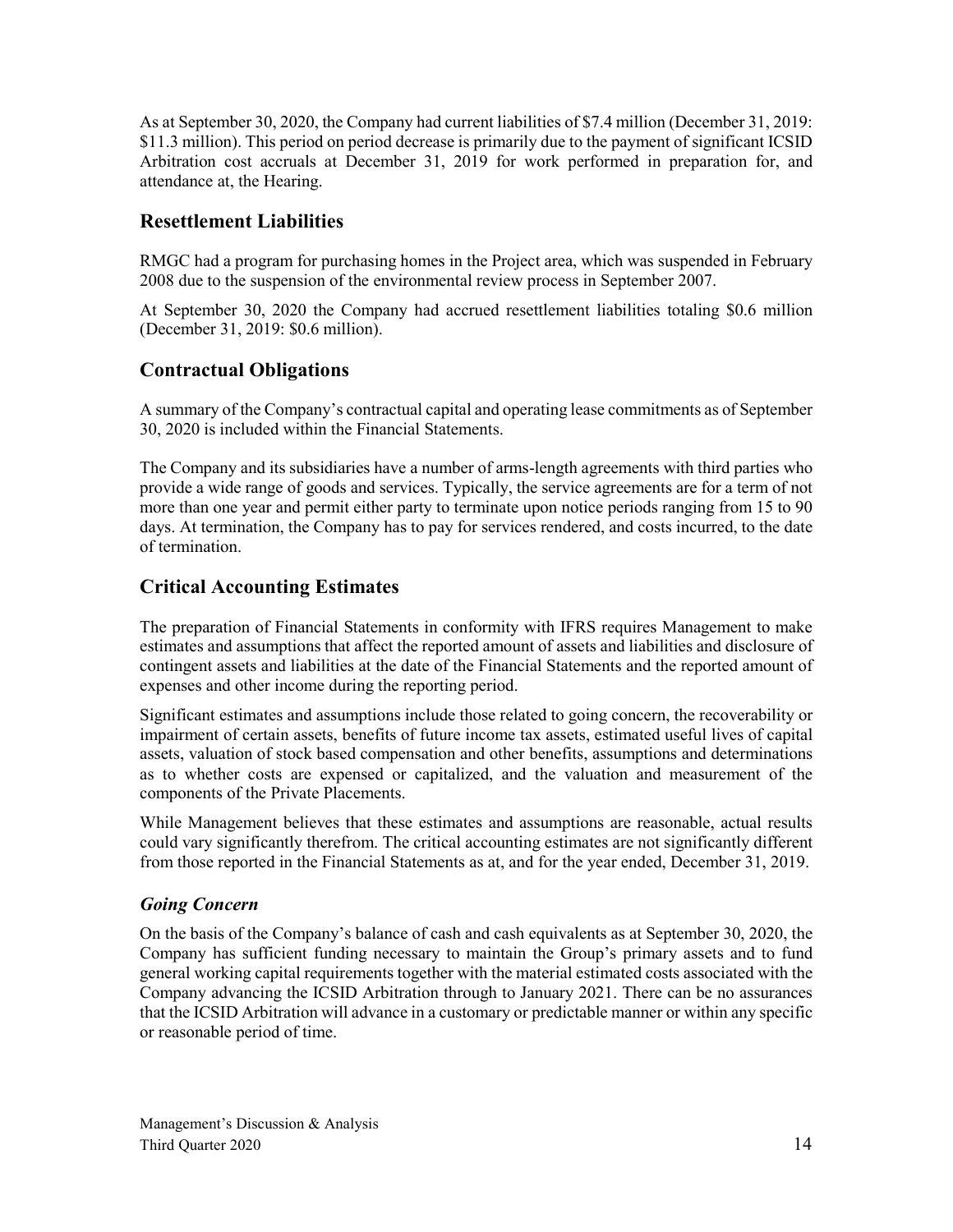Management has initiated a retrenchment program and continues to review the Company's activities in order to identify areas to rationalize expenditures. As at September 30, 2020, the Group had no sources of operating cash flows and does not have sufficient cash to fund either the development of the Project or all the long-term activities required to see the ICSID Arbitration through to its conclusion, including in any potential annulment proceeding and/or litigation to enforce any award. Accordingly, the Group will require additional funding in the short-term to maintain its primary assets, including its License and associated rights and permits while it addresses the Post-Hearing Briefs and awaits the decision of the Tribunal, and further financing to pursue the ICSID Arbitration to its conclusion. Notwithstanding the Company's historic funding, there is a risk that sufficient additional financing may not be available to the Company on acceptable terms, or at all.

#### *Future income tax assets*

Income taxes are calculated using the asset and liability method of tax accounting. Under this method, current income taxes are recognized for the estimated income taxes payable for the current period. Future income tax assets and liabilities are determined based on differences between the financial reporting and tax bases of assets and liabilities, and are measured using the substantively enacted tax rates and laws that are expected to be in effect when the differences reverse. Income tax assets are recognized to the extent that the recoverability of future income tax assets is considered probable.

The Company has subsidiaries in countries that have differing tax laws and tax rates, primarily Romania and the United Kingdom. The provision for income taxes is based on a number of estimates and assumptions made by Management, including its understanding of domestic and international tax rules. Advice is also sought from local professional tax advisors in the respective countries where the Group operates.

Tax authorities in Romania have regularly initiated various tax audits to assess the appropriateness of RMGC's tax filing positions. Regulators may interpret tax regulations differently from the Company and its subsidiaries, which may cause changes to the estimates made. As noted above, in 2017 RMGC received the VAT Assessment from ANAF which, with interest and penalties, amounted to approximately RON 45.6 million (approximately \$14.6 million). RMGC initiated a formal challenge to the VAT Assessment through the Romanian courts, with a favorable ruling from the Alba Iulia Court of Appeal which has now been appealed by ANAF. A hearing date for the appeal has been set as December 2, 2020.

#### *Valuation of the Private Placements*

The units issued by the Company in 2014 and 2016 private placements consisted of Convertible Notes, warrants and arbitration value rights. The Company utilized a Black Scholes valuation model to value the warrant component of the units (each of which entitle the holder to acquire one Common Share at an exercise price of \$0.46) and a discounted cash flow model to value the debt component of notes. The equity component of the notes was recognized initially at the difference between the fair value of each private placement as a whole and the fair value of the debt and warrant components. Any directly attributable transaction costs were allocated to the liability and equity components in proportion to their initial carrying amounts. A nil value was initially ascribed to the arbitration value rights and, given the current stage of the ICSID Arbitration process, a nil valuation remains applicable as at September 30, 2020. The private placements in 2014 and 2016 contain two embedded derivatives, both of which were initially valued at nil with no subsequent adjustment in value.

Management's Discussion & Analysis Third Quarter 2020 15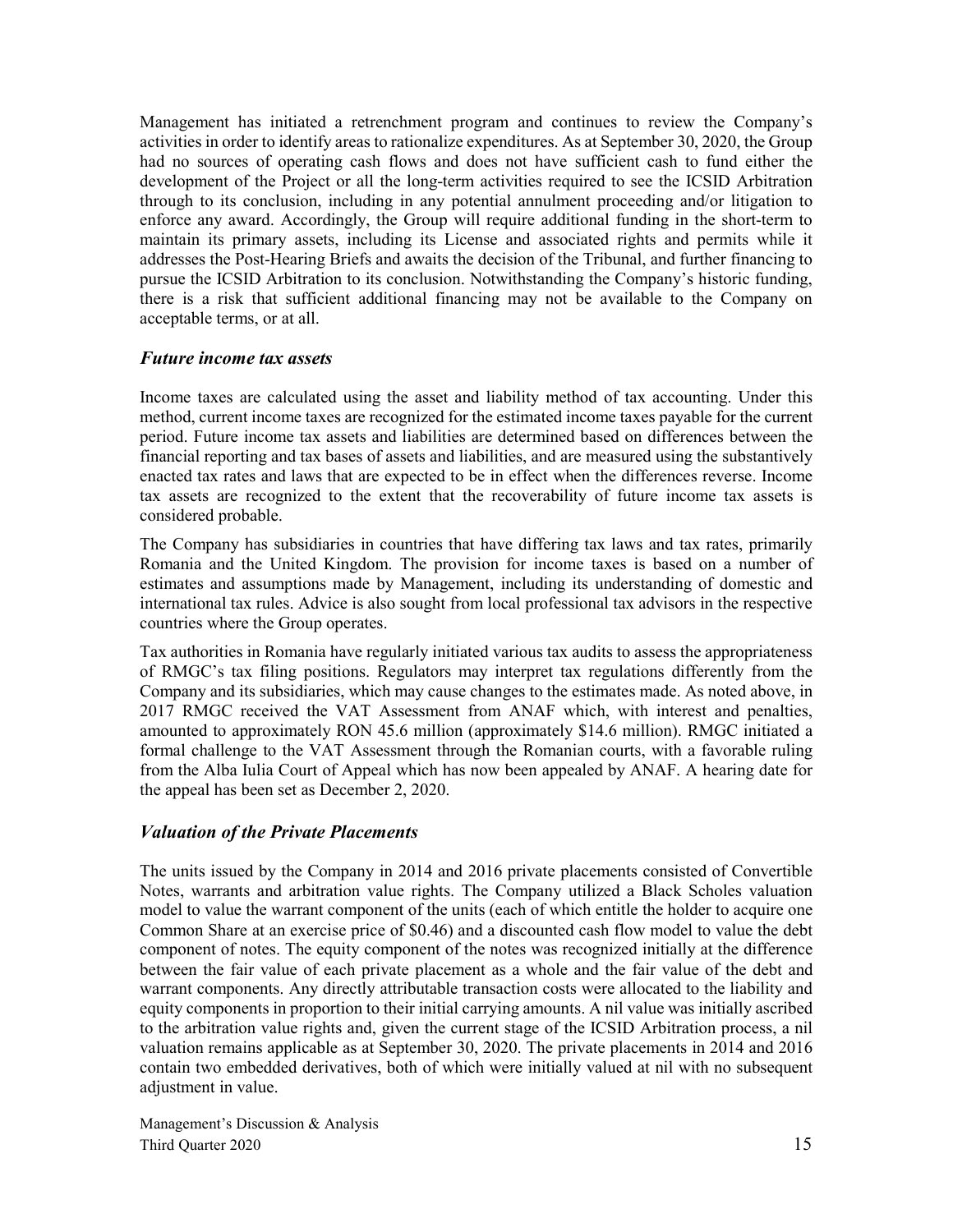The units issued by the Company in the 2018 and 2019 private placements consisted of Common Shares and warrants each of which entitle the holder to acquire one Common Share at an exercise price of \$0.49 and \$0.645 respectively, at any time in the five years following issuance. The Company utilized a Black Scholes valuation model to value the warrant component of the units and allocated the remainder of the value to the equity component. Any directly attributable transaction costs were allocated to the equity and warrant components in proportion to their initial carrying amounts.

#### *Useful lives of capital assets*

The Company's policy is to amortize capital assets over their useful lives once the assets are brought into production. Management assesses useful lives to ensure that the useful lives of assets reflect the intended use of those assets.

#### *Valuation of stock-based compensation*

The Company utilizes Options, DSUs and restricted share units ("RSUs") as means of compensation. Equity settled RSUs and Options are valued using a Black Scholes valuation model, and are amortized over the expected vesting periods. Management reviews the assumptions used in the Black Scholes valuation on an annual basis to ensure appropriateness.

DSUs are initially issued at the five-day weighted average market price of the Common Shares at the date of issue, and the value thereof is subsequently recalculated to fair value based on the quoted market value of the Common Shares at the end of each reporting period.

#### **Financial instruments and management of financial risk**

The recorded amounts for cash, cash equivalents, accounts receivable, accounts payable, accrued liabilities and other liabilities approximate fair values based on the nature of those instruments.

The Company's objective is to safeguard its cash and cash equivalents in order to be able to fund ongoing expenditures. The Company manages its capital structure and makes adjustments to it based on the level of funds on hand and anticipated future expenditures. The long-term costs, including advisors' fees of pursuing the ICSID Arbitration and general corporate working capital, have been material and are estimated to continue to be significant.

To safeguard cash the Company invests its surplus capital in liquid instruments at reputable financial institutions with acceptable credit standings.

The Group's risk exposures and the impact on the Group's financial instruments are summarized below:

#### *Credit risk*

The Group's credit risk is primarily attributable to cash and cash equivalents that are held in investment accounts with Canadian banks and invested in Canadian and United States sovereign debt. The Group has adopted an investment strategy to minimize its credit risk by investing in sovereign debt (primarily issued by Canada and the United States, subject to availability) with the balance of cash being invested on short-term overnight deposit with the major Canadian banks.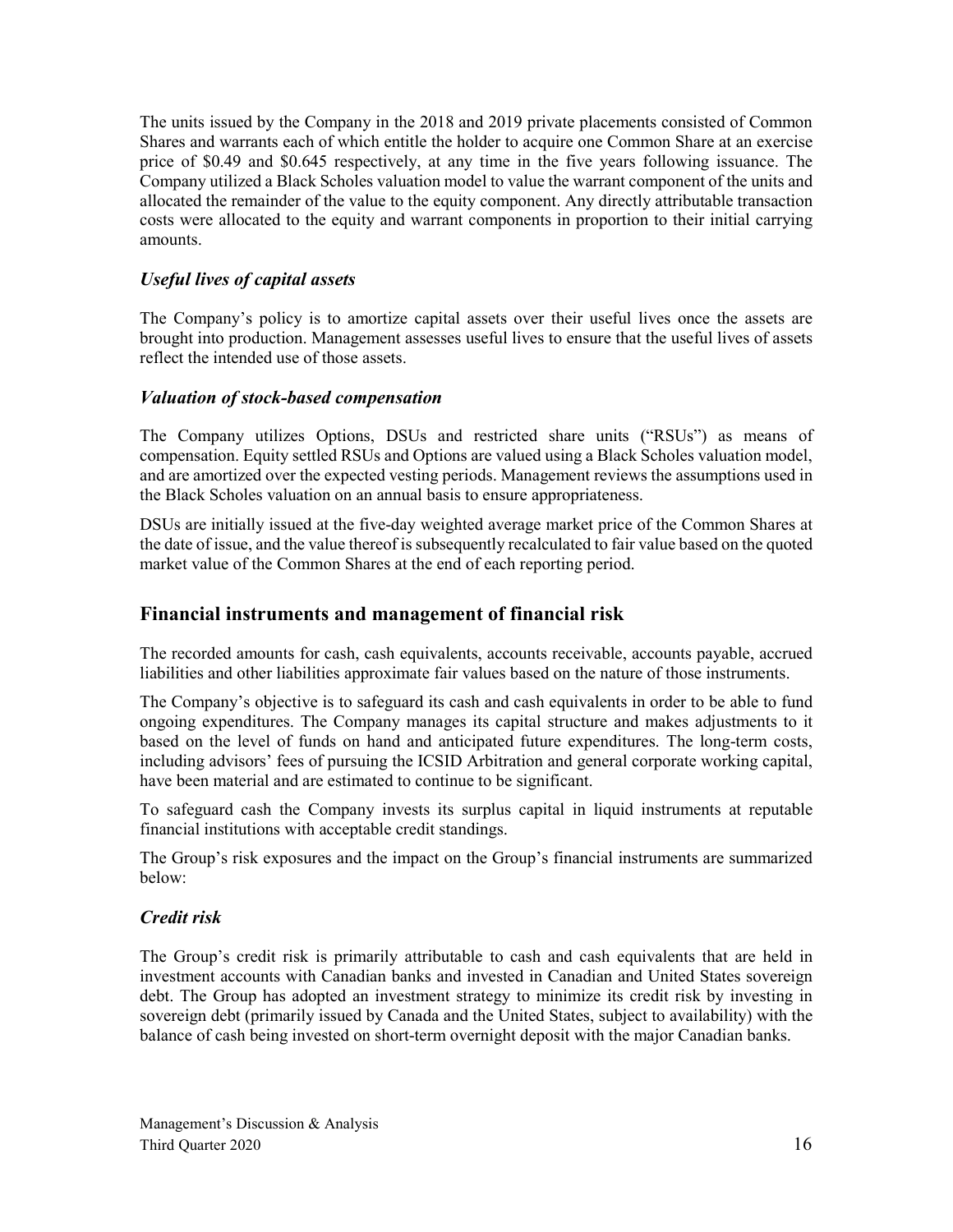The Group is exposed to the credit risk of domestic Romanian banks that hold and disburse cash on behalf of its Romanian subsidiaries. The Group manages its Romanian bank credit risk by centralizing custody, control and management of its surplus cash resources outside of Romania at the corporate office and only transferring money to its Romanian subsidiary based on near-term cash requirements, thereby mitigating exposure to domestic Romanian banks.

The Group holds cash balances in the United Kingdom to fund corporate office activities and is therefore exposed to the credit risks of these banks.

The Group's credit risk is also attributable to value-added taxes receivable. Value-added taxes receivable are primarily receivables from the Romanian Government, which are more recent and not subject to challenge pursuant to the VAT Assessment. As at September 30, 2020, overdue VAT receivable amounts claimed by RMGC total approximately \$0.4 million.

### *Liquidity risk*

The Company has the ability to repay the Convertible Notes at maturity by issuing Common Shares from treasury (as more fully described in the Financial Statements); these notes represent a significant portion of the long-term Group liabilities. As of the date of this MD&A, taking account of the Group's existing treasury balances, and subject to raising additional funding as described above, the Group expects to have sufficient funds to settle all other current and existing long-term contractual liabilities as they fall due.

### *Market risk*

#### *(a) Interest rate risk*

The Group has significant cash balances and fixed coupon debt in the form of Convertible Notes. The Group maintains a short-term investment horizon, typically less than 3 months, for its cash and cash equivalents, and therefore minimizes the risk of interest rate volatility at investment maturity.

With a short-term investment horizon and the intent to hold all investments until maturity, the Group is only marginally exposed to capital erosion should interest rates rise and cause fixed yield investments to devalue.

The Group's primary objective with respect to cash and cash equivalents is to mitigate credit risk. The Group has elected to forego yield in favor of capital preservation.

The interest rate attributable to the Convertible Notes is a fixed interest rate for the period of the instrument and is therefore not subject to market fluctuations.

#### *(b) Foreign currency risk*

The Group's presentation currency is the Canadian dollar and its activities expose it to fluctuations in foreign exchange rates. The Group has monetary assets and liabilities which are denominated in Romanian Lei, US dollars, UK pounds and Euros and is, therefore, subject to exchange variations against both the functional currency of the entity and presentation currency of the Group.

The Group maintains cash and cash equivalents in various currencies and is therefore susceptible to market volatility as foreign cash balances are revalued to the functional currency of the entity and thereafter to the presentation currency of the Group. Therefore, the Group may report foreign exchange gains or losses during periods of significant economic and market volatility. At September 30, 2020 the Group held 52% and 44% of its cash and cash equivalents in US and Canadian dollars, respectively.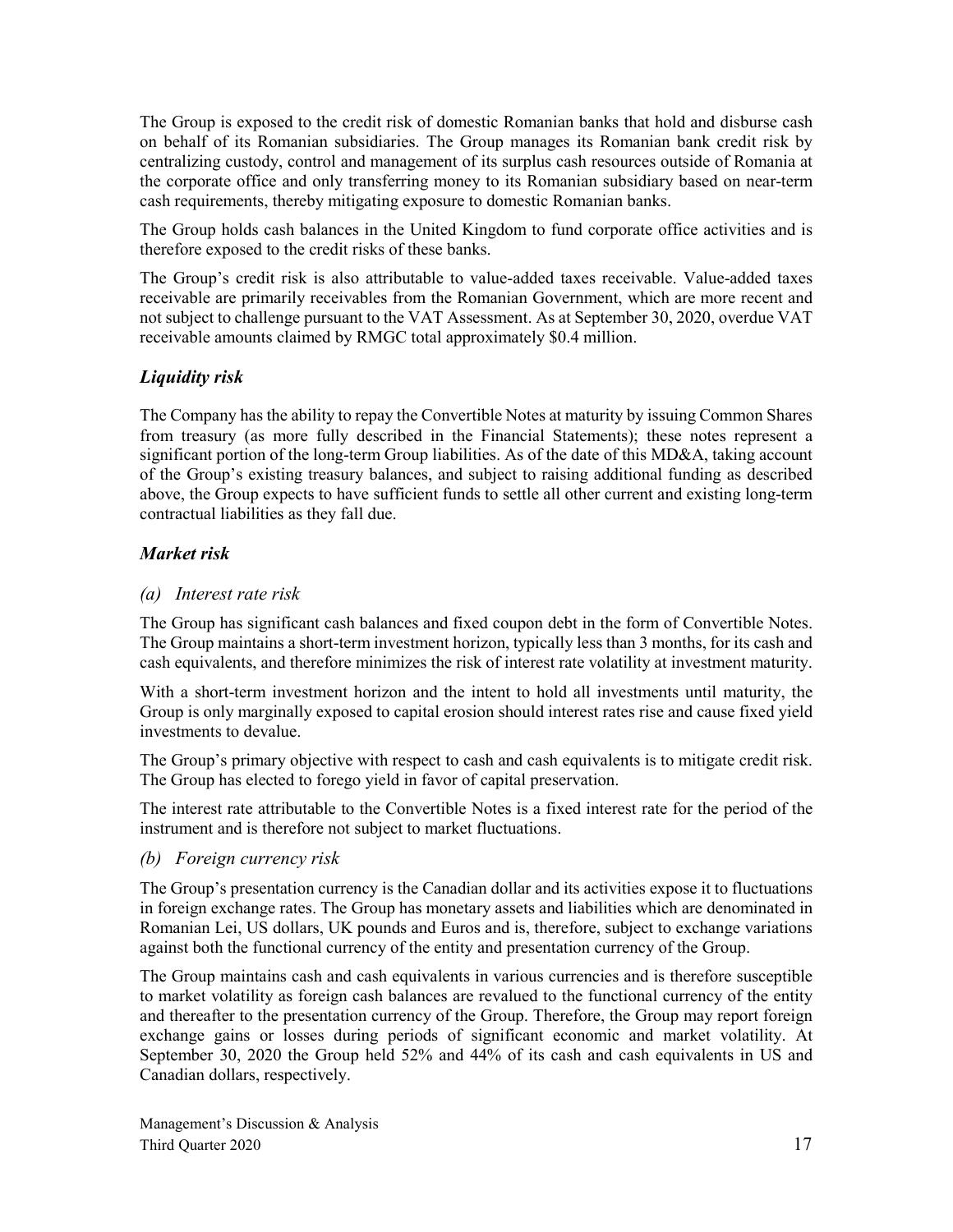The Company has not entered into any derivative hedging activities.

#### *Sensitivity*

As of September 30, 2020, the carrying amount of the financial instruments equals fair market value. Based on Management's knowledge and experience of the financial markets, in respect of the Company's balance of cash and cash equivalents as at September 30, 2020, the Company believes the following market movements are "reasonably possible" over a twelve-month period and would have the stated effects on net income:

- A plus or minus 1% change in earned interest rates; would affect net interest income by \$0.1 million.
- A plus or minus 1% change in foreign exchange rates; would affect net income by \$0.1 million.

## **Risks and uncertainties**

An investment in the Common Shares is subject to a number of risks and uncertainties. This section describes existing and future material risks to the business of the Group. The risks described below are not exhaustive. Additional risks and uncertainties not currently known to the Company, or those that it currently deems to be immaterial, may become material and adversely affect the Group's business. The realization of any of these risks may materially and adversely affect the Group's business, financial condition, results of operations and/or the market price of Gabriel's securities.

#### *The outbreak of the coronavirus (COVID‐19)*

The Company faces risks related to health epidemics and other outbreaks of communicable diseases, which could significantly disrupt the Group's operations, including, but not limited to, the advancement of the ICSID Arbitration, and the effects of the coronavirus or other epidemics may materially and adversely affect its business and financial conditions.

The extent to which the coronavirus impacts the Group's business and operations, and the market for its securities, will depend on future developments, which are highly uncertain and cannot be predicted at this time, and include the duration, severity and scope of the outbreak and the actions taken to contain or treat the coronavirus outbreak.

In particular, the continued spread of the coronavirus and travel and other restrictions established to curb the spread of the coronavirus, could materially and adversely impact the Group's business including, without limitation, the progress of the ICSID Arbitration (for example the availability of legal counsel, industry experts and ICSID personnel), the planned Project work program, employee health, limitations on travel, and other factors that will depend on future developments beyond the Company's control, which may have a material and adverse effect on the its business, financial condition and results of operations. There can be no assurance that the Group's personnel will not be impacted by these pandemic diseases and ultimately the Group may see its workforce productivity reduced or incur increased medical costs or insurance premiums as a result of these health risks.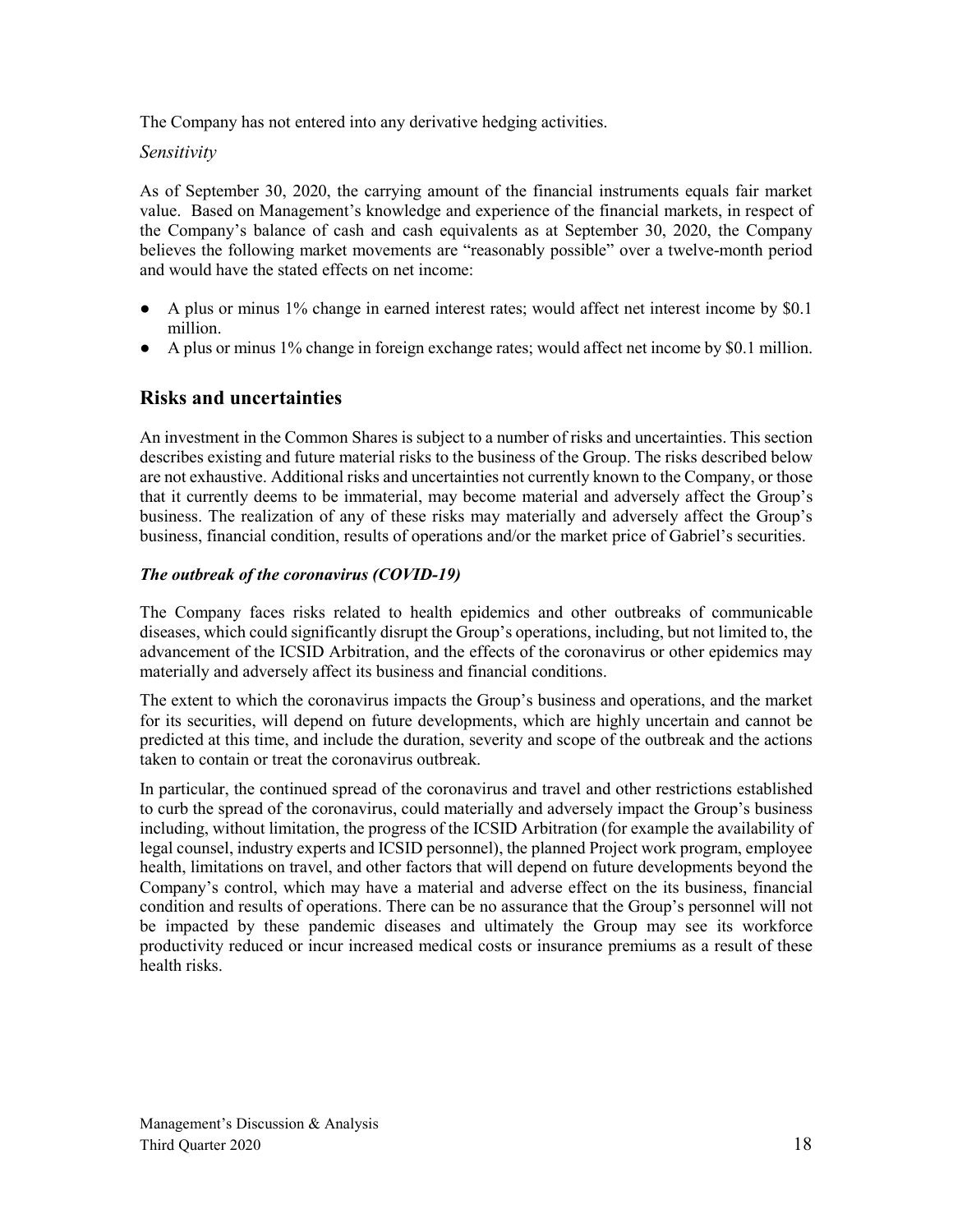#### *ICSID Arbitration*

The resources necessary to pursue the ICSID Arbitration are substantial and the costs, fees and other expenses and commitments payable in connection with the ICSID Arbitration may differ materially from Management's expectations. In view of the case-specific nature of arbitration, and the inherent uncertainty in the actions of the Respondent and in the process, timing and outcome of the ICSID Arbitration, there can be no assurances that the ICSID Arbitration will advance in a customary or predictable manner or be completed or settled within any specific or reasonable period of time.

There is no assurance that the Claimants will be successful in establishing Romania's liability in the ICSID Arbitration or, if successful, that the Claimants will collect an award of compensation from the Respondent in the amount requested, of significantly reduced value, or at all. Failure to prevail in the ICSID Arbitration, or to obtain adequate compensation for the loss in value of the Group's investment, would materially adversely affect the Group.

The pursuit by the Company of the ICSID Arbitration may lead to the commencement of further abusive fiscal and other investigations and assessments against RMGC or its staff or employees by the Romanian State.

#### *UNESCO World Heritage List*

As described above, on January 31, 2020, the Romanian Government indicated that it had taken steps to resume the procedure to list the "Roşia Montană Mining Landscape" as a UNESCO World Heritage site.

The act of applying to UNESCO for such designation is wholly incompatible with the development of the Project. The application itself is an undertaking by Romania to protect the Project area from development and precludes mining, as would a decision accepting the application. The inclusion of Roșia Montană on the UNESCO World Heritage List would have a material adverse impact on the Company's business insofar as it would undermine the possibility of an amicable resolution of the dispute with Romania that would allow for the development of the Project.

#### *Additional funding*

Further funding will be required by the Company to pursue the ICSID Arbitration to its conclusion, including the enforcement of any award, and for general working capital requirements.

Historically the Company has been financed through the issuance of its Common Shares, Convertible Notes and other equity based securities. Although the Company has been successful in the past in obtaining financing, it has limited access to financial resources as a direct result of the dispute concerning the Project and the core focus of the Company upon the ICSID Arbitration. Notwithstanding the Company's historic funding, there is a risk that sufficient additional financing may not be available to the Company on acceptable terms, or at all. In addition, the current outbreak of COVID-19 has had a negative impact on global economies and financial markets. The continued spread of COVID-19 and any future emergence and spread of similar pathogens could have an adverse impact on global economic conditions, which may adversely impact the Company's ability to obtain financing.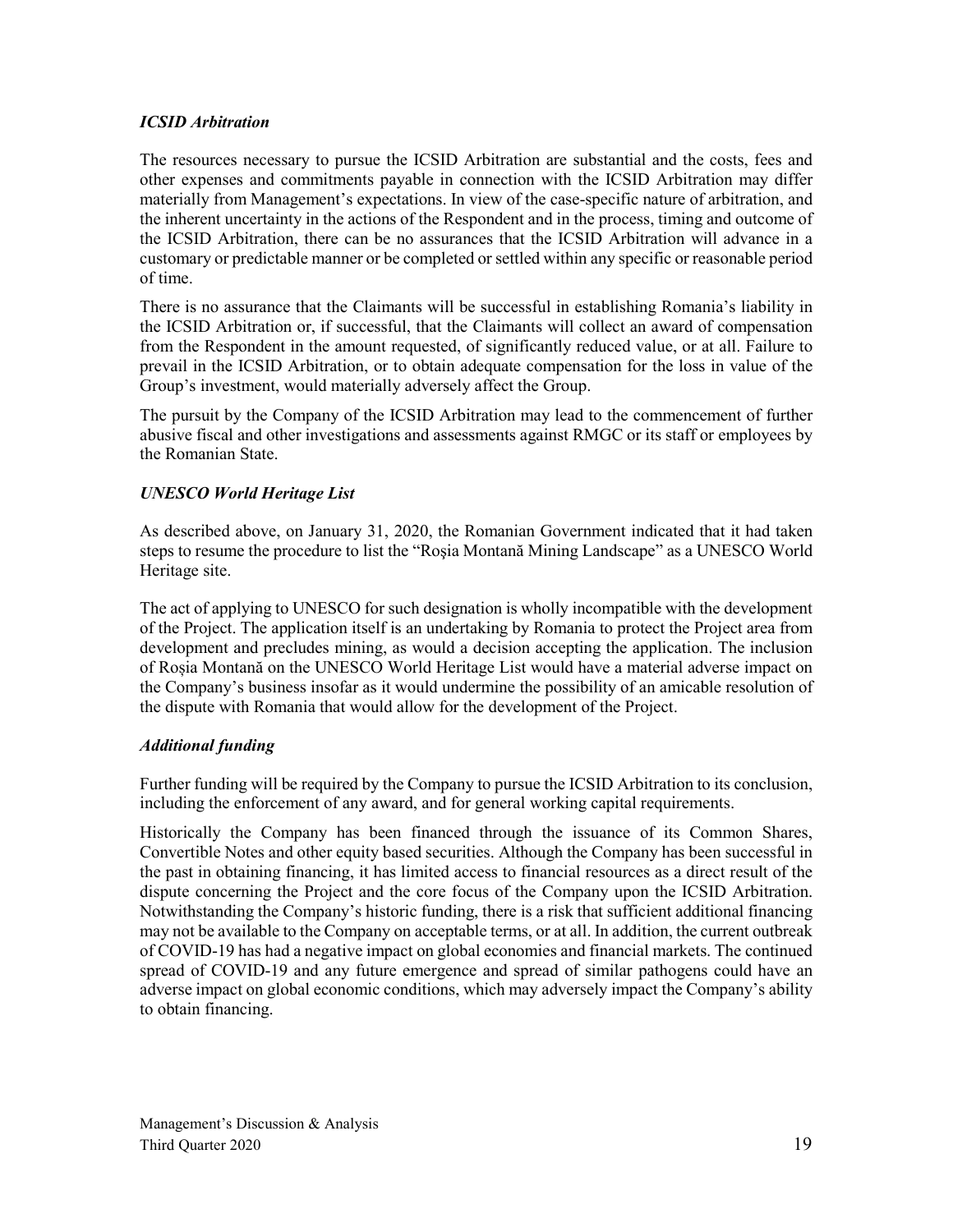While, as disclosed above, the Company is continuing a process to sell its remaining LLTE which would, if completed, provide the Company with a reduced cost base and additional working capital, there are no assurances regarding the success of such a sale process or that any proceeds may be realized from the sale of the remaining equipment. The timing of the receipt of any such sales proceeds is also uncertain.

#### *Refinancing of existing securities*

The Company may need or desire to refinance all or a portion of the Convertible Notes or warrants issued and outstanding pursuant to the Private Placements. There can be no assurance that the Company will be able to refinance any of its indebtedness or incur additional indebtedness.

#### *Political and economic uncertainty in Romania*

Gabriel's material operations, property rights and other interests are located in Romania. As such, the Company's activities are subject to a number of country specific risks over which it has no control. These risks may include risks related to social, political, economic, legal and fiscal instability and changes of Romanian laws and regulations affecting mining, foreign ownership, taxation, working conditions, rates of exchange, exchange control, exploration licensing, and export licensing and export duties.

In the event of a dispute arising in respect of the Company's activities in Romania (other than the ICSID Arbitration), the Company may be subject to the exclusive jurisdiction of foreign courts or may not be successful in subjecting foreign persons to the jurisdiction of courts in Canada or elsewhere. Any adverse or arbitrary decision of a court, arbitrator or other governmental or regulatory body may have a material adverse impact on the Company's business, assets, prospects, financial condition and results of operations and/or the market price of its securities.

#### *Mineral tenure rights*

RMGC is the titleholder of the License which had an initial duration of 20 years and was due to expire on June 21, 2019. RMGC has the right to extend the term of the License for successive subsequent five-year periods as may be needed to ensure rational exploitation of the mineral resources and reserves identified and approved by the Romanian National Agency for Mineral Resources ("NAMR"). An addendum providing for the extension of the term of the License to June 20, 2024, and including a revised royalty rate to 6% on mineral production value (as set forth in Romanian law since 2014), was concluded on June 18, 2019.

Although RMGC retains "nominal ownership" of the License, the acts and omissions of the Romanian State have prevented RMGC from realizing any benefits of such ownership and thus have deprived the License entirely of its value.

Pursuant to an exploration concession license issued by the Romanian State in May 1999 relating to the Rodu-Frasin and Tarnita deposits located in the vicinity of Rosia Montană, and following the completion of extensive exploration at Bucium which identified two feasible deposits, RMGC acquired a direct and exclusive legal right to obtain exploitation licenses for such deposits. However, in violation of RMGC's legal rights and of Romania's legal obligations, Romania has failed for the last 11 years to act on RMGC's applications for exploitation licenses for Rodu-Frasin and Tarnita.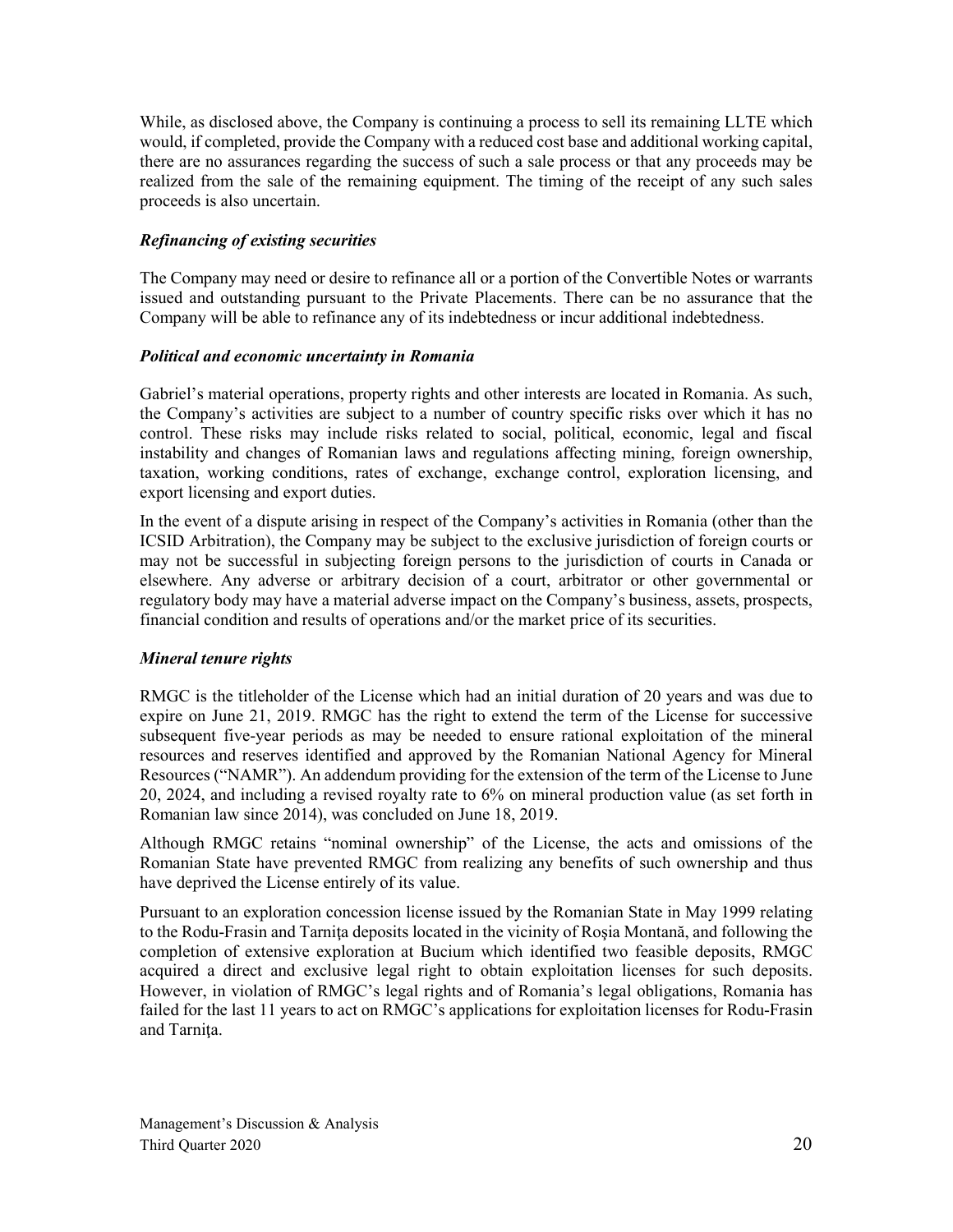Any adverse or arbitrary decision of NAMR may have a material adverse impact on the Company's business, assets, prospects, financial condition and results of operations and/or the market price of its securities.

#### *Legal proceedings*

As previously disclosed, Gabriel has been party (directly and through RMGC) to a number of legal challenges in Romania and, in the course of its business, may from time to time become involved in the defence and initiation of legal claims, arbitration and other legal proceedings.

Due to the inherent uncertainties of the judicial process in Romania, the nature and results of any such legal proceedings cannot be predicted with any certainty. In addition, such claims, arbitration and other legal proceedings can be lengthy and involve the incurrence of substantial costs and resources by the Company. The initiation, pursuit and/or outcome of any particular claim, arbitration or legal proceeding could have a material adverse effect on the Company's financial position and results of operations, and on the Company's business, assets and prospects.

#### *Dependence on Management and key personnel*

The Group is dependent on a relatively small number of key directors, officers and employees. Loss of any one of those persons could have an adverse effect on it. Retaining qualified and experienced personnel is critical to the Company's success. However, there can be no assurance that the Group will be successful in so doing.

Furthermore, the loss of key employees, in particular those who possess important historical knowledge related to the Project which could be relevant to the ICSID Arbitration, could have a material adverse effect on the outcome of the ICSID Arbitration and future operations of the Group.

#### *Minvest mine closure plan*

In May 2006, Minvest permanently ceased all of its mining operations at Roșia Montană. As a result, a mine closure plan was developed, which, Gabriel understands, was approved by the Romanian Ministry of Economy and NAMR. The mine closure plan was developed to integrate into RMGC's development plans for Roșia Montană in order to avoid any conflict between the Romanian State's closure activities and RMGC's development activities. A state-owned company under the coordination of the Ministry of Economy, S.C. CONVERSMIN S.A. ("CONVERSMIN"), has responsibility for the mine closure plan.

There can be no assurance that the activities contemplated by such mine closure plan will be implemented in a timely fashion, and no such action has been undertaken to date. Until the mine closure plan has been fully implemented, there can be no assurance that such activities will not attract liability to RMGC, as the titleholder of the License, under the current or future laws, rules and regulations applicable to mining activities in Romania. Likewise, there can be no assurance that the legally binding assumption by the Romanian State-owned operator of all liabilities associated with its past mining operations and the indemnification of RMGC from such liabilities will be fulfilled by, or be enforceable against, such entity. However, CONVERSMIN is currently seeking funding from the EU, through the Operational Programme for Large Infrastructure (POIM), for several mine closures including Rosia Montana.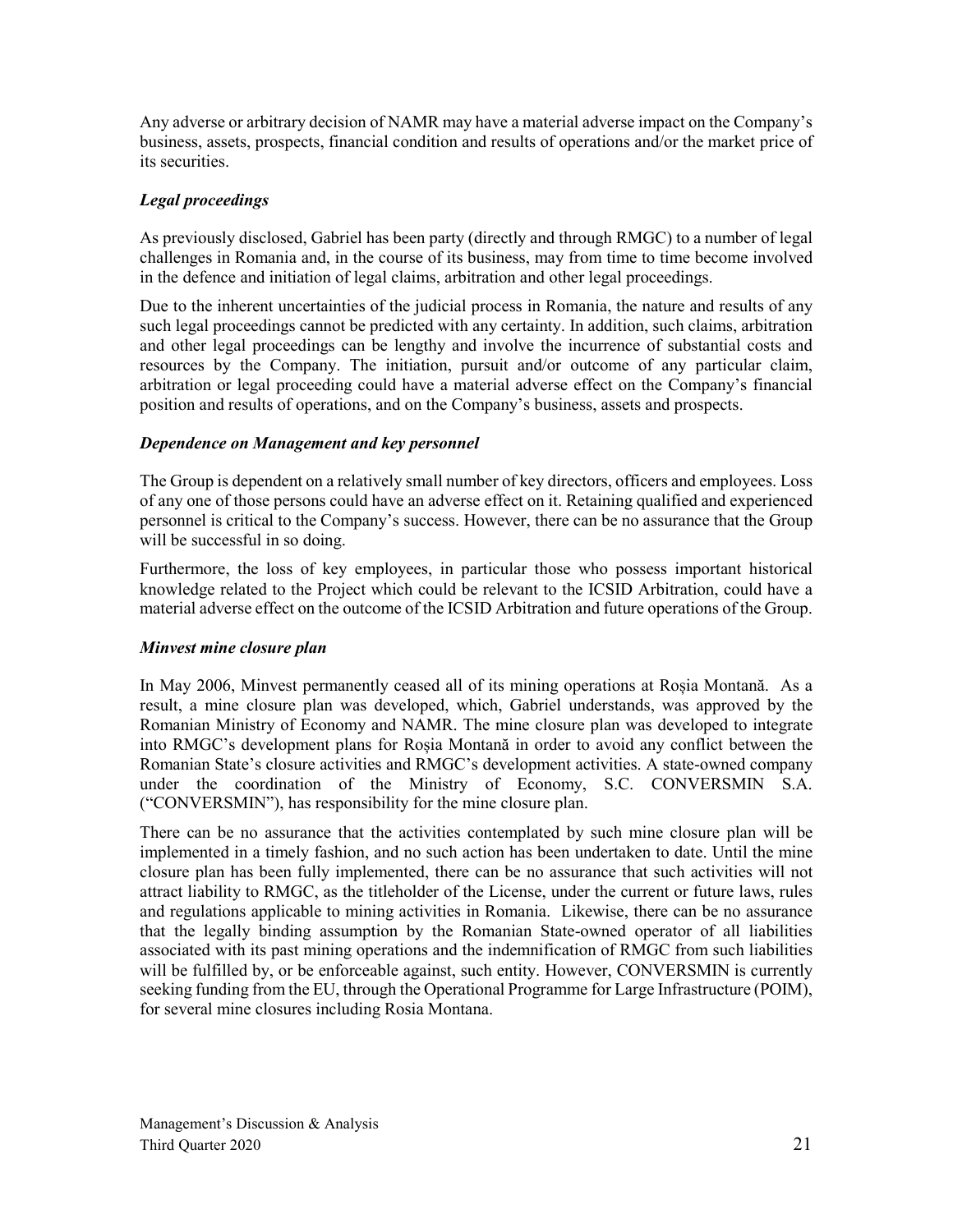#### *Potential dilution to existing shareholders*

As described above, the Company will require additional financing in order to pursue the ICSID Arbitration to its conclusion and for general working capital requirements. In order to raise such financing, the Company may sell additional equity securities including, but not limited to, Common Shares, share purchase warrants or some form of convertible security. The additional issuances of equity securities, if made, will result in dilution to existing shareholders.

The conversion and/or exercise (as applicable) of the Company's outstanding Convertible Notes and existing warrants could result in the issuance of a significant number of Common Shares causing significant dilution to the ownership of existing shareholders. Unless and until the Company successfully permits the Project or collects an arbitral award, if any, or acquires and/or develops other operating properties which provide positive cash flow, the Company's ability to meet its obligations as they fall due or redeem in whole or part or otherwise restructure the Convertible Notes will be limited to the Company's cash on hand and/or its ability to issue additional equity or debt securities in the future. Such transactions could potentially cause substantial dilution to the shareholders at that time.

#### *Continued listing of the Common Shares*

The continued listing of the Common Shares on the Exchange is conditional upon its ability to meet the applicable continued listing requirements of the Exchange. In the event that Gabriel is not able to maintain a listing of its Common Shares on the Exchange or any substitute exchange, it may be extremely difficult or impossible for shareholders to sell their Common Shares. If the Company is delisted from the Exchange but obtains a substitute listing for the Common Shares, the Common Shares may have less liquidity and more price volatility than experienced on the Exchange. Shareholders may not be able to sell their Common Shares on any such substitute exchange in the quantities, at the times, or at the prices that could potentially be available on a more liquid trading market.

As a result of these factors, if the Common Shares are delisted from the Exchange, the price of the Common Shares may decline and the Company's ability to obtain financing in the future could be materially impaired.

#### *Compliance with Anti-Corruption Laws*

Gabriel is subject to various anti-corruption laws and regulations including, but not limited to, the Canadian Corruption of Foreign Public Officials Act 1999 and the UK Bribery Act 2010. In general, these laws prohibit a company and its employees and intermediaries from bribing or making other prohibited payments to foreign officials or other persons to obtain or retain business or gain some other business advantage. Gabriel's primary operations are located in Romania, a country which, according to Transparency International, is perceived as having fairly high levels of corruption relative to the rest of Europe (Romania ranks 70th out of 180 countries in terms of corruption, according to a 2019 index published in January 2020 by Transparency International). Gabriel cannot predict the nature, scope or effect of future anti-corruption regulatory requirements to which Gabriel's operations might be subject or the manner in which existing laws might be administered or interpreted.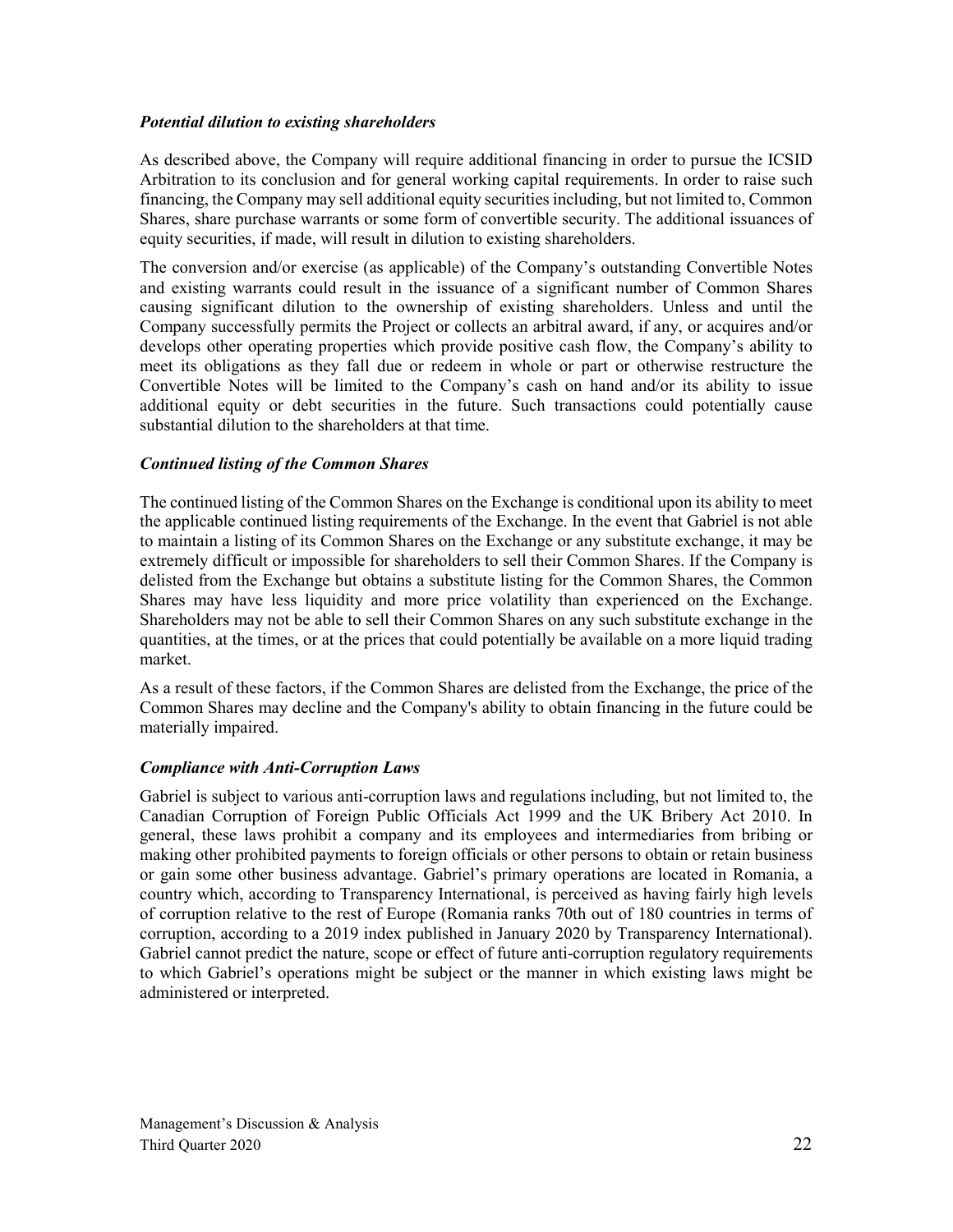Failure to comply with the applicable legislation and other similar foreign laws could expose Gabriel and/or its senior management to civil and/or criminal penalties, other sanctions and remedial measures, legal expenses and reputational damage, all of which could materially and adversely affect Gabriel's business, financial condition and results of operations. Likewise, any investigation of any potential violations of the applicable anti-corruption legislation by UK, Canadian or foreign authorities could also have an adverse impact on Gabriel's ability to develop the Project or its business, financial condition and results of operations.

As a consequence of these legal and regulatory requirements, Gabriel has instituted policies and procedures with regard to business ethics, which have been designed to ensure that Gabriel and its employees comply with applicable anti-corruption laws and regulations. However, there can be no assurance or guarantee that such efforts have been and will be completely effective in ensuring Gabriel's compliance, and the compliance of its employees, consultants, contractors and other agents, with all applicable anti-corruption laws and regulations.

#### *Insurance and uninsurable risks*

Gabriel maintains insurance to protect it against certain risks related to its operations in type and amounts that it believes are reasonable depending upon the circumstances surrounding each identified risk and the advice of its retained insurance advisor. There are also risks against which the Company cannot insure or against which it may elect not to insure for various reasons. The potential costs associated with any liabilities not covered by insurance, or in excess of insurance coverage, or compliance with applicable laws and regulations may cause substantial delays to its operations and require significant capital outlays, adversely affecting the future business, assets, prospects, financial condition and results of operations of the Company.

#### *General economic and financial market conditions*

Global economic and financial conditions may impact the ability of the Company to obtain loans, financing and other credit facilities in the future and, if obtained, on terms favorable to the Company. As a consequence, global financial conditions could adversely impact the Company's financial status and share price.

#### *Currency fluctuations*

The Company's reporting currency is the Canadian dollar, which is exposed to fluctuations against other currencies. The Company's primary operations are located in Romania and many of its expenditures and obligations are denominated in Romanian Lei. In addition, the Company has and/or will have expenditures and obligations denominated in other currencies including, but not limited to, Canadian dollars, US dollars, EUROs and United Kingdom pounds sterling ("GBP"). The Company maintains active cash accounts in Canadian dollars, US dollars, GBP and RON and has either monetary assets and/or liabilities in currencies including US dollars, Canadian dollars, EUROs, GBP and RON. As such, the Company's results of operations are subject to foreign currency fluctuation risks and such fluctuations may adversely affect the financial position and operating results of the Company. The Company does not currently use any derivative products to actively manage or mitigate any foreign exchange exposure.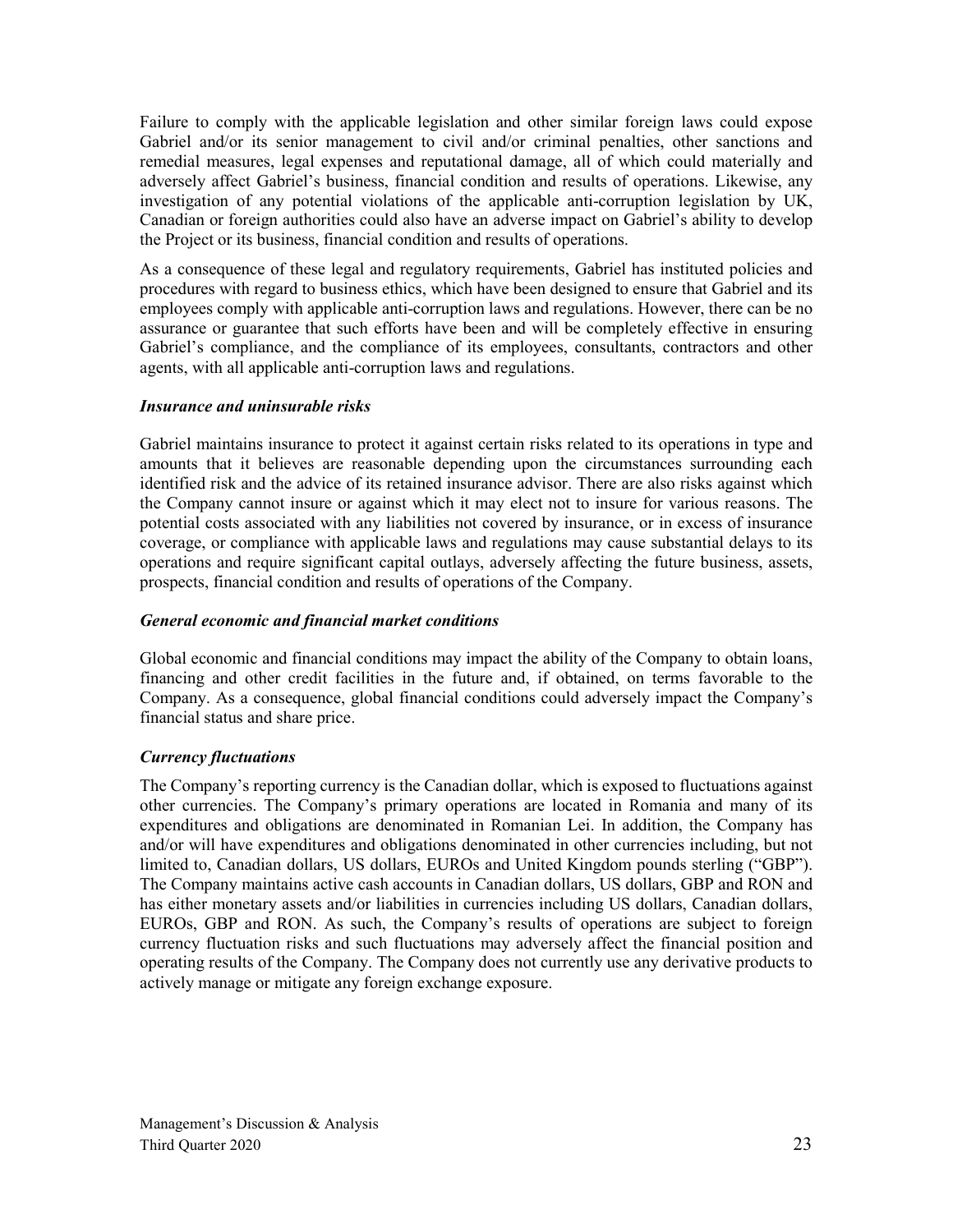#### *Market price volatility*

Publicly quoted securities are subject to a relatively high degree of price volatility. It may be anticipated that the quoted market for the Common Shares will be subject to market trends generally and there may be significant fluctuations in the price of the Common Shares.

#### *No history of earnings or dividends*

The Company has no history of earnings and as such the Company has not paid dividends on its Common Shares since incorporation. The Company does not intend to declare or pay cash dividends at present.

#### *Accounting policies and internal controls*

Since January 1, 2011, the Company has prepared its financial reports in accordance with International Financial Reporting Standards. In preparation of financial reports, Management of Gabriel may need to rely upon assumptions, make estimates or use their best judgment in determining the financial condition of the Company. Significant accounting policies are described in more detail in the Company's audited Financial Statements.

In order to have a reasonable level of assurance that financial transactions are properly authorized, assets are safeguarded against unauthorized or improper use, and transactions are properly recorded and reported, the Company has implemented and continues to analyze its internal control systems for financial reporting. Although the Company believes its financial reporting and Financial Statements are prepared with reasonable safeguards to ensure reliability, the Company cannot provide absolute assurance.

#### *Enforcement of civil liabilities*

As substantially all of the assets of Gabriel and its subsidiaries are located outside of Canada, and certain of its directors and officers are resident outside of Canada, it may be difficult or impossible to enforce judgements granted by a court in Canada against the assets of Gabriel or its subsidiaries or its directors and officers residing outside of Canada.

#### *Conflicts of interest*

Some of the directors and officers of the Company are, or may be, on the boards of other natural resource companies, or other providers of finance, from time-to-time resulting in conflicts of interests. Therefore, there is the potential for a conflict of interest between the Company and some of its directors and officers. Directors and officers of the Company with conflicts of interest will be subject to and will follow the procedures set out in applicable corporate and securities legislation, regulations, rules and policies.

## **CEO/CFO Certification**

The Company's Chief Executive Officer ("CEO") and Chief Financial Officer ("CFO") have reviewed the interim financial statements and interim MD&A (the "Interim Filings") for the threemonth period ended September 30, 2020.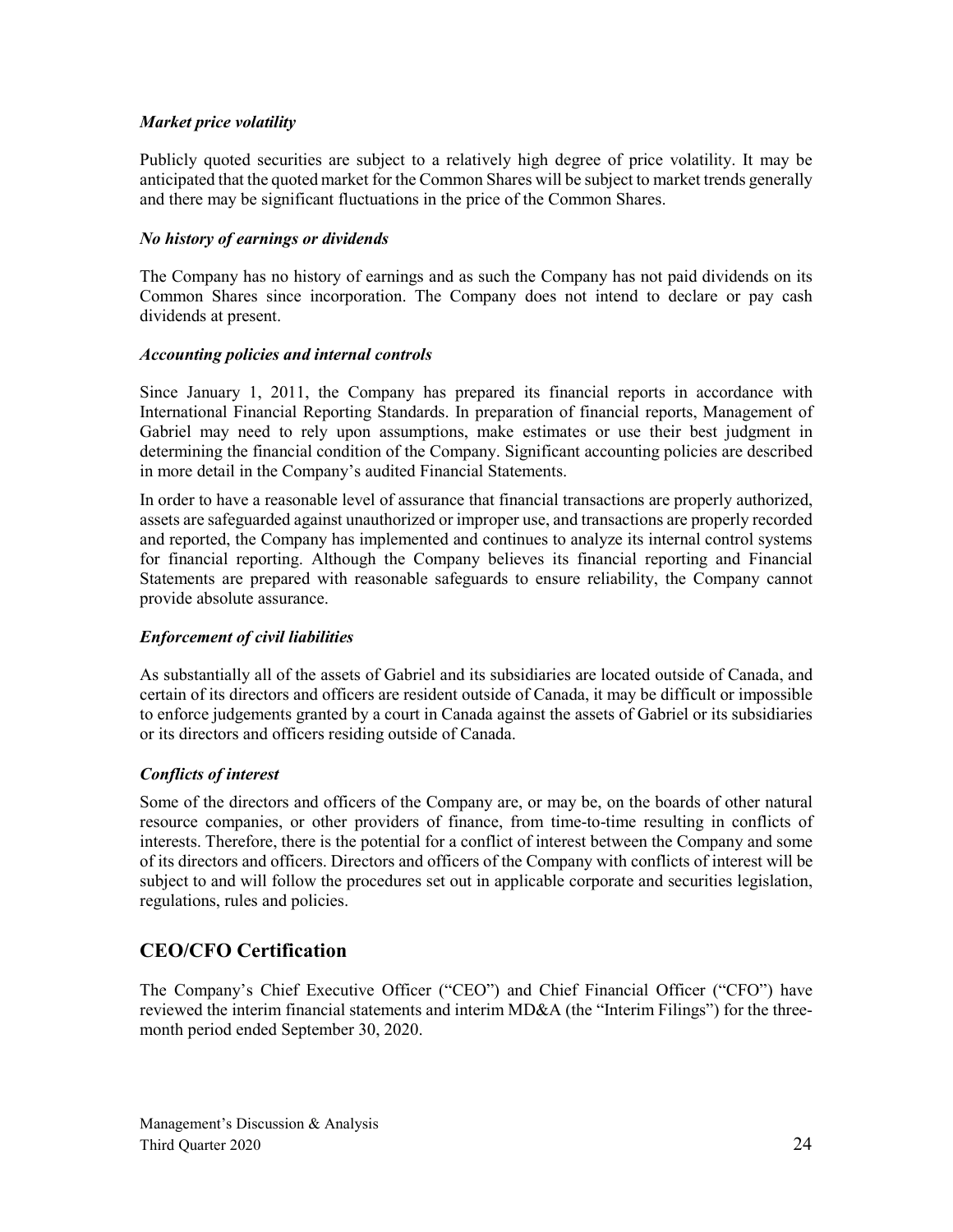The CEO and CFO certify that, as at September 30, 2020, based on their knowledge, having exercised reasonable diligence, the Interim Filings do not contain any untrue statement of a material fact or omit to state a material fact required to be stated or that is necessary to make a statement not misleading in light of the circumstances under which it was made, for the period covered by the Interim Filings.

The CEO and CFO certify that, as at September 30, 2020, based on their knowledge, having exercised reasonable diligence, the interim financial statements for the period, together with the other financial information included in the Interim Filings, fairly present in all material respects the financial condition, financial performance and cash flows of the Company, as of September 30, 2020 and for the three month period to that date.

## **Outstanding Share Data**

The Company's fully diluted share capital as at November 6, 2020 was:

|                                        | Outstanding   |
|----------------------------------------|---------------|
| Common shares                          | 597,780,038   |
| Common stock options                   | 31,108,537    |
| Deferred share units - Common Shares   | 3,441,231     |
| Restricted share units - Common Shares | 539,000       |
| Warrants                               | 292,023,900   |
| Convertible notes (maturing June 2021) | 292,631,239   |
| <b>Fully diluted share capital</b>     | 1,217,523,945 |

The impact on the fully diluted share capital of conversion of the Convertible Notes has been calculated based upon the conversion price of \$0.3105. The Company has the right to repay the principal in whole or in part in Common Shares at a conversion price of 95% of the market price at the maturity date.

## **Forward-Looking Statements**

This MD&A contains "forward-looking information" (also referred to as "forward-looking statements") within the meaning of applicable Canadian securities legislation. Forward-looking statements are provided for the purpose of providing information about Management's current expectations and plans and allowing investors and others to get a better understanding of the Company's operating environment. All statements, other than statements of historical fact, are forward-looking statements.

In this MD&A, forward-looking statements are necessarily based upon a number of estimates and assumptions that, while considered reasonable by the Company at this time, are inherently subject to significant business, economic and competitive uncertainties and contingencies that may cause the Company's actual financial results, performance, or achievements to be materially different from those expressed or implied herein. Some of the uncertainties associated with material factors or assumptions used to develop forward-looking statements include, without limitation: the progress of the ICSID Arbitration, actions by the Romanian Government or affiliates thereof, the impact of current or future litigation against the Group, conditions or events impacting the Company's ability to fund its operations (including but not limited to the completion of additional funding noted above) or service its debt, the ability to progress exploration, development and operation of mining properties and the overall impact of misjudgments made in good faith in the course of preparing forward-looking information.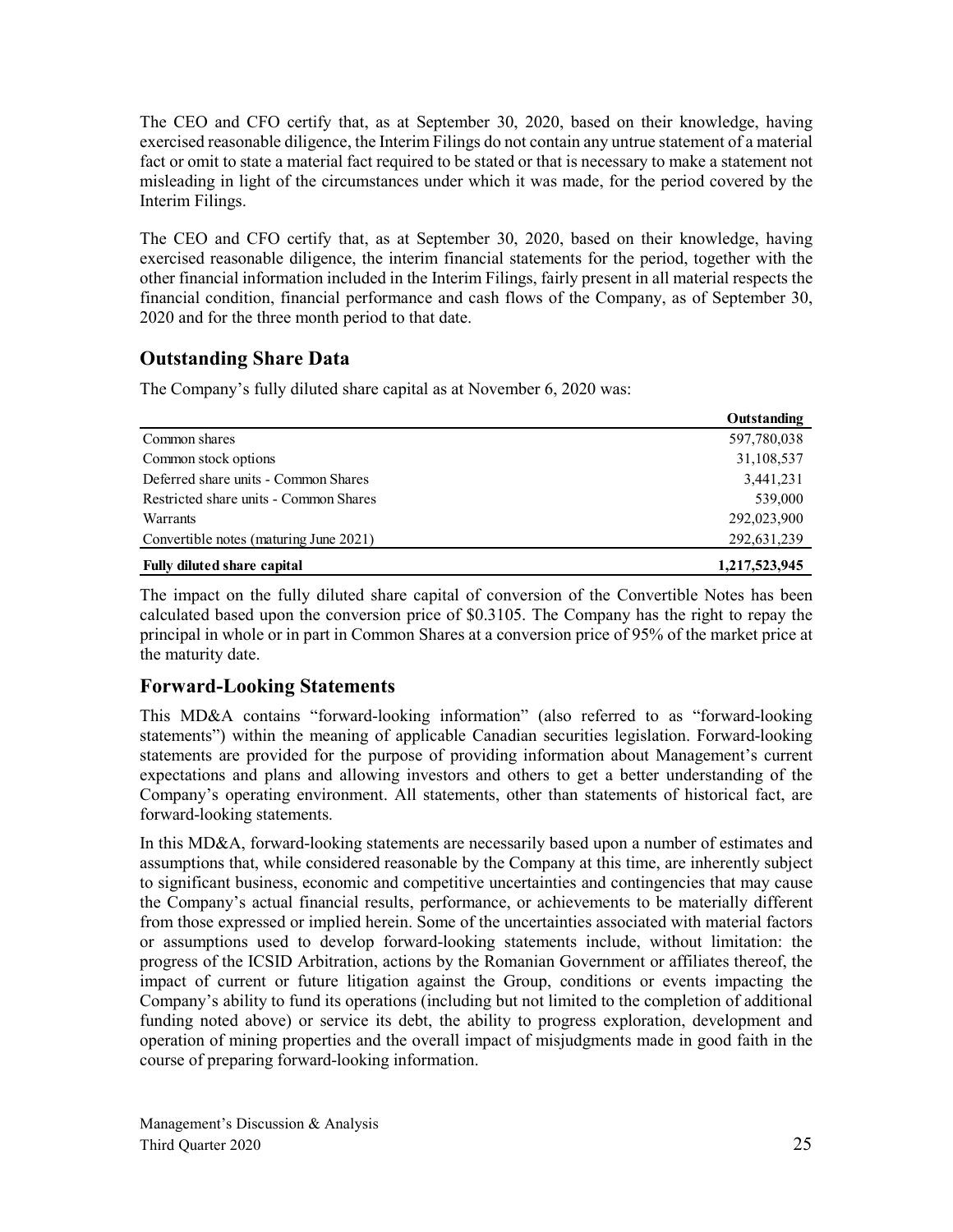Forward-looking statements involve risks, uncertainties, assumptions, and other factors including those set out above and below, that may never materialize, prove incorrect or materialize other than as currently contemplated, which could cause the Company's results to differ materially from those expressed or implied by such forward-looking statements.

Any statements that express or involve discussions with respect to predictions, expectations, beliefs, plans, outlook, projections, objectives, assumptions or future events or performance (often, but not always, identified by words or phrases such as "expects", "is expected", "is of the view" "anticipates", "believes", "plans", "projects", "estimates", "assumes", "intends", "strategy", "goals", "objectives", "potential", "possible" or variations thereof or stating that certain actions, events, conditions or results "may", "could", "would", "should", "might" or "will" be taken, occur or be achieved, or the negative of any of these terms and similar expressions) are not statements of fact and may be forward-looking statements.

Numerous factors could cause actual results to differ materially from those in the forward-looking statements, including without limitation:

- the outbreak of the coronavirus (COVID-19) may affect the Company's operations and/or the anticipated timeline for the ICSID Arbitration;
- the duration, required disclosure, costs, process and outcome of the ICSID Arbitration;
- the advancement of Romania's nomination of the "Roşia Montană Mining Landscape" as a UNESCO World Heritage site;
- changes in the Group's liquidity and capital resources;
- access to funding to support the Group's continued ICSID Arbitration and/or operating activities in the future;
- equity dilution resulting from the conversion of the Convertible Notes, or exercise of warrants, in part or in whole to Common Shares;
- the ability of the Company to maintain a continued listing on the Exchange or any regulated public market for trading securities;
- the impact on business strategy and its implementation in Romania of: any allegations of historic acts of corruption, uncertain legal enforcement both for and against the Group and political and social instability;
- regulatory, political and economic risks associated with operating in a foreign jurisdiction including changes in laws, governments and legal and fiscal regimes;
- volatility of currency exchange rates; and
- the availability and continued participation in operational or other matters pertaining to the Group of certain key employees and consultants.

This list is not exhaustive of the factors that may affect any of the Company's forward-looking statements.

Investors are cautioned not to put undue reliance on forward-looking statements, and investors should not infer that there has been no change in the Company's affairs since the date of this MD&A that would warrant any modification of any forward-looking statement made in this document, other documents periodically filed with or furnished to the relevant securities regulators or documents presented on the Company's website. All subsequent written and oral forward-looking statements attributable to the Company or persons acting on its behalf are expressly qualified in their entirety by this notice. The Company disclaims any intent or obligation to update publicly or otherwise revise any forward-looking statements or the foregoing list of assumptions or factors, whether as a result of new information, future events or otherwise, subject to the Company's disclosure obligations under applicable Canadian securities regulations. Investors are urged to read the Company's filings with Canadian securities regulatory agencies.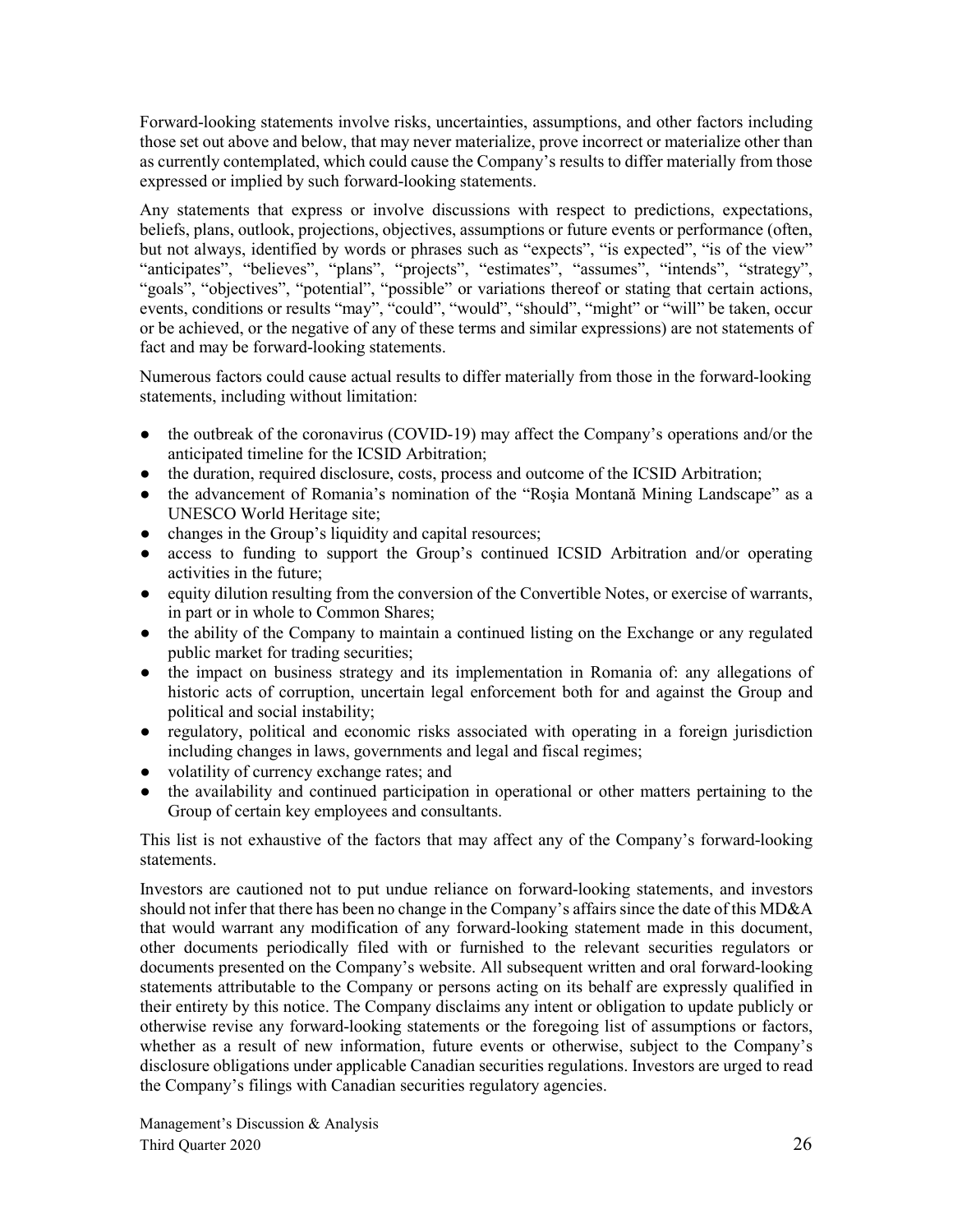# **Gabriel Resources Ltd.**

Condensed Interim Consolidated Financial Statements (Unaudited) For the period ended September 30, 2020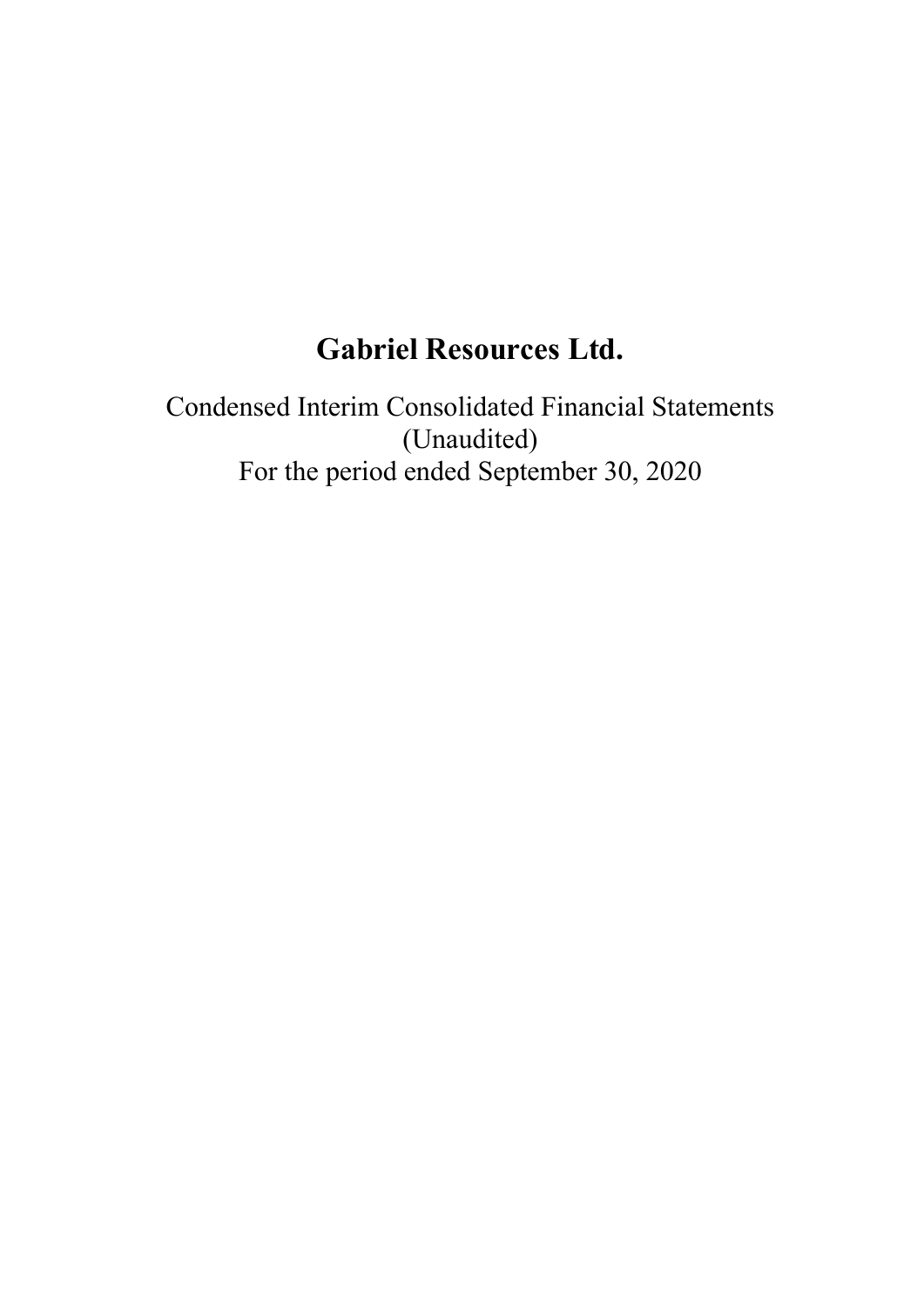# Condensed Consolidated Statement of Financial Position

As at September 30, 2020 and December 31, 2019 *(Unaudited and expressed in thousands of Canadian dollars)*

|                                                                     |        | September 30 | December 31   |
|---------------------------------------------------------------------|--------|--------------|---------------|
|                                                                     | Notes  | 2020         | 2019          |
| <b>Assets</b>                                                       |        |              |               |
| <b>Current assets</b>                                               |        |              |               |
| Cash and cash equivalents                                           | 7      | 7,747        | 25,730        |
| Trade and other receivables                                         |        | 391          | 368           |
| Prepaid expenses and supplies                                       |        | 426          | 395           |
| Total current assets (excluding assets classified as held for sale) |        | 8,564        | 26,493        |
| Assets held for sale                                                | 6      | 3,274        | 3,210         |
| <b>Total current assets</b>                                         |        | 11,838       | 29,703        |
|                                                                     |        |              |               |
| <b>Non-current assets</b>                                           |        |              |               |
| Restricted cash                                                     | $\tau$ | 231          | 526           |
| Property, plant and equipment                                       |        | 128          | 142           |
| Loan receivable                                                     | 12     | 647          | 812           |
| <b>Total non-current assets</b>                                     |        | 1,006        | 1,480         |
| <b>TOTAL ASSETS</b>                                                 |        | 12,844       | 31,183        |
|                                                                     |        |              |               |
| <b>Liabilities</b>                                                  |        |              |               |
| <b>Current liabilities</b>                                          |        |              |               |
| Trade and other payables                                            | 8      | 5,424        | 9,241         |
| Resettlement liabilities                                            | 9      | 582          | 563           |
| Other current liabilities                                           | 10     | 1,396        | 1,543         |
| <b>Total current liabilities</b>                                    |        | 7,402        | 11,347        |
|                                                                     |        |              |               |
| <b>Non-current liabilities</b>                                      |        |              |               |
| Convertible, subordinated, unsecured notes                          | 13     | 83,160       | 80,070        |
| <b>Total non-current liabilities</b>                                |        | 83,160       | 80,070        |
| <b>TOTAL LIABILITIES</b>                                            |        | 90,562       | 91,417        |
|                                                                     |        |              |               |
| <b>Deficit</b>                                                      |        |              |               |
| Share capital                                                       | 14     | 911,340      | 900,583       |
| Other reserves                                                      |        | 156,478      | 157,461       |
| Currency translation adjustment                                     |        | 1,671        | 1,623         |
| Accumulated deficit                                                 |        | (1,151,180)  | (1, 123, 862) |
| Deficit attributable to owners of the parent                        |        | (81,691)     | (64, 195)     |
| Non-controlling interest                                            | 11     | 3,973        | 3,961         |
| <b>TOTAL DEFICIT</b>                                                |        | (77, 718)    | (60, 234)     |
| <b>TOTAL DEFICIT AND LIABILITIES</b>                                |        | 12,844       | 31,183        |

**Going concern – Note 1**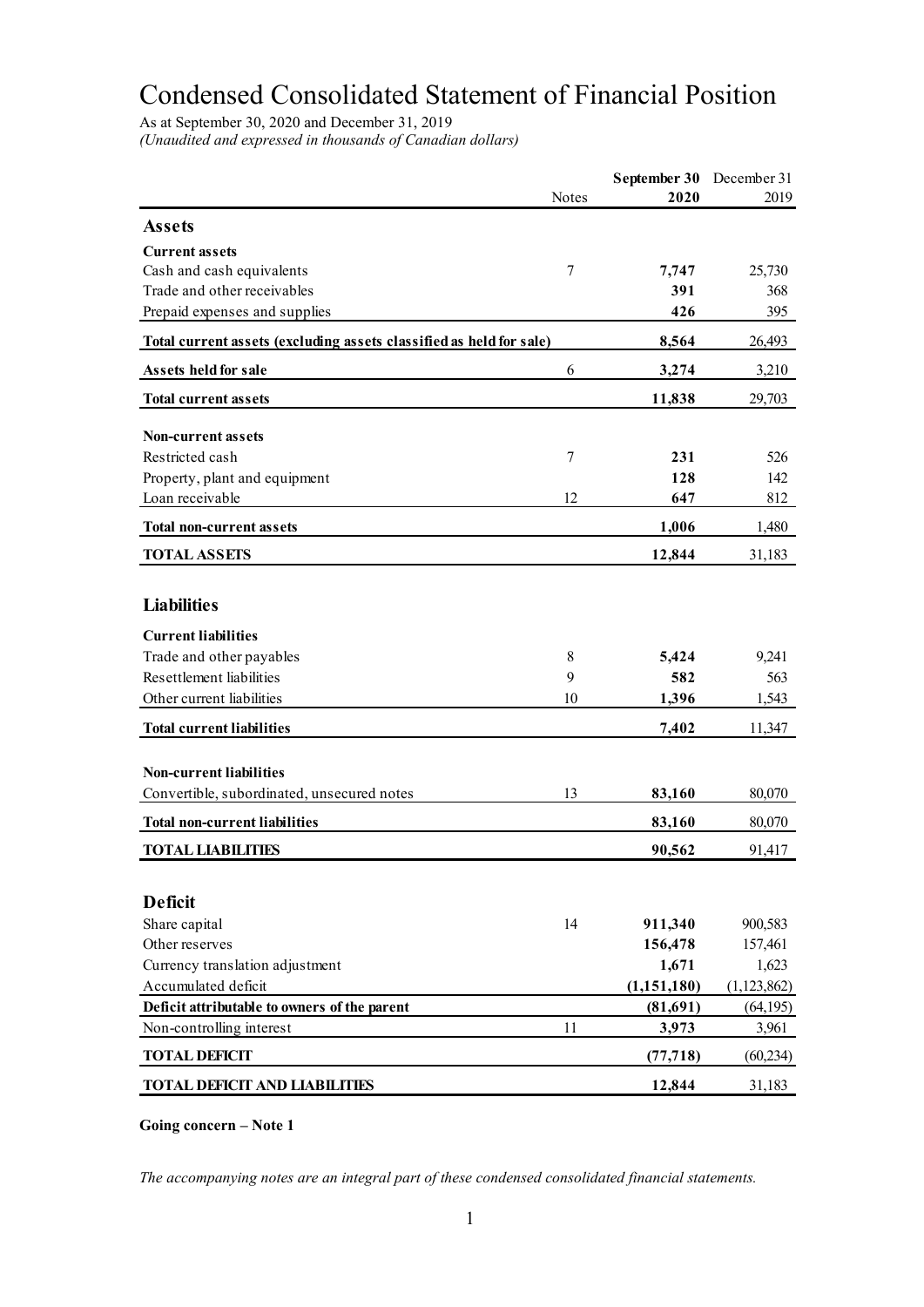## Condensed Consolidated Income Statement

For the three and nine-month periods ended September 30

(*Unaudited and expressed in thousands of Canadian dollars, except per share data)*

|                                                          |              |        | 3 months ended<br>September 30 |        | 9 months ended<br>September 30 |
|----------------------------------------------------------|--------------|--------|--------------------------------|--------|--------------------------------|
|                                                          | <b>Notes</b> | 2020   | 2019                           | 2020   | 2019                           |
| <b>Expenses</b>                                          |              |        |                                |        |                                |
| Corporate, general and administrative                    | 5            | 8,248  | 7,814                          | 18,345 | 16,614                         |
| Related party loan forgiveness                           | 12           | 129    |                                | 129    |                                |
| Severance costs                                          |              | 655    |                                | 655    |                                |
| Share-based compensation                                 |              | 172    | 1,031                          | 1,770  | 2,908                          |
| Depreciation                                             |              | 10     | 17                             | 31     | 88                             |
| <b>Operating loss</b>                                    | 15           | 9,214  | 8,862                          | 20,930 | 19,610                         |
| Other (income) / expense                                 |              |        |                                |        |                                |
| Interest received                                        |              | (5)    | (90)                           | (69)   | (274)                          |
| Write down of receivable                                 |              |        | 276                            |        | 276                            |
| Gain on disposal of assets                               |              |        |                                | (19)   | (290)                          |
| Finance costs: lease liability accretion                 |              |        | 1                              |        | 32                             |
| Finance costs: convertible notes accretion               | 13           | 2,389  | 2,272                          | 7,281  | 6,618                          |
| Foreign exchange loss / (gain)                           |              | 144    | (193)                          | (805)  | 296                            |
| Loss for the period attributable to owners of the parent |              | 11,742 | 11,128                         | 27,318 | 26,268                         |
| Basic and diluted loss per share                         |              | \$0.02 | \$0.02                         | \$0.05 | \$0.05                         |

## Condensed Consolidated Statement of Comprehensive Loss

For the three and nine-month periods ended September 30

(*Unaudited and expressed in thousands of Canadian dollars)*

|                                                                                       |        | 3 months ended | 9 months ended<br>September 30 |        |  |
|---------------------------------------------------------------------------------------|--------|----------------|--------------------------------|--------|--|
|                                                                                       |        | September 30   |                                |        |  |
|                                                                                       | 2020   | 2019           | 2020                           | 2019   |  |
| Loss for the period                                                                   | 11,742 | 11,128         | 27,318                         | 26,268 |  |
| Other comprehensive (income) / loss                                                   |        |                |                                |        |  |
| - may recycle to the Income Statement in future periods                               |        |                |                                |        |  |
| Currency translation adjustment                                                       | (19)   | (1)            | (60)                           | 275    |  |
| Comprehensive loss for the period                                                     | 11,723 | 11,127         | 27,258                         | 26,543 |  |
| Comprehensive (gain) / loss for the period attributable to:<br>- Owners of the parent | 11,727 | 11.127         | 27,270                         | 26,490 |  |
| - Non-controlling interest                                                            | (4)    |                | (12)                           | 53     |  |
| Comprehensive loss for the period                                                     | 11,723 | 11.127         | 27,258                         | 26.543 |  |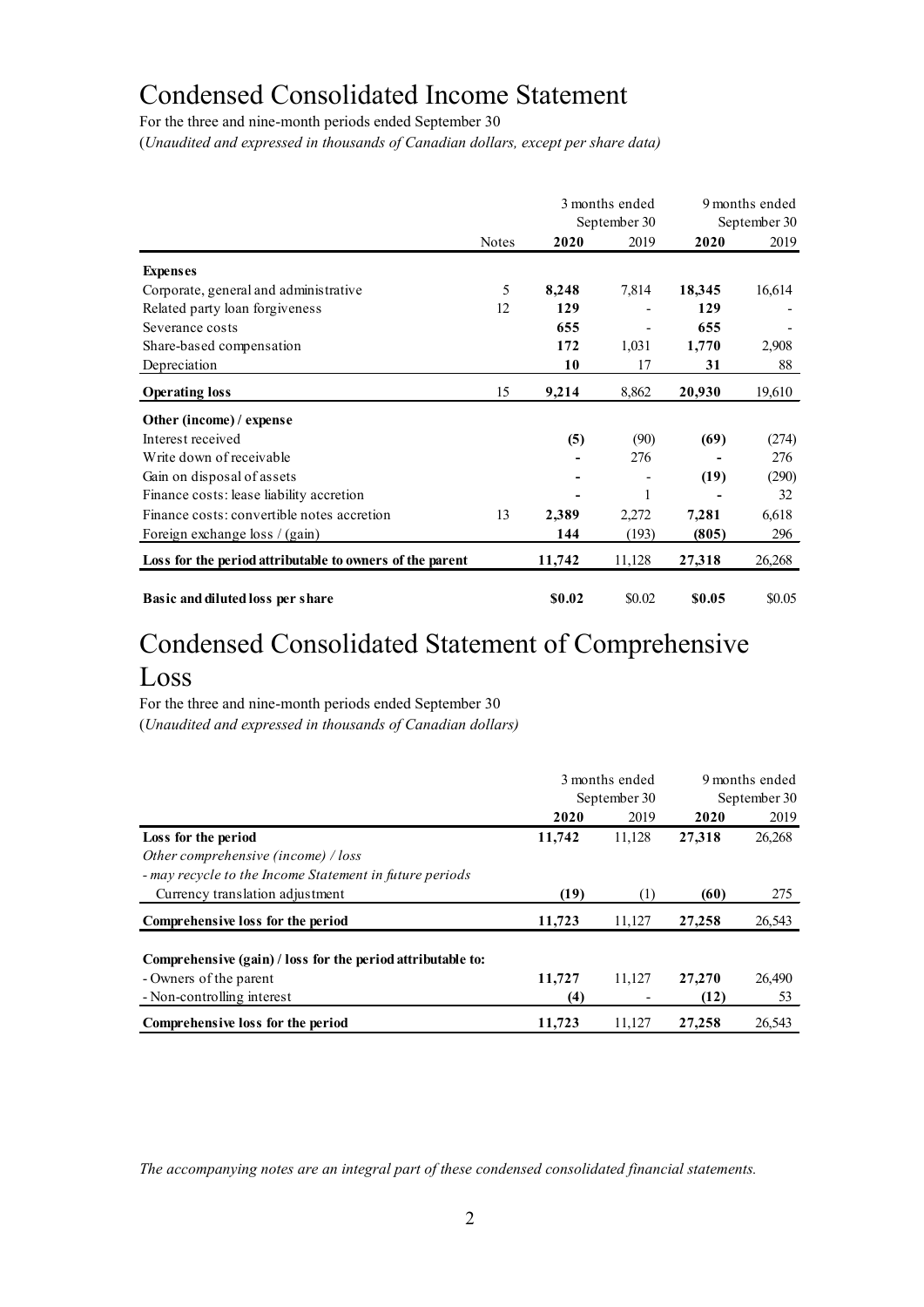# Condensed Consolidated Statement of Changes in Shareholders' Deficit

For the nine-month period ended September 30 *(Unaudited and expressed in thousands of Canadian dollars)*

|                                                                     |      |               | 9 months ended |
|---------------------------------------------------------------------|------|---------------|----------------|
|                                                                     |      |               | September 30   |
|                                                                     | Note | 2020          | 2019           |
| <b>Common shares</b>                                                |      |               |                |
| At January 1                                                        | 14   | 900,583       | 880,197        |
| Shares issued in private placement                                  |      |               | 19,687         |
| Shares issued on the exercise of share options                      | 14   | 184           |                |
| Transfer from contributed surplus: exercise of share options        | 14   | 142           |                |
| Shares issued on exercise of warrants                               | 14   | 3,528         |                |
| Transfer from contributed surplus - exercise of warrants            | 14   | 323           |                |
| Shares issued on conversion of convertible notes                    | 14   | 4,191         |                |
| Transfer from contributed surplus - conversion of convertible notes | 14   | 2,389         |                |
| At September 30                                                     |      | 911,340       | 899,884        |
|                                                                     |      |               |                |
| Other reserves                                                      |      |               |                |
| At January 1                                                        |      | 157,461       | 142,481        |
| Share-based compensation                                            |      | 1,871         | 2,072          |
| Exercise of share options                                           | 14   | (142)         |                |
| Equity component of warrants exercised                              | 14   | (323)         |                |
| Equity component of convertible notes converted                     | 14   | (2,389)       |                |
| Issue of Warrants, net of issue costs                               |      |               | 12,865         |
| At September 30                                                     |      | 156,478       | 157,418        |
|                                                                     |      |               |                |
| <b>Currency translation adjustment</b>                              |      |               |                |
| At January 1                                                        |      | 1,623         | 1,836          |
| Currency translation adjustment                                     |      | 48            | (222)          |
| At September 30                                                     |      | 1,671         | 1,614          |
|                                                                     |      |               |                |
| <b>Accumulated deficit</b>                                          |      |               |                |
| At January 1                                                        |      | (1, 123, 862) | (1,079,331)    |
| Loss for the period                                                 | 15   | (27,318)      | (26, 268)      |
| At September 30                                                     |      | (1,151,180)   | (1,105,599)    |
|                                                                     |      |               |                |
| Non-controlling interest                                            |      |               |                |
| At January 1                                                        |      | 3,961         | 4,012          |
| Currency translation adjustment                                     |      | 12            | (53)           |
| At September 30                                                     |      | 3,973         | 3,959          |
|                                                                     |      |               |                |
| Total shareholders' deficit at September 30                         |      | (77, 718)     | (42, 724)      |
|                                                                     |      |               |                |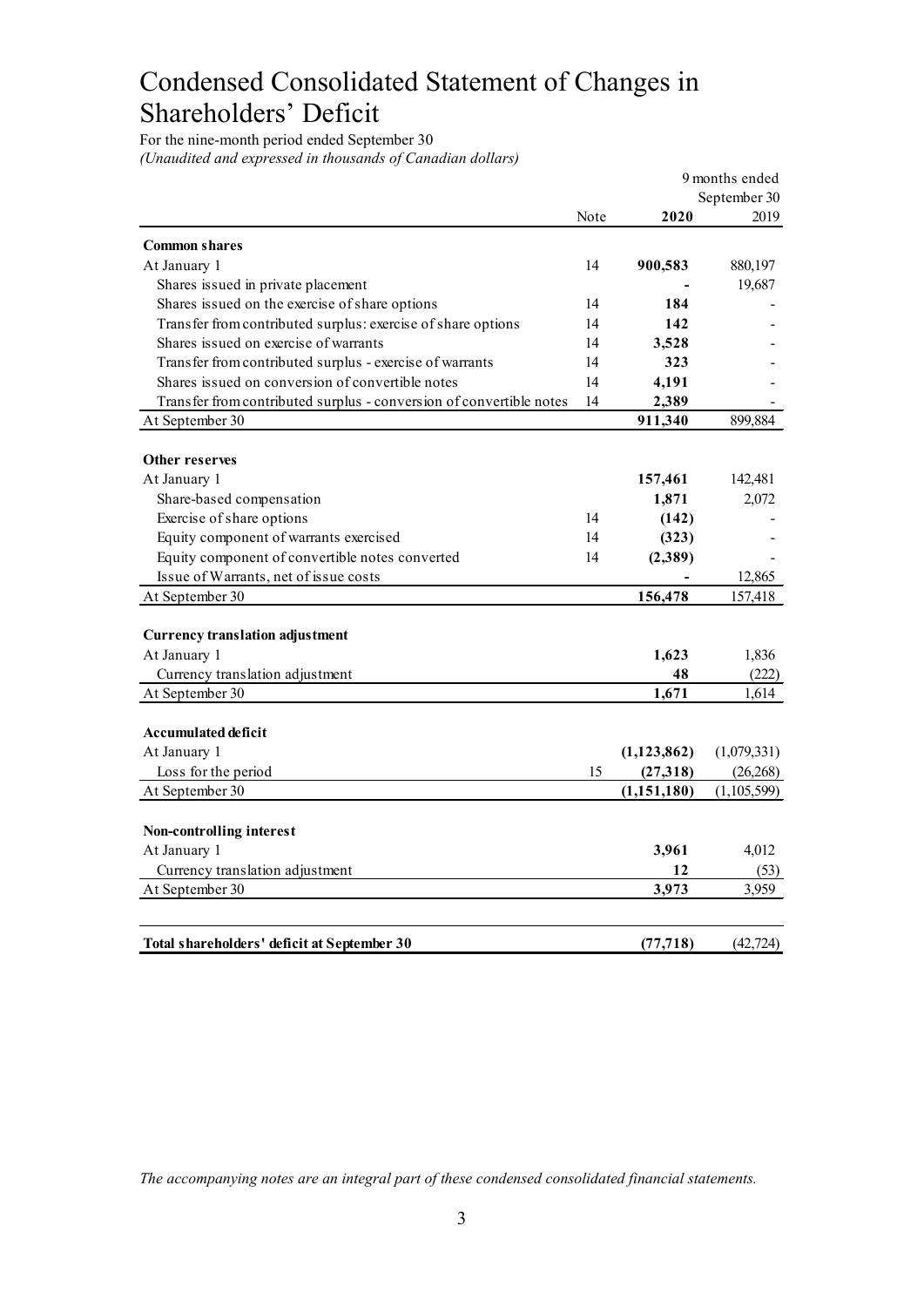# Condensed Consolidated Statement of Cash Flows

For the nine-month period ended September 30

*(Unaudited and expressed in thousands of Canadian dollars)*

|                                                            | 9 months ended |           |              |
|------------------------------------------------------------|----------------|-----------|--------------|
|                                                            |                |           | September 30 |
|                                                            | <b>Notes</b>   | 2020      | 2019         |
| Cash flows used in operating activities                    |                |           |              |
| Loss for the period                                        |                | (27,318)  | (26, 268)    |
| Adjusted for the following non-cash items:                 |                |           |              |
| Depreciation                                               |                | 31        | 88           |
| Share-based compensation                                   |                | 1,770     | 2,908        |
| Gain on disposal of assets                                 |                | (19)      | (290)        |
| Finance costs: convertible notes accretion                 | 13             | 7,281     | 6,618        |
| Unrealized foreign exchange (gain) / loss                  |                | (763)     | 98           |
|                                                            |                | (19, 018) | (16, 846)    |
| Changes in operating working capital:                      |                |           |              |
| Unrealized foreign exchange (gain) / loss                  |                | (21)      | 286          |
| (Decrease) / increase in accounts payable                  |                | (3,546)   | 704          |
| Decrease / (increase) in accounts receivable               |                | 112       | (42)         |
|                                                            |                | (22, 473) | (15,898)     |
| Cash flows used in investing activities                    |                |           |              |
| Purchase of property, plant and equipment                  |                | (6)       | (41)         |
|                                                            |                | (6)       | (41)         |
| Cash flows provided by financing activities                |                |           |              |
| Proceeds from exercise of warrants                         | 13             | 3,528     |              |
| Proceeds from August 2019 private placement, net of costs  | 13             |           | 26,228       |
| Proceeds from the exercise of share options                |                | 184       |              |
| Proceeds from December 2018 private placement, received in |                |           |              |
| January 2019, net of costs                                 | 13             |           | 6,324        |
|                                                            |                | 3,712     | 32,552       |
| (Decrease) / increase in cash and cash equivalents         |                | (18, 767) | 16,613       |
| Effect of foreign exchange on cash and cash equivalents    |                | 784       | (384)        |
| Cash and cash equivalents - beginning of period            |                | 25,730    | 18,116       |
| Cash and cash equivalents - end of period                  |                | 7,747     | 34,345       |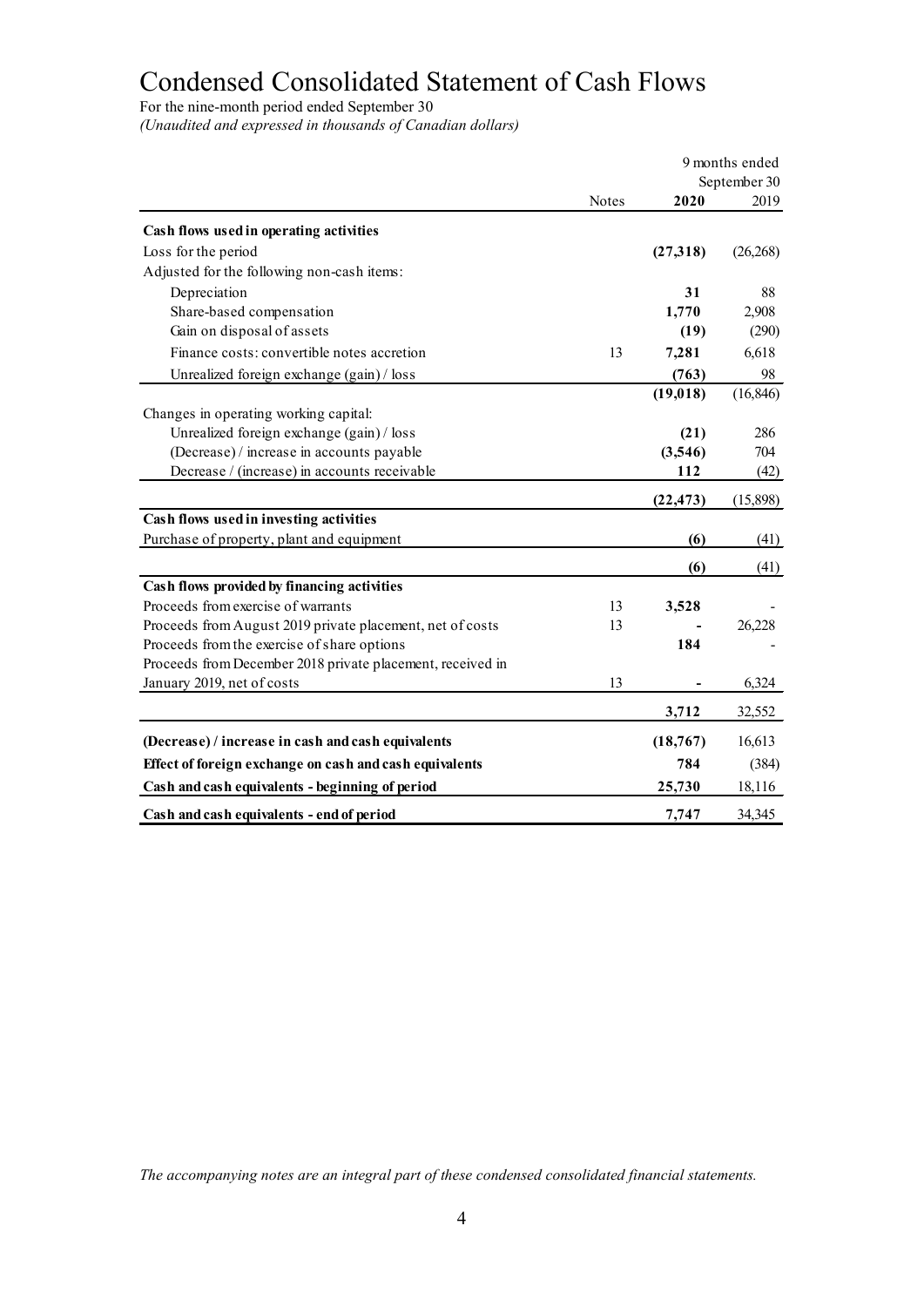For the period ended September 30, 2020 *(Unaudited, tabular amounts in thousands of Canadian dollars, unless otherwise stated)*

#### **1. Nature of operations and going concern**

Gabriel Resources Ltd. ("Gabriel" or the "Company") is a Canadian resource company whose common shares ("Common Shares") are listed on the TSX Venture Exchange ("Exchange").

Gabriel's activities over many years were previously focused on permitting and developing the Roșia Montană gold and silver project (the "Project") in Romania. The exploitation license for the Project ("License") is held by Roșia Montană Gold Corporation S.A. ("RMGC"), a Romanian company in which Gabriel owns an 80.69% equity interest, with the 19.31% balance held by Minvest Roșia Montană S.A. ("Minvest RM"), a Romanian state-owned mining company.

Over US\$700 million has been invested to maintain and develop the Project in accordance with all applicable laws, regulations, licenses, and permits and also in defining two valuable mineral deposits at the Rodu-Frasin (epithermal gold and silver) site and the Tarniţa (porphyry copper-gold) site, both within the Bucium area located in the vicinity of Roşia Montană ("Bucium Projects"). The Romanian State has, however, frustrated and prevented the implementation of those developments in an unlawful manner, ultimately depriving the Claimants (defined below) of the use, benefit and entire value of their property rights associated with the Project and the Bucium Projects.

These Condensed Interim Consolidated Financial Statements ("Condensed Financial Statements") reflect the principal focus of Gabriel and its subsidiary companies (together the "Group") on the pursuit of international bilateral investment treaty claims against Romania, as described further below, which seek compensation resulting from the Romanian State's expropriation, unfair and inequitable treatment, discrimination, and other unlawful treatment in respect of the Project and the Bucium Projects.

On July 21, 2015, pursuant to the provisions of international bilateral investment protection treaties which the Romanian State entered into with each of Canada and the United Kingdom of Great Britain and Northern Ireland for the Promotion and Reciprocal Protection of Investments (together the "Treaties"), Gabriel and its subsidiary company, Gabriel Resources (Jersey) Limited ("Claimants"), filed a request for arbitration ("Arbitration Request") before the World Bank's International Centre for Settlement of Investment Disputes ("ICSID") against the Romanian State ("ICSID Arbitration"). The presiding tribunal for the ICSID Arbitration ("Tribunal") was originally constituted on June 21, 2016. The ICSID Arbitration seeks compensation for all of the loss and damage resulting from the Romanian State's wrongful conduct and its breaches of the Treaties' protections.

The Company is well advanced in the ICSID Arbitration process. Key milestones in the ICSID Arbitration proceedings to date include:

- On June 30, 2017, the Claimants delivered a memorial to ICSID on the merits and quantum of the ICSID Arbitration claims ("Memorial").
- On February 22, 2018, the Romanian State ("Respondent") delivered a counter memorial ("Counter Memorial") in response to the Memorial filed by the Claimants.
- On May 25, 2018, the Respondent supplemented the submission of its Counter-Memorial with a further preliminary objection to the jurisdiction of the Tribunal to hear the claims presented by Gabriel Resources (Jersey) Limited ("Jurisdictional Challenge").
- On November 2, 2018, the Claimants filed with ICSID a reply in support of the claims ("Reply") responding to the Respondent's Counter-Memorial and Jurisdictional Challenge.
- On February 28, 2019, the Claimants and the Respondent filed their comments on a submission to the Tribunal by certain non-governmental organizations (or "non-disputing parties") who opposed the Project for many years.
- On May 24, 2019, the Respondent filed its response to the Reply ("Rejoinder") and its reply on the Jurisdictional Challenge, the Respondent's final substantive submission.
- On June 28, 2019, the Claimants filed a surrejoinder on the Jurisdictional Challenge ("Surrejoinder").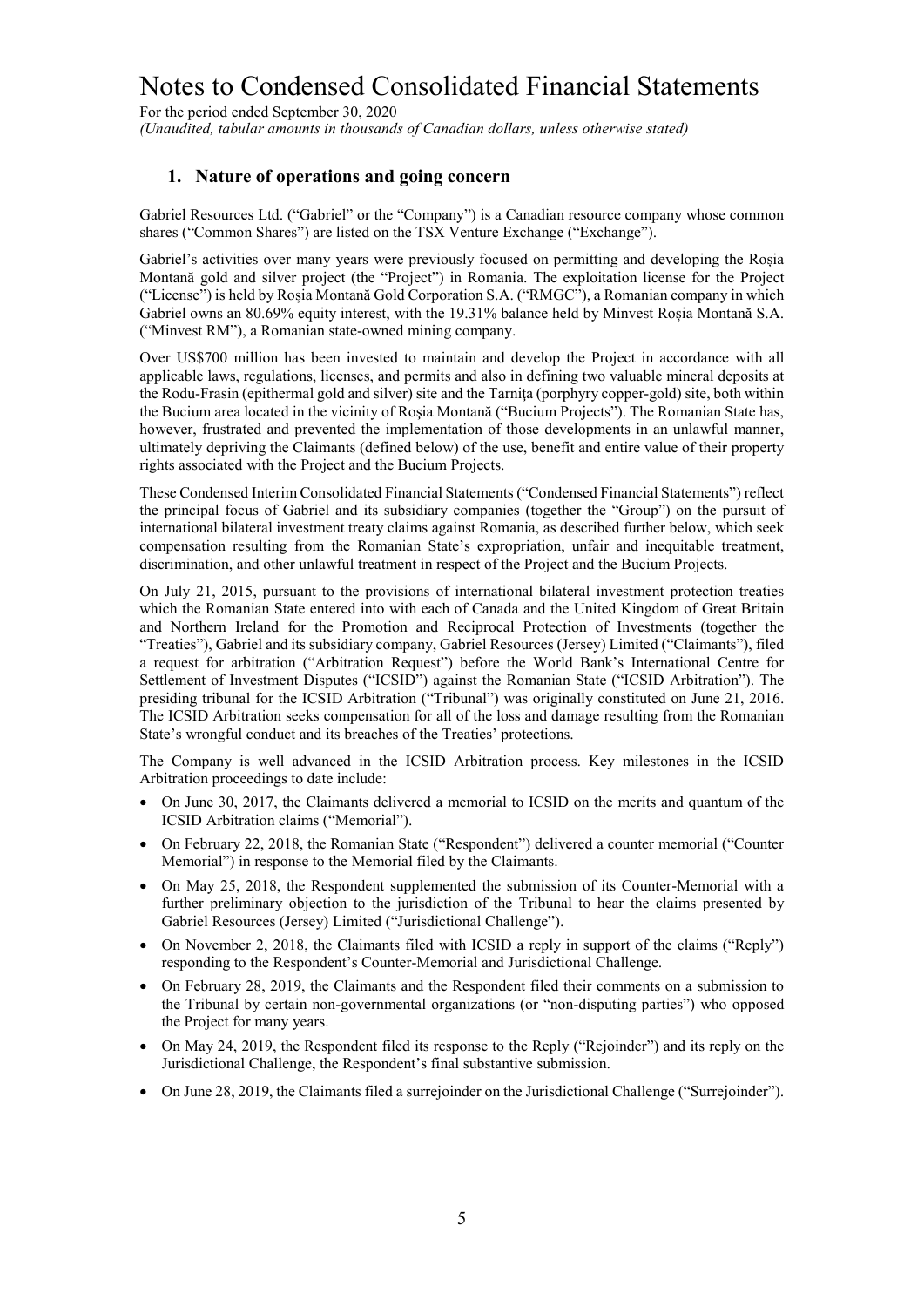For the period ended September 30, 2020 *(Unaudited, tabular amounts in thousands of Canadian dollars, unless otherwise stated)*

#### **1. Nature of operations and going concern (continued)**

- An oral hearing on the merits of the claim was held in Washington D.C. between December 2 and December 13, 2019 ("Hearing") to address the evidentiary record in the case, issues on liability and jurisdiction and to hear testimony from certain of the parties' fact and expert witnesses.
- On March 10, 2020, the Tribunal issued a list of further questions arising from the evidence presented during the Hearing ("Tribunal Questions") followed by directions on the timing and manner of responses expected while reserving the possibility of having an additional round of answers to the relevant questions;
- On April 10, 2020, the Claimants and the Respondent filed their comments on a written submission to the Tribunal by the European Commission as a "non-disputing party" in the ICSID Arbitration.
- On May 11, 2020, the Claimants provided their answers to the Tribunal Questions;
- On July 13, 2020, the Respondent provided its answers to the Tribunal Questions; and
- A second one week oral hearing was held virtually from September 28 to October 4, 2020 ("Second Hearing") which focused on the technical and feasibility-related aspects of the Projects and the quantum of the damages claimed, and allowed counsel for both parties to address related issues. The Second Hearing also afforded the Tribunal the opportunity to hear testimony from certain of the parties' fact and expert witnesses, as well as to address questions to each of the parties.

Subsequent to the Second Hearing, the Tribunal confirmed that Claimants and Respondent may make two further simultaneous written submissions in order to comment in conclusion on the full evidentiary record, on February 4, 2021 and March 26, 2021, respectively ("Post-Hearing Briefs"), after which the Tribunal may pose further questions, as was the case following the Hearing, or focus on deliberations ahead of its decision.

There is no specified timeframe in the ICSID Rules in which a final decision is to be made by the Tribunal. The Company is informed, however, that it is typical for tribunals in this type of arbitration to require twelve to eighteen months to finalize and issue a decision after Post-Hearing Briefs are submitted. Furthermore, that decision may be subject to a request for annulment (albeit such request can only be on very limited grounds).

There can be no assurances that the ICSID Arbitration will advance in a customary or predictable manner or be completed or settled within any specific or reasonable period of time. The resources necessary in pursuing the ICSID Arbitration are substantial and the costs, fees and other expenses and commitments payable in connection with the ICSID Arbitration may differ materially from Management's expectations. Further funding will be required by the Company to pursue the ICSID Arbitration to its conclusion, including any potential annulment proceeding and/or litigation to enforce any award.

#### *Impact of the Coronavirus*

With respect to the outbreak of the novel coronavirus (COVID - 19), Gabriel continues to carefully consider the impact, noting the widespread disruption to normal activities and the uncertainty over the duration of this disruption. The highest priority of the Board of Directors is the health, safety and welfare of the Group's employees, contractors and community members. Gabriel recognizes that the situation is extremely fluid and is monitoring the relevant recommendations and restrictions on travel. At this time, these recommendations and restrictions do not significantly impact Gabriel's ability to continue the ICSID Arbitration process or conduct the limited operations in Romania

As previously announced, the Group is currently seeking new investment and is also looking to sell its long lead-time equipment. The market and timing for each initiative may be adversely affected by the effects of COVID-19. As a result, Gabriel will make any necessary adjustments to the work processes required to maintain the ICSID Arbitration calendar and, should the disruption last for an extended duration, review certain planned activities in Romania and take remedial actions if it is determined to be necessary or prudent to do so.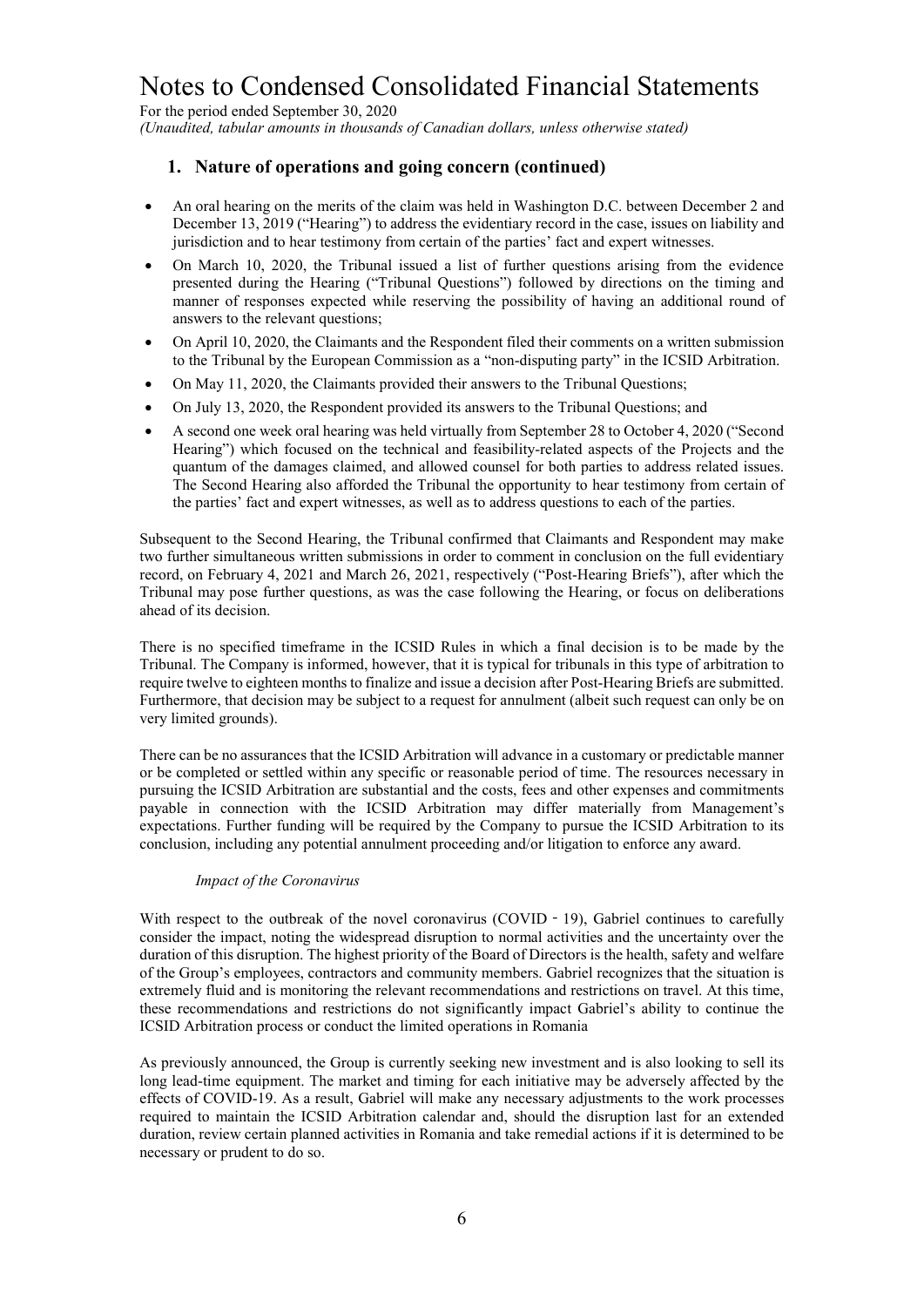For the period ended September 30, 2020 *(Unaudited, tabular amounts in thousands of Canadian dollars, unless otherwise stated)*

#### **1. Nature of operations and going concern (continued)**

#### *Going concern*

The Condensed Financial Statements have been prepared on a going concern basis, which assumes that the Company will be able to meet its obligations and continue its operations for the foreseeable future. On the basis of the Company's balance of cash and cash equivalents as at September 30, 2020, the Company has sufficient funding necessary to maintain the Group's primary assets and to fund general working capital requirements together with the material estimated costs associated with the Company advancing the ICSID Arbitration through to January 2021. The Group will require additional funding in the short-term to maintain its primary assets, including its License and associated rights and permits while it addresses the Post-Hearing Briefs and then awaits the decision of the Tribunal, and further financing to pursue the ICSID Arbitration to its conclusion. Notwithstanding the Company's historic funding, there is a risk that sufficient additional financing may not be available to the Company on acceptable terms, or at all. This material uncertainty may cast significant doubt about the Company's ability to continue as a going concern.

The Condensed Financial Statements do not reflect the adjustments to the carrying values of assets or liabilities and the reported expenses and consolidated statement of financial position classifications that would be necessary if the Company were unable to realize its assets and settle its liabilities as a going concern in the normal course of operations or as a result of any adverse conclusion to the ICSID Arbitration. Such adjustments could be material.

The Company's registered address is Suite 200 – 204 Lambert Street, Whitehorse, Yukon, Canada Y1A 1Z4. The Company receives significant management services from its wholly owned subsidiary, RM Gold (Services) Ltd. ("RMGS"). The principal place of business for RMGS is Central Court, 25 Southampton Buildings, London, WC2A 1AL, United Kingdom. The Company is the ultimate parent of the Group and does not have any controlling shareholders.

#### **2. Basis of preparation**

The Condensed Financial Statements for the three-month period ended September 30, 2020 have been prepared in accordance with IFRS as applicable to the preparation of interim financial statements, including International Accounting Standard 34 - Interim Financial Reporting. The Condensed Financial Statements should be read in conjunction with the audited consolidated financial statements for the year ended December 31, 2019 (the "2019 Financial Statements"), which have been prepared in accordance with IFRS. The Condensed Financial Statements have been prepared according to the historical cost convention and were approved by the Board of Directors on November 10, 2020.

#### **3. Critical accounting estimates, risks and uncertainties**

The preparation of the Condensed Financial Statements in conformity with IFRS requires Management to make estimates and assumptions that affect the reported amounts of assets and liabilities and the disclosure of contingent liabilities, if any, at the date of the financial statements and the reported amount of expenses and other income for the period, including the classification and measurement of assets as held for sale. These estimates and assumptions are based on Management's knowledge of the relevant facts and awareness of circumstances, having regard to prior experience and information available at the balance sheet date. The significant estimates and assumptions are not materially different from those disclosed in the 2019 Financial Statements.

#### **4. Accounting policies**

The material accounting policies followed in the Condensed Financial Statements are the same as those applied in the 2019 Financial Statements.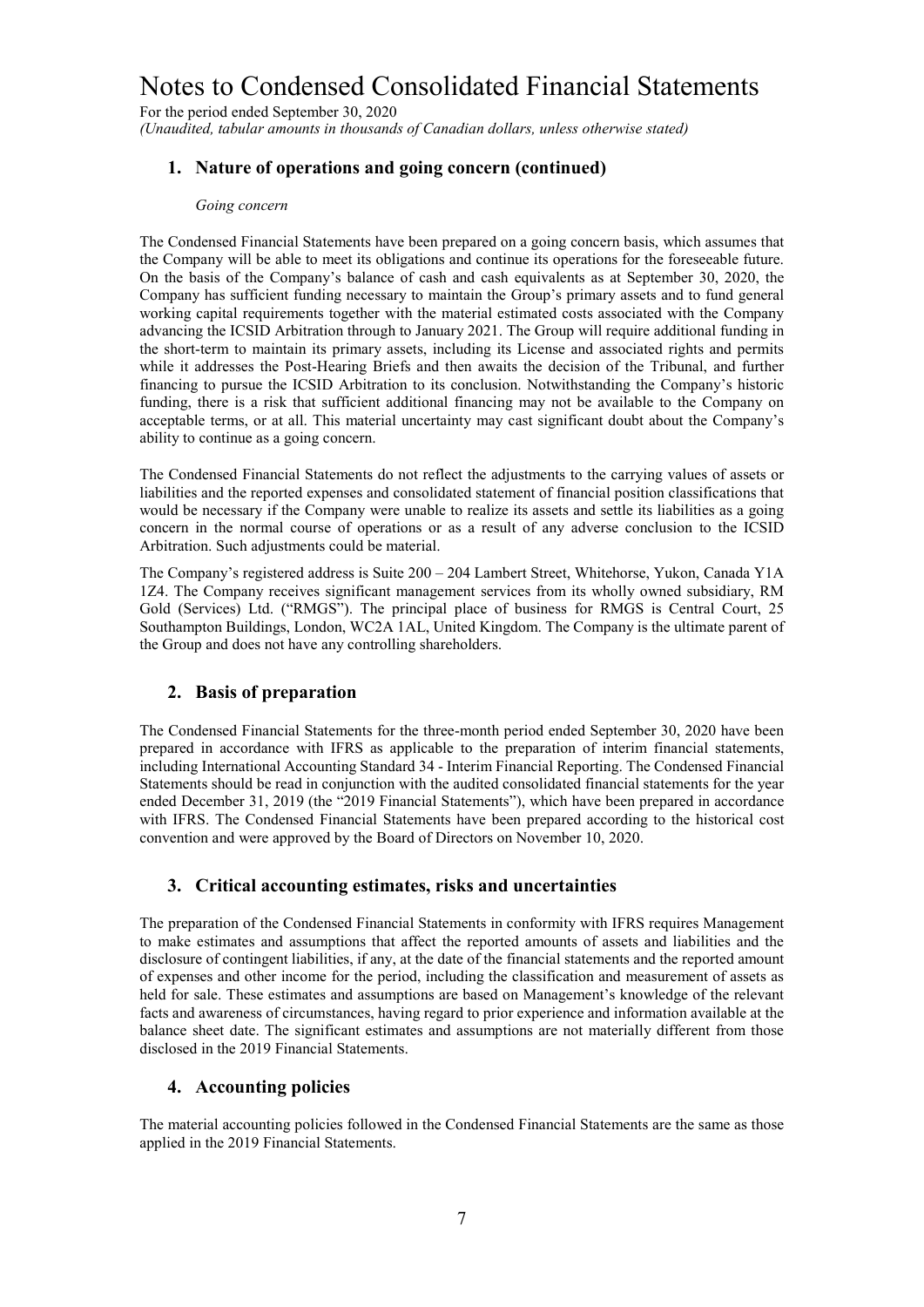For the period ended September 30, 2020 *(Unaudited, tabular amounts in thousands of Canadian dollars, unless otherwise stated)*

| 3 months ended                                |              |       | 9 months ended |              |
|-----------------------------------------------|--------------|-------|----------------|--------------|
|                                               | September 30 |       |                | September 30 |
| in thousands of Canadian dollars              | 2020         | 2019  | 2020           | 2019         |
| <b>ICSID</b> Arbitration related              | 5,773        | 5,280 | 10,226         | 8,002        |
| Payroll                                       | 1,116        | 1,178 | 3,791          | 3,853        |
| Community relations                           | 209          | 170   | 587            | 630          |
| Finance                                       | 171          | 257   | 575            | 692          |
| Property and exploration taxes                | 182          | 171   | 535            | 520          |
| Travel and transportation                     | 110          | 190   | 409            | 684          |
| Long lead-time equipment storage costs        | 128          | 141   | 365            | 437          |
| Office rental and utilities                   | 120          | 117   | 363            | 368          |
| Legal                                         | 88           | 77    | 321            | 352          |
| Information technology                        | 92           | 121   | 285            | 355          |
| External communications                       | 35           | 52    | 125            | 127          |
| Other                                         | 224          | 60    | 763            | 594          |
| Corporate, general and administrative expense | 8,248        | 7,814 | 18,345         | 16,614       |

## **5. Corporate, General and Administrative expenses**

ICSID Arbitration related costs are legal and other advisory services provided to the Company in respect of the ICSID Arbitration. The higher level of expenses in the 2020 third quarter reflect significant resources focused on preparation and attendance at the Second Hearing whereas the 2019 period reflects activity in respect of review of Romania's Rejoinder along with work on rebuttal evidence and some initial preparation for the two-week Hearing in December 2019.

Payroll is the total of salaries, bonuses and relevant taxes for all Group employees. Management has initiated a program of retrenchment and related severance costs in the quarter are noted separately in the Condensed Consolidated Income Statement.

### **6. Assets held for sale**

| <b>Balance - December 31, 2018</b> | 6,554   |
|------------------------------------|---------|
| Disposal                           | (2,120) |
| Impairment charge                  | (956)   |
| Currency translation adjustment    | (268)   |
| <b>Balance - December 31, 2019</b> | 3,210   |
| Currency translation adjustment    | 64      |
| Balance - September 30, 2020       | 3,274   |

The prospect of the long lead-time equipment being used in the future for the purpose for which it was purchased is considered remote. In late 2015, the Company engaged two specialist agents to broker the sale of the long lead-time equipment, and the equipment was transferred to assets held for sale on December 31, 2015. Piecemeal sales of the equipment have completed since that time and the agents' engagement is ongoing.

On October 18, 2019, RMGC concluded the sale of the remaining ball mill, excluding motors, for aggregate gross proceeds of US\$3.3 million (approximately \$4.3 million). The remaining long lead-time equipment consists of milling equipment, predominantly a SAG mill, together with a gearless motor drive and ball mill motors. These items are currently stored in warehouses in the port of Antwerp, Belgium. During the three-month period ended September 30, 2020, the value of the long lead-time equipment was assessed for indicators of impairment. No further indicators of impairment were noted.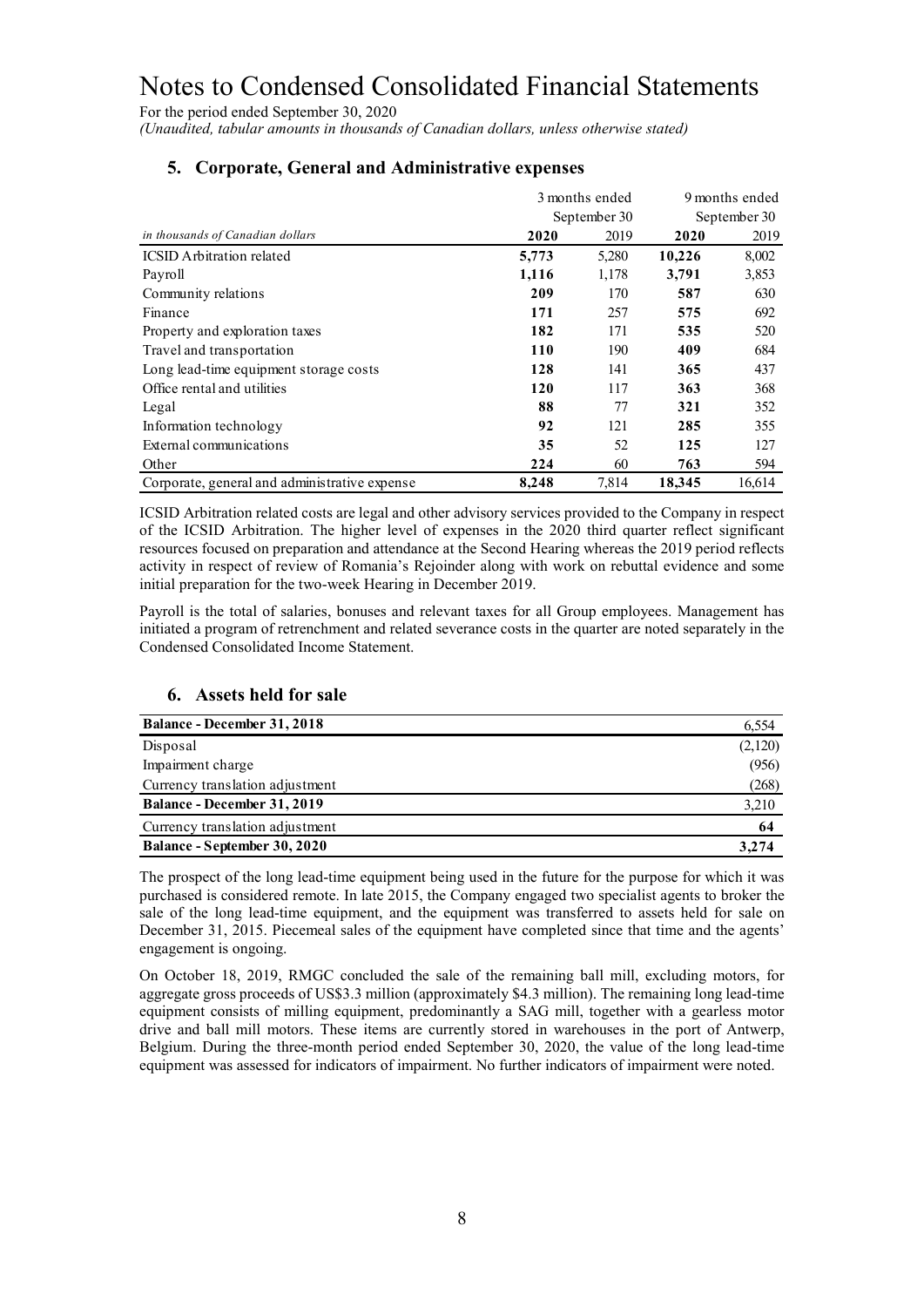For the period ended September 30, 2020 *(Unaudited, tabular amounts in thousands of Canadian dollars, unless otherwise stated)*

|                           | September 30 | December 31 |
|---------------------------|--------------|-------------|
| As at                     | 2020         | 2019        |
| Cash at bank and on hand  | 3,396        | 7,501       |
| Short-term bank deposits  | 4.351        | 18,229      |
| Cash and cash equivalents | 7.747        | 25,730      |
| Restricted cash           | 231          | 526         |
|                           | 7.978        | 26,256      |

#### **7. Cash and cash equivalents and restricted cash**

Cash at bank and on hand earns interest at floating rates based on daily bank deposit rates. Cash is readily accessible and is deposited at reputable financial institutions with acceptable credit standings.

The Group manages its domestic Romanian bank credit risk by centralizing custody, control and management of its surplus cash resources from its corporate office and only transferring money to its Romanian subsidiary based on near term cash requirements, thereby mitigating exposure to domestic Romanian banks. At September 30, 2020, the Group held \$0.1 million in unrestricted cash and cash equivalents in Romanian banks (at December 31, 2019: \$0.3 million).

Short-term bank deposits represent investments in government treasury bills with maturities of less than 90 days.

Restricted cash represents cash collateralization of legally required environmental guarantees for future clean-up costs of \$0.1 million and supplier deposits of \$0.1 million.

#### **8. Trade and other payables**

|                             | September 30 | December 31 |
|-----------------------------|--------------|-------------|
| As at                       | 2020         | 2019        |
| Trade payables              | 168          | 90          |
| Payroll liabilities         | 215          | 2,365       |
| Accruals and other payables | 5.041        | 6,786       |
|                             | 5,424        | 9.241       |

Trade and other payables are accounted for at amortized cost and are categorized as other financial liabilities. Lower payroll liabilities at September 30, 2020 compared to December 31, 2019 reflect the payment in the period of 2019 performance related compensation, accrued at December 31, 2019 following the annual review by the Board of Directors. The decrease in accruals and other payables between balance sheet dates reflects the difference in ICSID Arbitration costs accrued relating to the scope and timeline in preparation for and attendance at the two-week Hearing held in December 2019 and the one-week Second Hearing held at the end of September 2020.

#### **9. Resettlement liabilities**

RMGC previously had a program for purchasing homes in the Project area. Under the resettlement program residents were offered two choices; either to take the sale proceeds and move to a new location of their choosing, or exchange their properties for a new property to be built by RMGC at a new resettlement site. For those residents who chose the new resettlement site alternative, the Company recorded a resettlement liability for the anticipated construction costs of the resettlement houses. The total resettlement liability balance at September 30, 2020 was \$0.6 million (December 31, 2019:\$0.6 million).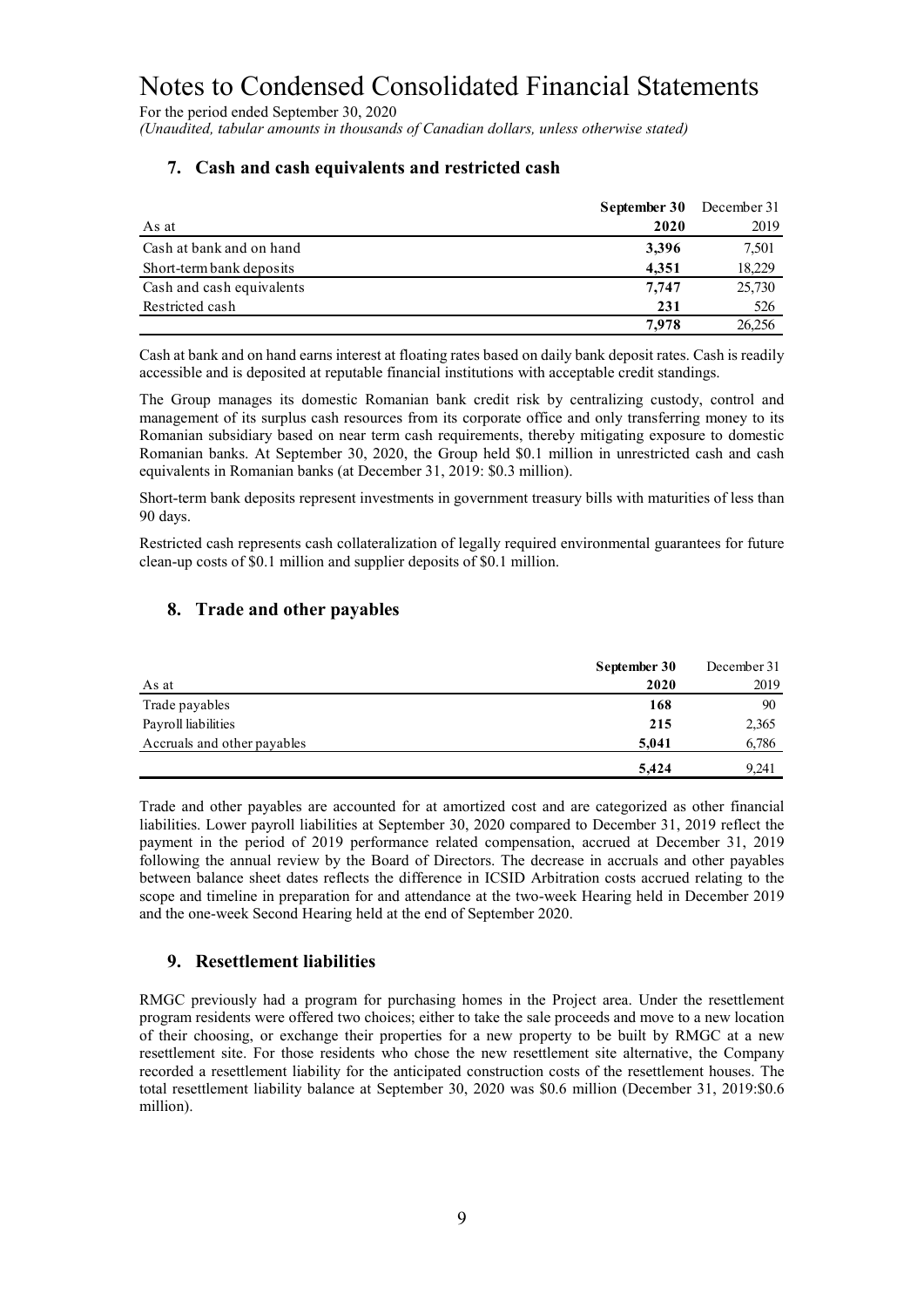For the period ended September 30, 2020 *(Unaudited, tabular amounts in thousands of Canadian dollars, unless otherwise stated)*

#### **10. Other current liabilities**

The Company has a deferred share unit ("DSU") plan under which qualifying participants receive certain compensation in the form of DSUs. Certain Company non-executive directors receive fifty percent or more of their director fees payable in DSUs. DSUs are initially valued at the five-day weighted average market price of the Common Shares at the date of grant, with the value adjusted based on fair value on the closing share price at the end of each subsequent reporting period.

As at September 30, 2020, the Company's share price decreased in comparison to December 31, 2019 and, accordingly, a fair value decrease has been recorded in the DSU liability. This decrease is partially offset by the fair value of the DSUs issued during the period.

Lease liabilities of less than \$0.1 million (2019: less than \$0.1 million) relating to right-of-use assets are also contained within other current liabilities.

#### **11. Non-controlling interest**

The Company has historically advanced loans totaling US\$39.5 million to Minvest RM, the noncontrolling shareholder of RMGC, to facilitate mandatory statutory share capital increases in RMGC in accordance with Romanian company law rules on capitalization. These loans, which remain outstanding at September 30, 2020, are non-interest bearing and according to their terms are to be repaid as and when RMGC distributes dividends to its shareholders. The loans are accounted for as part of the Group's net investment in RMGC and, accordingly, have been set-off against non-controlling interests in the Consolidated Statement of Financial Position. The loans and non-controlling interest components will be reflected individually at such time as repayment of the loans is made possible.

In December 2013, the Group was required to recapitalize RMGC in order to comply with minimum company law requirements. The subscription to RMGC share capital by the Company was effected through a conversion of existing intercompany debt. On January 17, 2014, the Group agreed to transfer to Minvest RM, for nil consideration, a proportion of the shares subscribed to in December 2013, with a face value of \$20.4 million, in order to preserve the respective shareholdings in RMGC. This transfer gave rise to the disclosed non-controlling interest and subsequent accounting.

#### **12. Related Party Transactions**

The Group had related party transactions with associated persons or corporations which were undertaken in the normal course of operations as follows:

Historical related party transactions with Minvest RM are disclosed in Note 11. In June 2018, the Company entered into a facility agreement with SC Total Business Land SRL ("TBL"), an entity controlled by current and former employees of RMGC, pursuant to which it agreed to lend \$0.9 million to TBL. The loan is repayable in 2028, accrues interest at a rate of 1% per annum and is secured by a mortgage over certain assets of the borrower and personal guarantees in favor of the Company by the principals of TBL. By February 2019, TBL had drawn down the entire \$0.9 million facility. Partial payments of principal on the loan were received in 2019, and during the nine-month period to September 30, 2020. In September 2020 \$0.1 million of the loan was forgiven, and personal guarantees released, as part of the severance agreements with a number of employees of RMGC who are principals of TBL.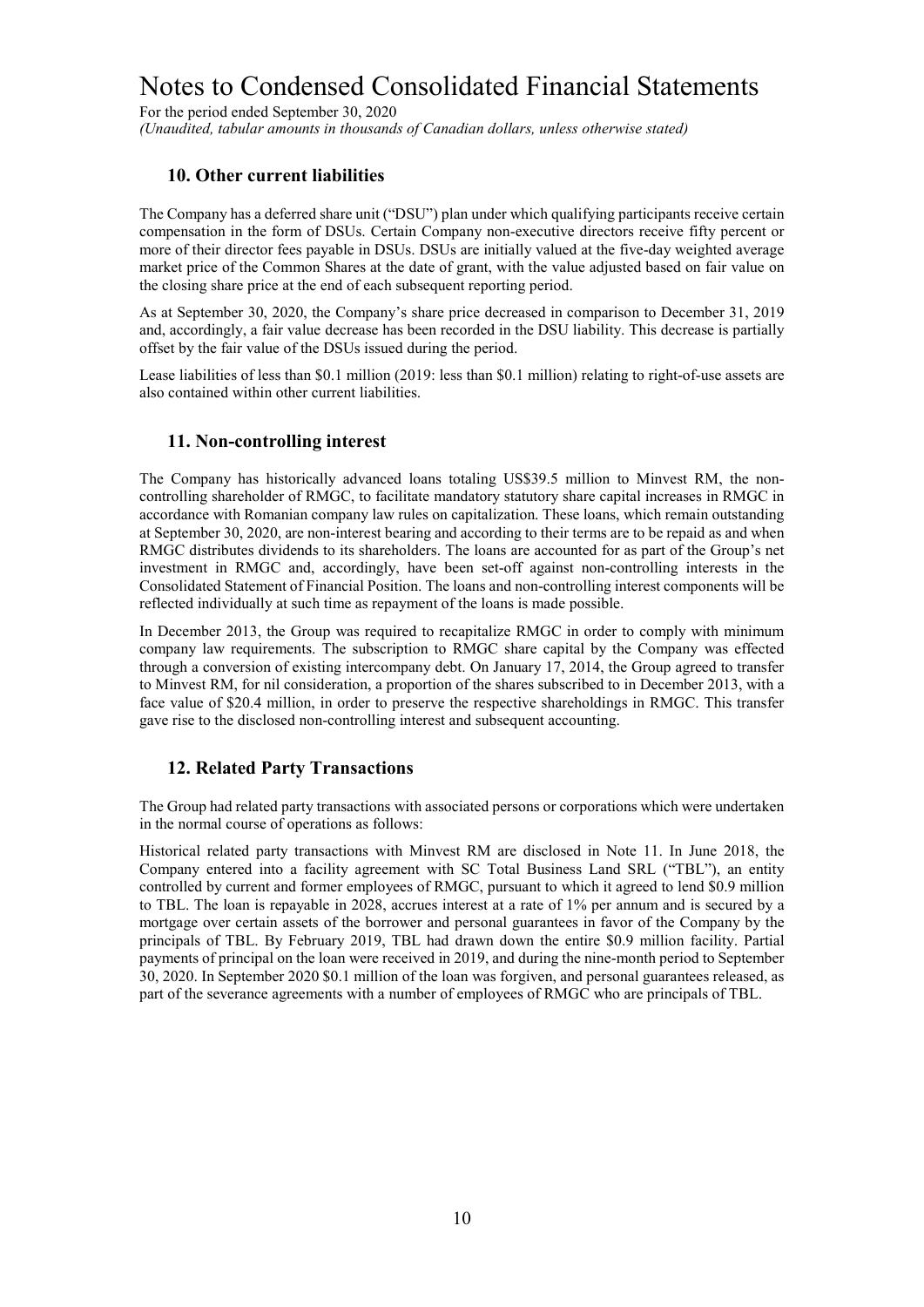For the period ended September 30, 2020 *(Unaudited, tabular amounts in thousands of Canadian dollars, unless otherwise stated)*

#### **13. Private placements**

#### *2014 and 2016 Private Placements*

In 2014 and 2016, the Company completed private placements in which a total of 95,625 units were issued at a price of \$1,000 per unit to raise aggregate gross proceeds of \$95.625 million (the "2014 and 2016 Private Placements").

The units issued in the 2014 and 2016 Private Placements consist, in aggregate, of:

- \$95,625,000 of convertible subordinated unsecured notes, with an annual coupon of 0.025%, a conversion price of \$0.3105 and a maturity date of June 30, 2021 ("Notes");
- 111,536,250 Common Share purchase warrants which are exercisable at a price of \$0.46 at any time prior to June 30, 2021; and
- 95,625 arbitration value rights ("AVRs"), comprising, in aggregate, of an entitlement to a pro rata share of 13.04% of any proceeds received in relation to the ICSID Arbitration, subject to a maximum aggregate entitlement of \$304.3 million among all holders of such AVRs.

In June 2020, a total of \$4,763,000 of the Notes were converted into 15,339,773 Common Shares of the Company and 7,668,430 of the Common Share purchase warrants were exercised at \$0.46 with the Company receiving proceeds of \$3,527,478.

Subsequent to initial measurement, the debt component of the 2014 and 2016 Private Placements is measured at amortized cost using the effective interest rate method. The valuation of the equity component is not adjusted subsequent to the initial recognition except on conversion or expiry.

There are two derivatives that are embedded within the Notes to the 2014 and 2016 Private Placements: a 'make-whole premium' to protect holders of the Notes in a change of control event as stated in the note indenture; and a 'common share repayment right' providing the Company with the right to repay the principal in whole or in part in Common Shares at a conversion price of 95% of the market price at the maturity date. As at September 30, 2020, these two embedded derivatives were determined to have insignificant values and were accordingly not accounted for, but will be reassessed by Management at each reporting date.

The aggregate composition of the 2014 and 2016 Private Placements is set out in the following table:

|                                                    | Gross Financing |       |            |
|----------------------------------------------------|-----------------|-------|------------|
|                                                    | allocation      | fees  | allocation |
|                                                    |                 |       |            |
| Liability component of convertible debentures      | 52,205          | 461   | 51,744     |
| Equity component of convertible debentures         | 45.213          | 642   | 44,571     |
| Warrants                                           | 32,573          | 417   | 32,156     |
| Charge on issue of in-the-money equity instruments | (34,366)        |       | (34,366)   |
| Proceeds of private placement                      | 95.625          | 1.520 | 94,105     |

In accordance with IFRS 7, changes in the value of the 2014 and 2016 Private Placements are as follows:

| <b>Balance - December 31, 2018</b> | 71,136  |
|------------------------------------|---------|
| Interest paid                      | (24)    |
| Accretion of debt component        | 8,958   |
| Balance - December 31, 2019        | 80,070  |
| Conversion                         | (4,191) |
| Accretion of debt component        | 7,281   |
| Balance - September 30, 2020       | 83,160  |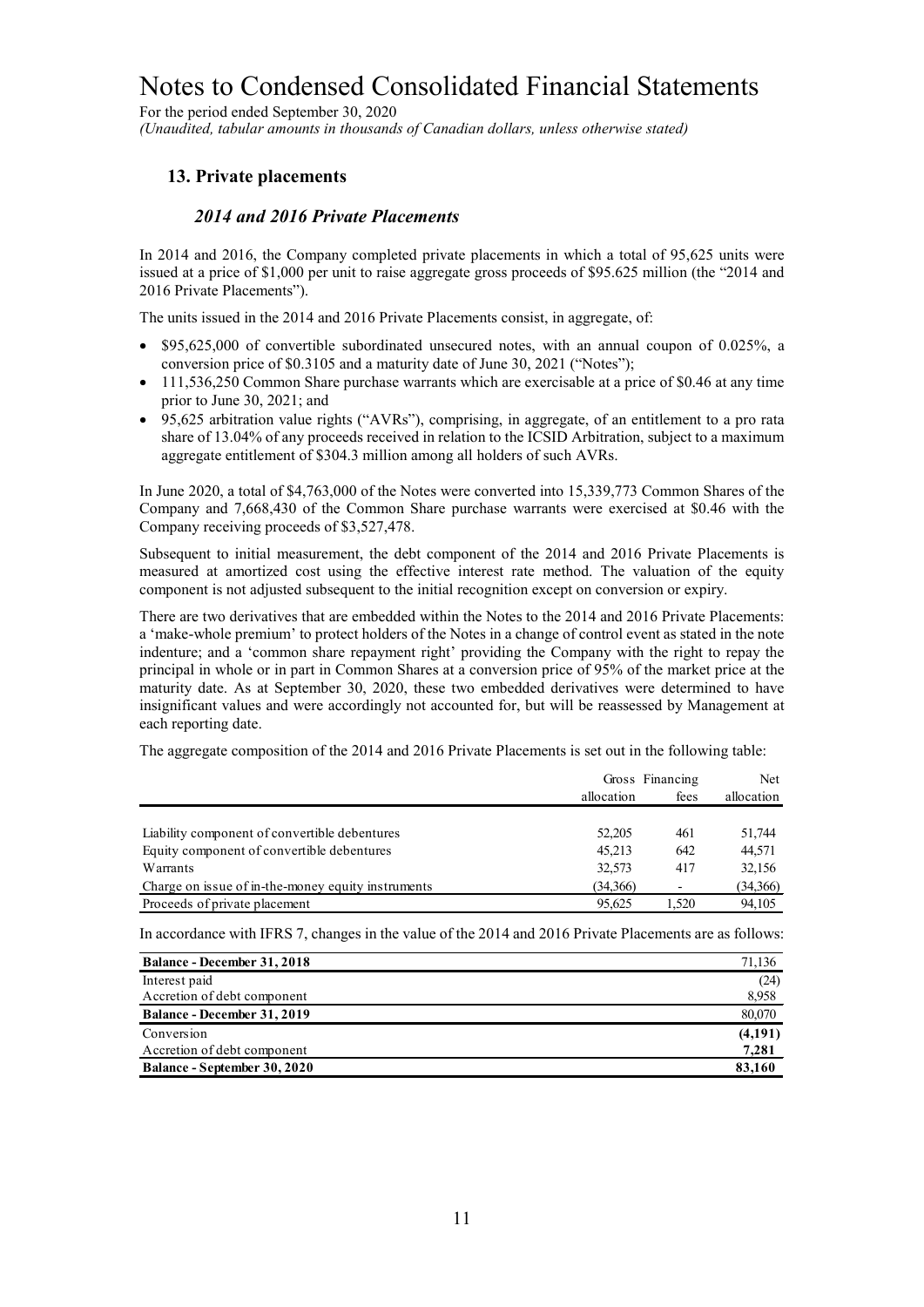For the period ended September 30, 2020 *(Unaudited, tabular amounts in thousands of Canadian dollars, unless otherwise stated)*

#### **13. Private placements (continued)**

#### *2018 Private Placement*

On December 13, 2018, the Company announced it had entered into definitive subscription agreements in connection with a non-brokered private placement of up to 106,425,846 units at a price of \$0.2475 per unit to raise gross proceeds of up to US\$20 million (approximately \$26.3 million), subject to stock exchange and other approvals as applicable (the "2018 Private Placement").

Each unit of the 2018 Private Placement consists of:

- One Common Share; and
- One Common Share purchase warrant, which entitles the holder to acquire one Common Share at an exercise price of \$0.49 at any time prior to the date that is five years following the date of issue.

On December 24, 2018, the Company announced that it had completed an initial closing of the 2018 Private Placement of a total of 80,702,475 units, issued at a price of \$0.2475 per unit to raise aggregate gross proceeds of approximately \$20 million.

On January 15, 2019, the Company announced that it had completed the final closing of the 2018 Private Placement by issuing a further 25,723,372 units, on the same terms as above, to raise gross proceeds of approximately \$6.3 million.

#### *2019 Private Placement*

On August 6, 2019, the Company announced it had entered into definitive subscription agreements in connection with a non-brokered private placement of up to 81,730,233 units at a price of \$0.3225 per unit to raise gross proceeds of up to US\$20 million (approximately \$26.3 million), subject to stock exchange and other approvals as applicable (the "2019 Private Placement").

Each unit of the 2019 Private Placement consists of:

- One Common Share; and
- One Common Share purchase warrant, which entitles the holder to acquire one Common Share at an exercise price of \$0.645 at any time prior to the date that is five years following the date of issue.

On August 23, 2019, the Company announced that it had completed an initial closing of the 2019 Private Placement of a total of 76,504,263 units, issued at a price of \$0.3225 per unit, to raise aggregate gross proceeds of approximately \$24.6 million.

On September 13, 2019, the Company announced that it had completed the final closing of the 2019 Private Placement by issuing the remaining 5,225,970 units, on the same terms as above, to raise gross proceeds of approximately \$1.7 million.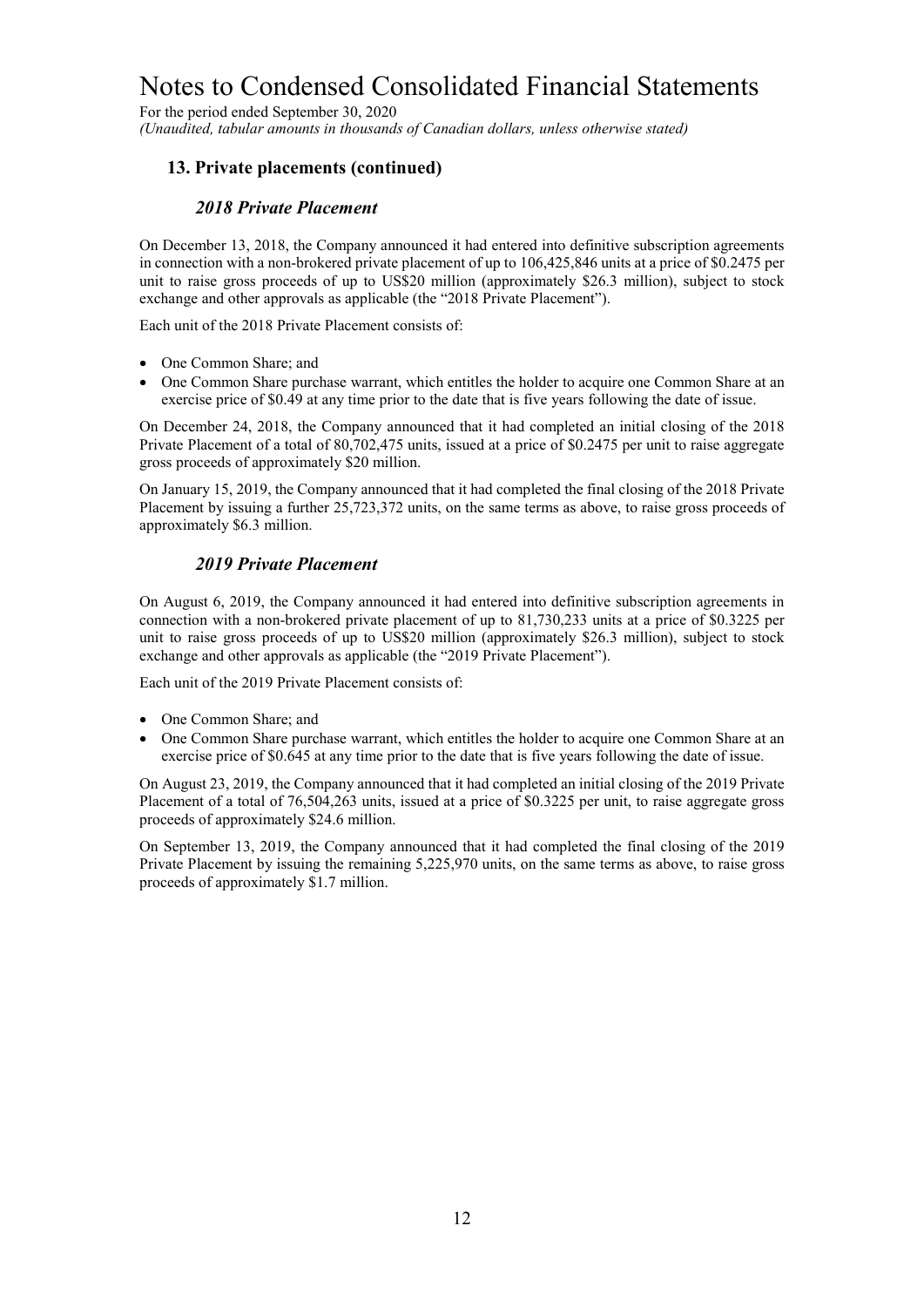For the period ended September 30, 2020 *(Unaudited, tabular amounts in thousands of Canadian dollars, unless otherwise stated)*

#### **14. Share capital**

Authorized:

Unlimited number of Common Shares without par value

Unlimited number of preferred shares, issuable in series, without par value (none outstanding) Issued:

|                                                               | Number of        |               |
|---------------------------------------------------------------|------------------|---------------|
|                                                               | shares $(000's)$ | <b>Amount</b> |
| <b>Balance - December 31, 2018</b>                            | 465,156          | 880,197       |
| Shares issued in private placement                            | 107,454          | 19,687        |
| Shares issued on the exercise of RSUs                         | 694              |               |
| Shares issued on the exercise of DSUs                         | 89               |               |
| Shares issued on the exercise of share options                | 853              | 425           |
| Transfer from contributed surplus - exercise of share options |                  | 274           |
| Balance - December 31, 2019                                   | 574,246          | 900,583       |
| Shares issued on the conversion of convertible notes          | 15,340           | 6,580         |
| Shares issued on the exercise of warrants                     | 7,668            | 3,852         |
| Shares issued on the exercise of share options                | 525              | 183           |
| Transfer from contributed surplus - exercise of share options |                  | 142           |
| Balance - September 30, 2020                                  | 597,779          | 911,340       |

#### *Common Share purchase warrants*

In June 2020, a total of 7,668,430 warrants with an expiry date of June 30, 2021 were exercised, resulting in a cash inflow to the Company of approximately \$3.5 million. A summary of Common Share purchase warrants issued and outstanding, along with their exercise prices, are as follows:

| Expiry date        |             | Number of warrants Exercise price (dollars) |
|--------------------|-------------|---------------------------------------------|
| June 30, 2021      | 103,867,820 | 0.460                                       |
| December 21, 2023  | 80,702,475  | 0.490                                       |
| January 15, 2024   | 25,723,372  | 0.490                                       |
| August 23, 2024    | 76,504,263  | 0.645                                       |
| September 13, 2024 | 5,225,970   | 0.645                                       |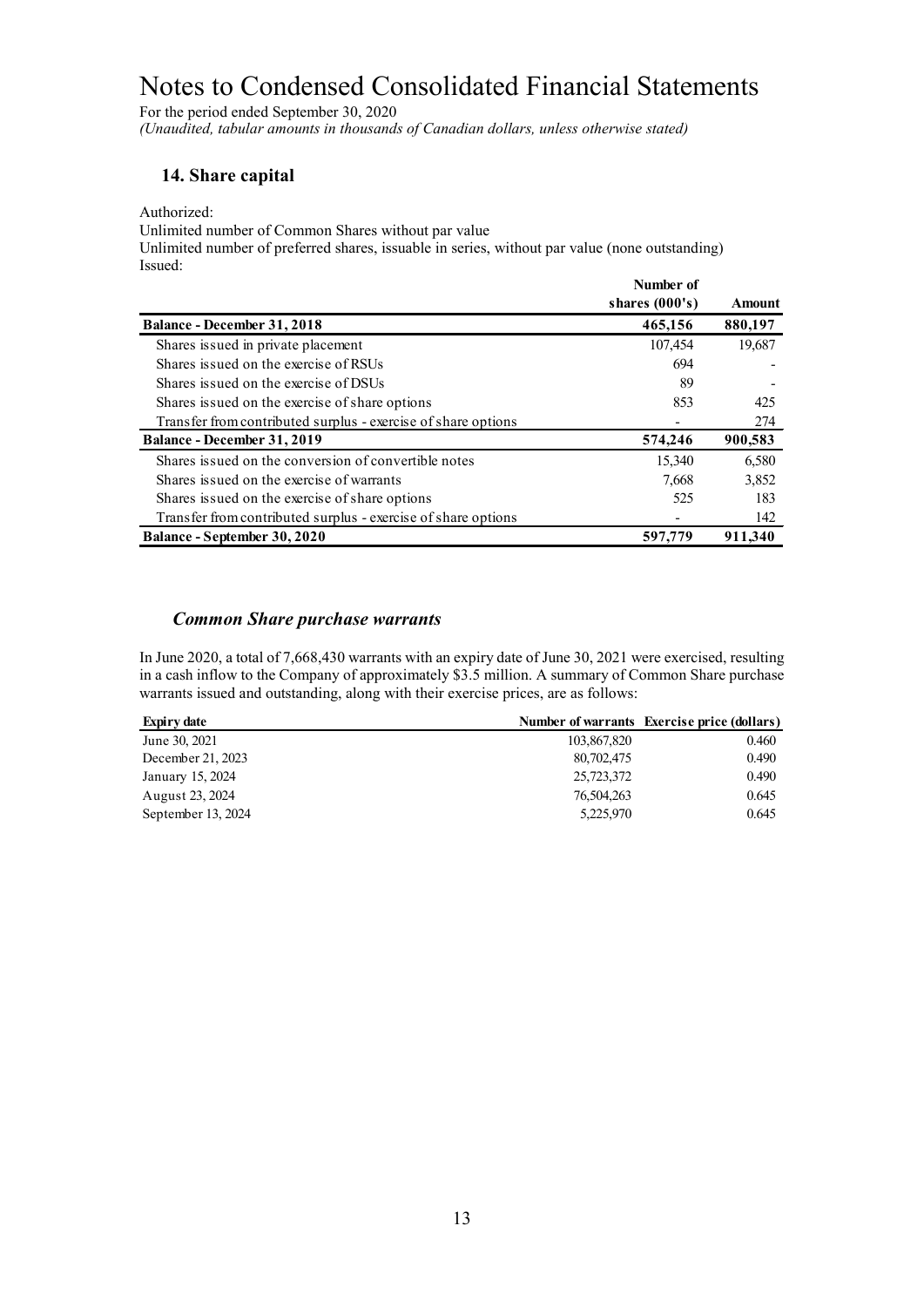For the period ended September 30, 2020 *(Unaudited, tabular amounts in thousands of Canadian dollars, unless otherwise stated)*

### **14. Share capital (Continued)**

#### *Share Options*

The exercise price of incentive stock options ("Share Options") is determined as the higher of the fiveday weighted average closing price of the Common Shares prior to the grant date of the Share Option and the closing price of the Common Shares on the day before the grant date of the Share Option. Share Options granted vest in accordance with milestones or vesting periods set by the Board at the grant date and are exercisable over ten years from the date of issuance.

The maximum number of Common Shares issuable under the Option Plan is equal to 10% of the issued and outstanding Common Shares at any point in time.

As at September 30, 2020, Share Options held by directors, officers, employees and consultants were as follows:

|                   | Outstanding |           |              | <b>Exercisable</b> |           |              |
|-------------------|-------------|-----------|--------------|--------------------|-----------|--------------|
|                   |             | Weighted  | Weighted     |                    | Weighted  | Weighted     |
|                   |             | average   | average      |                    | average   | average      |
|                   | Number of   | exercise  | remaining    | Number of          | exercise  | remaining    |
| Range of exercise | options     | price     | contractual  | options            | price     | contractual  |
| prices (dollars)  | (thousands) | (dollars) | life (years) | (thous ands)       | (dollars) | life (years) |
| $0.28 - 0.40$     | 14,486      | 0.36      | 7.1          | 13,198             | 0.35      | 7.2          |
| $0.41 - 0.50$     | 11.054      | 0.45      | 8.2          | 8.116              | 0.44      | 7.7          |
| $0.51 - 0.60$     | 88          | 0.57      | 9.0          | 88                 | 0.57      | 9.0          |
| $0.61 - 0.70$     | 481         | 0.65      | 5.9          | 481                | 0.65      | 5.9          |
| $0.71 - 0.80$     | 5,000       | 0.79      | 3.3          | 5,000              | 0.79      | 3.3          |
|                   | 31,109      | 0.46      | 6.8          | 26,883             | 0.47      | 6.6          |

The estimated fair value of Share Options is amortized using graded vesting over the period in which the Share Options vest. For those Share Options which vest on a single date, either on issuance or on achievement of milestones (the "measurement date"), the fair value of these Share Options is amortized using graded vesting over the anticipated vesting period.

Certain Share Option grants have performance vesting conditions. The fair value of these Share Options that vest upon achievement of milestones will be recognized and expensed over the estimated vesting period of these Share Options. Adjustments resulting from the recalculation of the estimated vesting periods are recorded in the Condensed Consolidated Statement of Comprehensive Loss.

Director, officer, employee and consultant Share Options were as follows:

|                              | Number of<br>options<br>(1000) | Weighted average<br>exercise price<br>(dollars) |
|------------------------------|--------------------------------|-------------------------------------------------|
| Balance - December 31, 2018  | 24,619                         | 0.53                                            |
| Options granted              | 6,068                          | 0.37                                            |
| Options expired              | (2,325)                        | 0.84                                            |
| Options exercised            | (853)                          | 0.50                                            |
| Balance - December 31, 2019  | 27,509                         | 0.47                                            |
| Options granted              | 6,207                          | 0.46                                            |
| Options expired              | (2,082)                        | 0.56                                            |
| Options exercised            | (525)                          | 0.35                                            |
| Balance - September 30, 2020 | 31,109                         | 0.46                                            |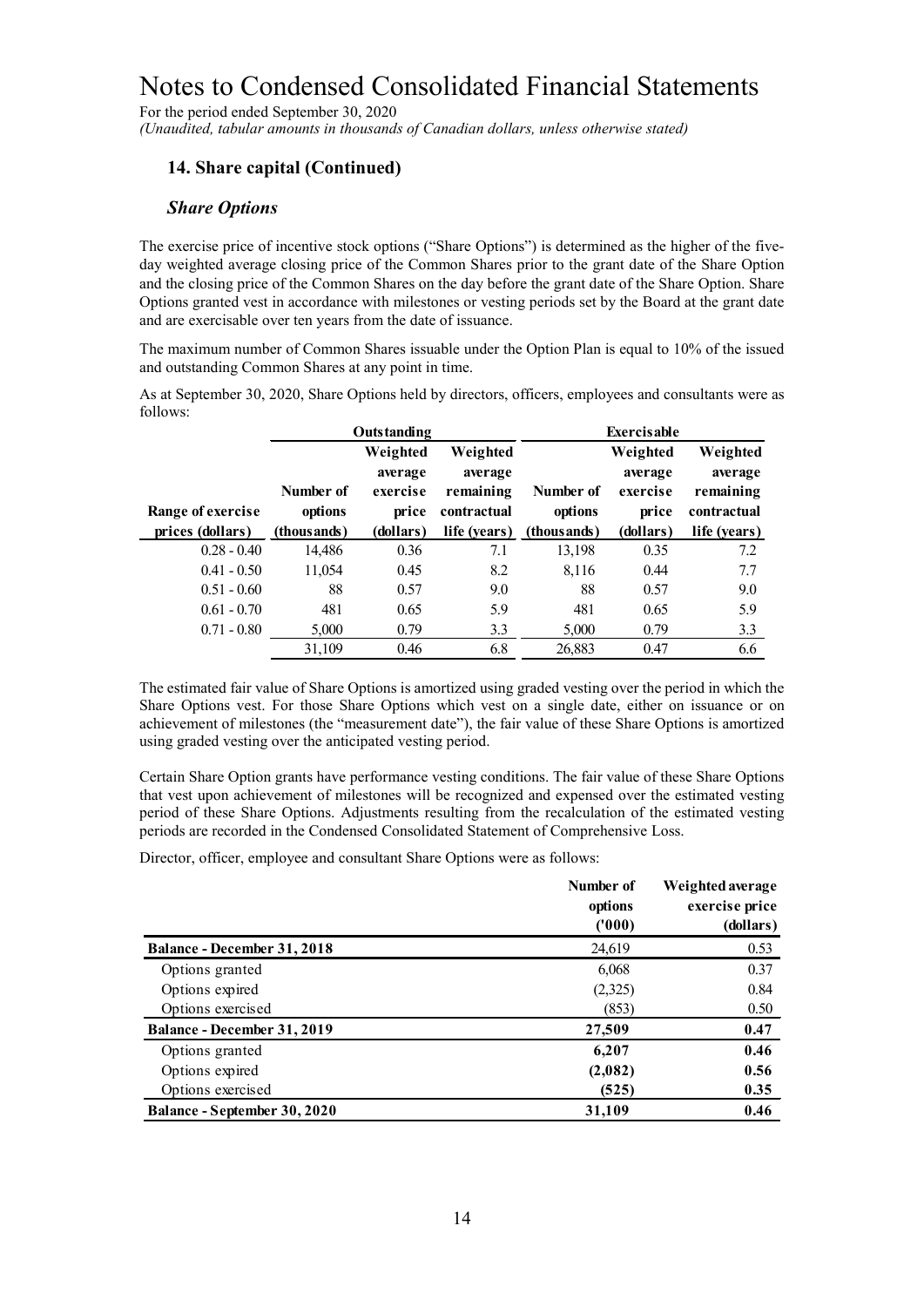For the period ended September 30, 2020

*(Unaudited, tabular amounts in thousands of Canadian dollars, unless otherwise stated)*

#### **14. Share capital (Continued)**

During the nine-month period ended September 30, 2020, 6.2 million Share Options were granted at a weighted average exercise price across all grants of \$0.46, of which 3.3 million vested immediately and the remaining 2.9 million vest on the first anniversary of the grant. A total of 2.1 million Share Options lapsed unexercised in the period.

In the corresponding nine-month period ended September 30, 2019, 6.0 million Share Options were granted at a weighted average exercise price across all grants of \$0.37, of which 2.9 million vested immediately and the remaining 3.1 million vested on the first anniversary of the grant. A total of 2.3 million Share Options lapsed unexercised in the period.

The valuation of the Share Options granted was calculated using a Black-Scholes valuation model with the following assumptions:

|                                            | September 30 | December 31 |
|--------------------------------------------|--------------|-------------|
|                                            | 2020         | 2019        |
| Weighted average risk-free interest rate   | 1.49%        | 1.81%       |
| Volatility of share price                  | 90%          | 97%         |
| Weighted average life of options (years)   | 5.2          | 5.2         |
| Pre-vesting forfeiture rate                | 10%          | 20%         |
| Weighted average fair value of awards (\$) | 0.33         | 0.28        |

At September 30, 2020, the fair value of Share Options to be expensed is \$0.6 million (December 2019: \$0.9 million).

#### **15. Loss per share**

|                                                  | 3 months ended<br>September 30 |         | 9 months ended<br>September 30 |         |  |
|--------------------------------------------------|--------------------------------|---------|--------------------------------|---------|--|
|                                                  | 2020                           | 2019    | 2020                           | 2019    |  |
| Loss for the period attributable to              |                                |         |                                |         |  |
| owners of the parent                             | 11,759                         | 11.128  | 27,335                         | 26,268  |  |
| Weighted-average number of common shares (000's) | 597,780                        | 523,798 | 584,482                        | 500,806 |  |
| Basic and diluted loss per share                 | \$0.02                         | \$0.02  | \$0.05                         | \$0.05  |  |

#### **16. Commitments**

The following is a summary of Canadian dollar equivalent of the contractual commitments of the Group, including payments due for each of the next five years and thereafter:

|                                    | Total | 2020 | 2021 | 2022                     | 2023                     | 2024                     | <b>Thereafter</b> |
|------------------------------------|-------|------|------|--------------------------|--------------------------|--------------------------|-------------------|
| Operating lease commitments        |       |      |      |                          |                          |                          |                   |
| Rosia Montana exploitation license | 966   | 276  | 276  | 276                      | 138                      | $\overline{\phantom{0}}$ |                   |
| Surface concession rights          | 1.055 |      | 34   | 34                       | 34                       | 34                       | 912               |
| Property lease agreements          | 33    | 22   |      | $\overline{\phantom{0}}$ | $\overline{\phantom{0}}$ | $\overline{\phantom{0}}$ |                   |
| Total commitments                  | 2.054 | 305  | 321  | 310                      | 172                      |                          | 912               |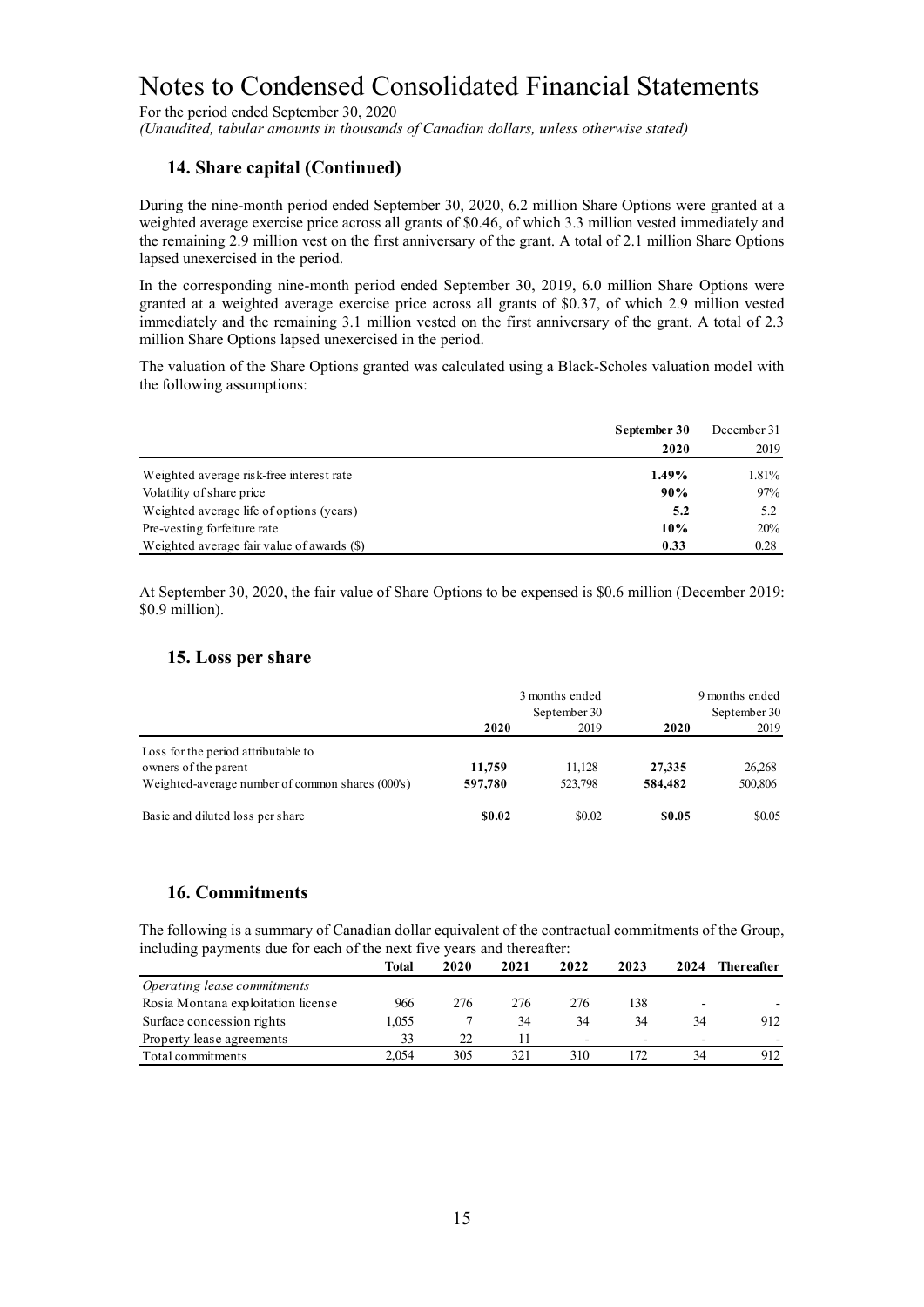For the period ended September 30, 2020 *(Unaudited, tabular amounts in thousands of Canadian dollars, unless otherwise stated)*

#### **17. Segmental information**

Operating segments are reported in a manner consistent with internal reporting provided to the chief operating decision-maker. The chief operating decision-maker is responsible for allocating resources and assessing performance of the operating segments and has been identified as the Company's Chief Executive Officer.

The Group has two segments: the first being the Romanian operating company, the principal activity of which was formerly the exploration, evaluation and development of precious metal mining projects in the country (designated as "Romania"). The rest of the entities within the Group form part of a secondary segment (designated as "Corporate").

The segmental report is as follows:

|                                                                                          | Romania |                | Corporate |          | <b>Total</b> |          |
|------------------------------------------------------------------------------------------|---------|----------------|-----------|----------|--------------|----------|
| For the three-month period ended September 30,                                           | 2020    | 2019           | 2020      | 2019     | 2020         | 2019     |
| Reportable items in the Condensed Consolidated Income Statement and Comprehensive Loss   |         |                |           |          |              |          |
| Interest received                                                                        |         | $\overline{a}$ | (5)       | (90)     | (5)          | (90)     |
| Finance costs-convertible notes accretion                                                |         |                | 2,389     | 2,272    | 2,389        | 2,272    |
| Depreciation                                                                             | 6       | 10             | 4         |          | 10           | 17       |
| Reportable segment loss                                                                  | 2,455   | 2,397          | 9,287     | 8,731    | 11,742       | 11,128   |
| For the nine-month period ended September 30,                                            | 2020    | 2019           | 2020      | 2019     | 2020         | 2019     |
| Reportable items in the Condensed Consolidated Income Statement and Comprehensive Income |         |                |           |          |              |          |
| Interest received                                                                        |         |                | (69)      | (274)    | (69)         | (274)    |
| Finance costs-convertible note accretion                                                 |         |                | 7,281     | 6,618    | 7,281        | 6,618    |
| Depreciation                                                                             | 19      | 27             | 12        | -61      | 31           | 88       |
| Reportable segment loss                                                                  | 5,538   | 6,458          | 21,780    | 19,810   | 27,318       | 26,268   |
| As at September 30,                                                                      | 2020    | 2019           | 2020      | 2019     | 2020         | 2019     |
| Reportable segment in Condensed Consolidated Statement of Financial Position             |         |                |           |          |              |          |
| Reportable segment current assets and assets classified as held for sale                 | 4,671   | 6,802          | 7,167     | 34,474   | 11,838       | 41,276   |
| Reportable segment non - current assets                                                  | 336     | 633            | 670       | 882      | 1,006        | 1,515    |
| Reportable segment liabilities                                                           | (478)   | (511)          | (90, 084) | (85,004) | (90, 562)    | (85,515) |

The Group's assets classified as held for sale are predominantly located in port facilities within the European Union.